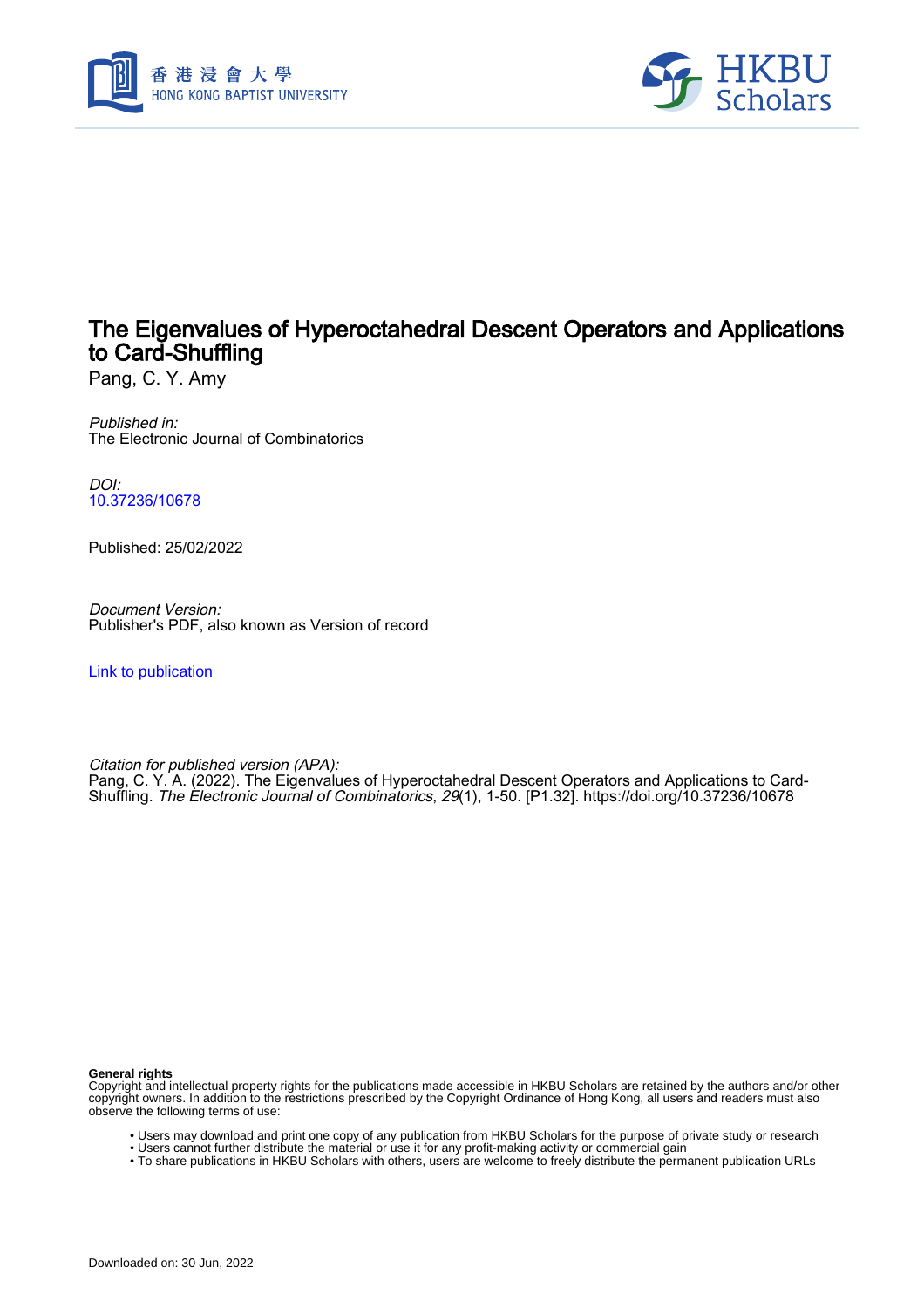# The Eigenvalues of Hyperoctahedral Descent Operators and Applications to Card-Shuffling

C.Y. Amy Pang<sup>∗</sup>

Department of Mathematics Hong Kong Baptist University Hong Kong, China.

amypang@hkbu.edu.hk

Submitted: Aug 28, 2021; Accepted: Feb 5, 2022; Published: TBD c The author. Released under the CC BY-ND license (International 4.0).

#### Abstract

We extend an algebra of Mantaci and Reutenauer, acting on the free associative algebra, to a vector space of operators acting on all graded connected Hopf algebras. These operators are convolution products of certain involutions, which we view as hyperoctahedral variants of Patras's descent operators. We obtain the eigenvalues and multiplicities of all our new operators, as well as a basis of eigenvectors for a subclass akin to Adams operations. We outline how to apply this eigendata to study Markov chains, and examine in detail the case of card-shuffles with flips or rotations.

Mathematics Subject Classifications: 05C88, 05C89

## 1 Introduction

The use of graded Hopf algebras to study combinatorics is increasingly common [\[JR79,](#page-50-0) [Hiv07,](#page-50-1) [ABS06,](#page-49-0) [AA17\]](#page-49-1). These are graded vector spaces  $\mathcal{H} = \bigoplus_{n=0}^{\infty} \mathcal{H}_n$  with bases indexed by combinatorial objects, such as trees [\[LR98,](#page-51-0) [CP17\]](#page-49-2), graphs [\[Sch93\]](#page-51-1) or permutations [\[MR95a\]](#page-51-2), admitting a product  $m : \mathcal{H} \otimes \mathcal{H} \to \mathcal{H}$  and coproduct  $\Delta : \mathcal{H} \to \mathcal{H} \otimes \mathcal{H}$  that encode respectively how these objects combine and break apart. The composition  $m \circ \Delta$ , or more generally the composition of iterated product and coproduct maps  $m^{[a]} \circ \Delta^{[a]} : \mathcal{H} \to$  $\mathcal{H}^{\otimes a} \to \mathcal{H}$ , are the Adams operations, studied in [\[Lod98,](#page-50-2) Sec. 4.5] for their connections to Hochschild homology. Their eigenvalues and multiplicities are obtained in [\[AL15\]](#page-49-3), and applied to derive some combinatorial identities. The paper [\[DPR14\]](#page-50-3) gives a basis of

<sup>∗</sup>Supported by RGC-ECS grant 22300017.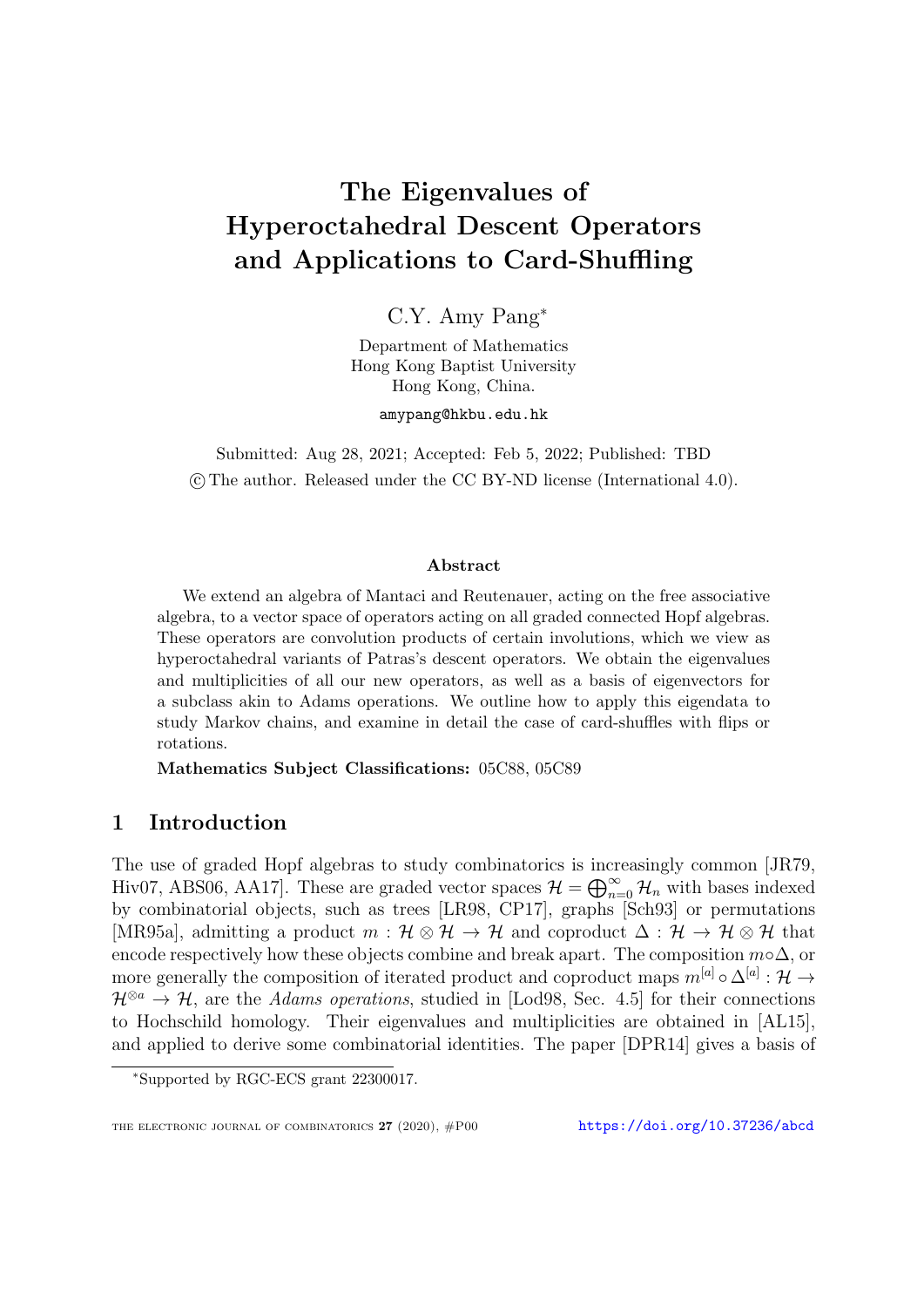eigenvectors for  $m^{[a]} \circ \Delta^{[a]}$  on free-commutative or cocommutative algebras, and interprets the matrix of these Adams operations as the transition probabilities of a Markov chain on a basis of  $H$ . When  $H$  is the shuffle algebra, this probabilistic interpretation recovers the famous Gilbert-Shannon-Reeds riffle-shuffle of a deck of cards [\[BD92\]](#page-49-4): cut the deck into a piles according to the multinomial distribution, then interleave the piles together so cards from the same pile stay in the same relative order. The eigenvectors (on the dual algebra) then lead to bounds for certain probabilities under repeated shuffles.

We may doctor the Adams operations by projecting to a particular graded subspace after taking the coproduct and before the product; this results in maps of the form  $m^{[a]} \circ \Delta_{(d_1,...,d_a)} : \mathcal{H} \to \mathcal{H}_{d_1} \otimes \cdots \otimes \mathcal{H}_{d_a} \to \mathcal{H}$ , the descent operators of Patras [\[Pat94\]](#page-51-3), closely related to Solomon's descent algebra of the symmetric group [\[Sol76\]](#page-51-4). The paper [\[Pan18\]](#page-51-5) finds the eigenvalues and eigenvectors of their linear combinations, which correspond to more general card shuffles where the deck is cut into a piles according to other distributions, related to the Tsetlin library models of dynamic storage allocation [\[Fil96\]](#page-50-4). Although much is already known about such shuffles, the Hopf-algebraic viewpoint means that the same eigendata formula can be applied to analyse a diverse range of analogous "shuffling" Markov chains on various combinatorial objects; for example, setting  $\mathcal H$  to be the Loday-Ronco Hopf algebra on binary trees generates a chain on trees that removes some vertices and reattaches them elsewhere.

The present paper presents analogous results on the new class of hyperoctahedral descent operators, motivated by numerous card-shuffling models where, after cutting the deck, some piles are flipped over before combining [\[BB92,](#page-49-5) [DFH13,](#page-49-6) [PP98,](#page-51-6) [BW17\]](#page-49-7); see Corollary [36](#page-35-0) for the precise definition. Our hyperoctahedral descent operators are linear combinations of maps of the form  $m \circ (f_1 \otimes \cdots \otimes f_a) \circ \Delta_{(d_1,\ldots,d_a)}$ , where each  $f_i$  is the identity or an involution  $\tau$  (satisfying certain conditions). These generalise the Mantaci-Reutenauer algebra of endomorphisms on the free associative algebra [\[MR95b\]](#page-51-7). Our main algebraic results, in Sections [2](#page-3-0) and [3,](#page-17-0) are:

- Proposition [12,](#page-9-0) that the composition of hyperoctahedral descent operators on a commutative or cocommutative Hopf algebra follows the multiplication in the Mantaci-Reutenauer algebra;
- Theorem [17,](#page-13-0) a uniform expression for the eigenvalues and multiplicities for any hyperoctahedral descent operator;
- Theorems [26,](#page-20-0) [27](#page-20-1) and [29,](#page-21-0) a complete basis for the non-zero eigenspaces of

<span id="page-2-0"></span>
$$
m^{[a]} \circ (\mathrm{id} \otimes \tau \otimes \mathrm{id} \otimes \tau \otimes \dots) \circ \Delta^{[a]} \tag{1}
$$

on cocommutative Hopf algebras. This is one analogue of an Adams operation, corresponding to the hyperoctahedral riffle-shuffles of [\[BD92,](#page-49-4) [BB92\]](#page-49-5) where, after cutting the deck, every other pile is flipped upside-down before the interleaving step.

The remainder of the paper concerns probabilistic connections. We show in Theorem [34](#page-31-0) that, under mild positivity conditions, the matrix for a hyperoctahedral descent operator on an arbitrary graded Hopf algebra  $H$  can be rescaled into a matrix of transition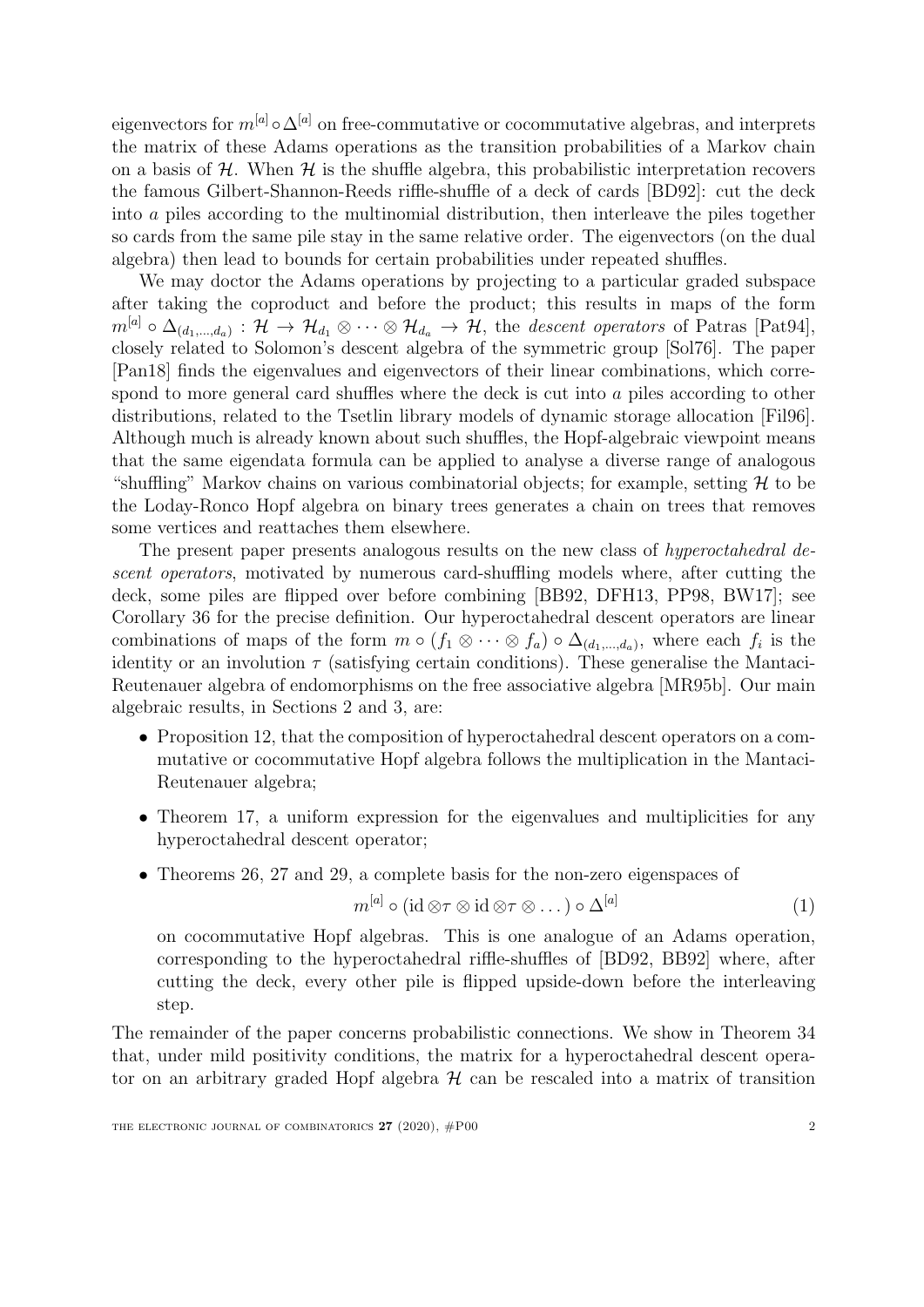probabilities, using the same formula as for usual ("type A") descent operators. As in the type A case, the stationary distributions of these chains are independent of which hyperoctahedral descent operator is used; an explicit description of these distributions are in Theorem [35.](#page-33-0) We then take  $H$  to be a signed shuffle algebra, to analyse two card shuffles related to [\(1\)](#page-2-0) (by using different  $\tau$ ): the riffle-shuffle that flips every other pile, as mentioned above, and a relatively unstudied riffle-shuffle that rotates every other pile by 180 degrees. (The only prior work on the latter known to the author is the eigenvalue calculation in the unpublished manuscript [\[DS\]](#page-50-5) using coloured versions of left regular bands.) Specialisation of the general formulas gives a complete basis for the non-zero eigenspaces in the language of Lyndon words. From these eigenvectors we deduce (starting at the identity permutation of cards):

- Proposition [53:](#page-44-0) after t iterations of a riffle-shuffle with flip on a deck of n cards, the expected number of an unconventional type of descent (see Definition [50\)](#page-43-0) is  $(1 - a^{-t})\frac{n-1}{2} + a^{-t}.$
- Proposition [55:](#page-47-0) after t iterations of a riffle-shuffle with flip (resp. rotation) on a deck of n cards with n even, and with an odd number of piles  $a$ , the probability of having sign  $+1$  is  $\frac{1}{2}(1 + a^{-nt})$  (resp.  $\frac{1}{2}(1 + a^{-nt/2})$ ). The flip case is a new proof of [\[FKLP21,](#page-50-6) Th. 5.8].

Thus this paper joins a long list of works calculating eigendata for shuffling models [\[PP99,](#page-51-8) [BHR99,](#page-49-8) [Wil04,](#page-51-9) [DS18,](#page-50-7) [Laf20\]](#page-50-8). As in the type A case, our eigenvector formulas apply to all graded connected Hopf algebras, and an interesting direction for future work is to obtain similar expectation results for "flipped shuffles" of trees or permutations. We note that Markov chains on signed permutations appear in the study of genome rearrangement [\[LSK02,](#page-51-10) [Dur08\]](#page-50-9), to compare the chromosomes of two species. Further, since the theory of the Mantaci-Reutenauer algebra extends easily to cyclic operators in place of involutions [\[MR95b,](#page-51-7) Sec. 6], the results here should be generalisable to the much greater class of "cyclic descent operators" without much complications, diagonalising the coloured shuffles of [\[Moy15\]](#page-51-11).

The paper is structured as follows: in the algebraic part, Section [2](#page-3-0) defines the hyperoctahedral descent operators and derives their composition law and eigenvalues; Section [3](#page-17-0) specialises to  $m^{[a]} \circ (\iota \otimes \tau \otimes \iota \otimes \tau \otimes \ldots) \circ \Delta^{[a]}$ , finding their eigenvectors. In the probabilistic part, Section [4](#page-30-0) associates a Markov chain to each hyperoctahedral descent operator acting on a graded connected Hopf algebra and give their general properties; Section [5](#page-35-1) focuses on riffle-shuffles with flips or rotations..

Following the related Coxeter nomenclature, we refer to our new hyperoctahedral theory as "type B", and the original descent operators as "type A".

## <span id="page-3-0"></span>2 Hyperoctahedral Descent Operators

 $\bigoplus_{n=0}^{\infty} \mathcal{H}_n$  (over R) equipped with a linear product map  $m: \mathcal{H}_i \otimes \mathcal{H}_j \to \mathcal{H}_{i+j}$  and a linear This work concerns graded connected Hopf algebras - that is, a graded vector space  $\mathcal{H} =$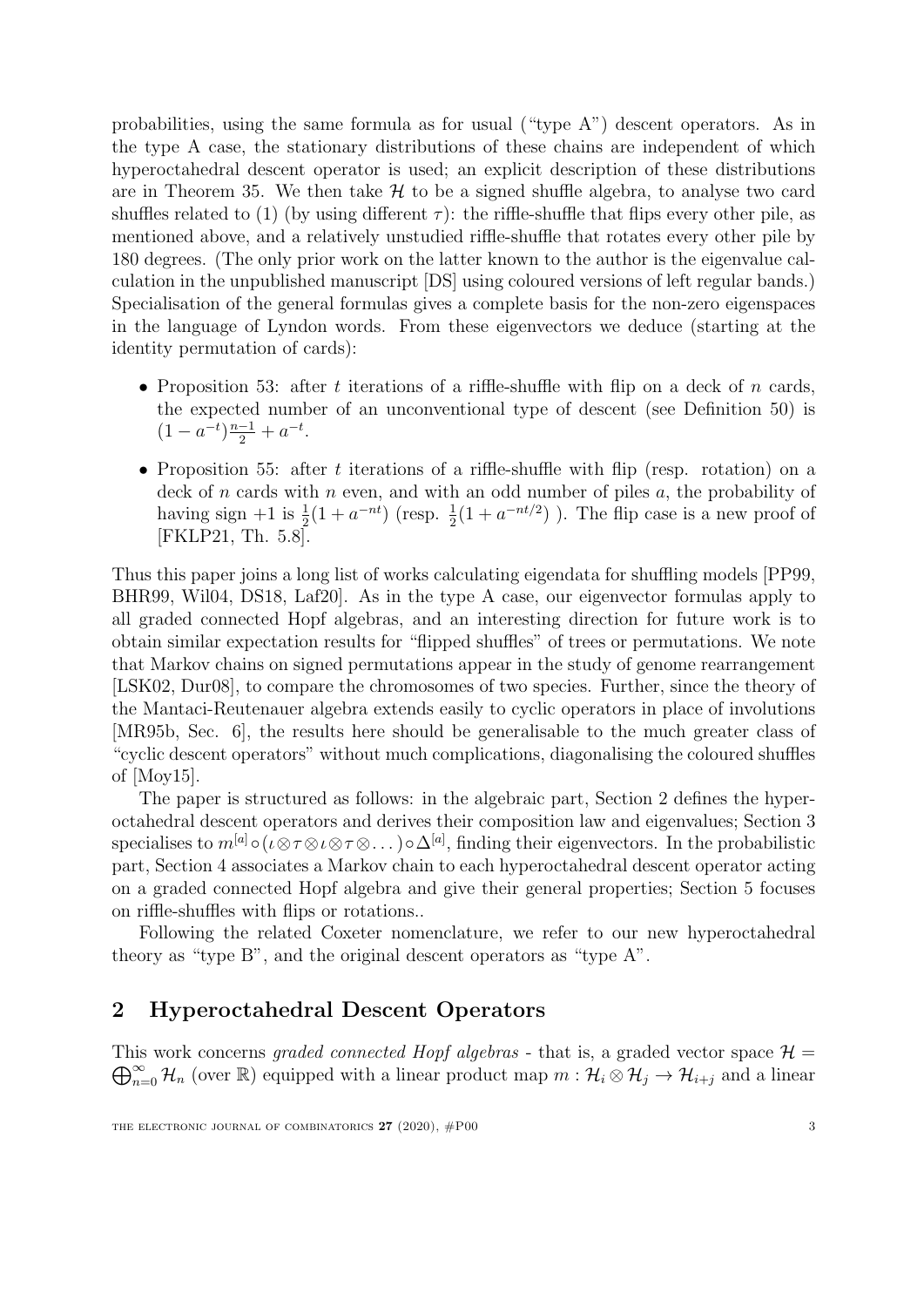coproduct map  $\Delta: \mathcal{H}_n \to \bigoplus_{i=0}^n \mathcal{H}_i \otimes \mathcal{H}_{n-i}$  satisfying certain associativity, coassociativity, and compatibility axioms [\[GR14\]](#page-50-10). Connectedness means that dim  $\mathcal{H}_0 = 1$ , so we will identify  $\mathcal{H}_0$  with R, writing  $\mathcal{H}_0 = \text{span}\{1\}$ . In many examples where  $\mathcal{H}$  has a basis indexed by combinatorial objects, m and  $\Delta$  can be interpreted respectively as rules for combining and breaking these objects, as in our two main examples:

<span id="page-4-0"></span>**Example 1.** Fix  $N \in \mathbb{N}$ , and consider  $\mathcal{A} := \{1, 2, \ldots, N, \overline{1}, \overline{2}, \ldots, \overline{N}\}\,$ , where  $\overline{i}$  represents a "negative" version of i. We may consider the shuffle algebra on this alphabet, whose basis is the set of words  $w_1 \ldots w_n$  on A, representing a deck of cards with card  $w_1$  on top, card  $w_2$  second from the top, and so on, so card  $w_n$  is at the bottom. There are two useful interpretations for  $\bar{i}$ : either it is a rotation of card i by 180 $^{\circ}$ , or it is card i flipped upside down. We may call this the *signed shuffle algebra* to differentiate it from the (unsigned) shuffle algebra on the alphabet  $\{1, 2, \ldots, N\}$ , which is a quotient under the identification of i with  $i$ .

The degree of a word is its number of letters, i.e. the number of cards in the deck. The product of two words u and v is the sum of all their interleavings (meaning all words containing the letters in u and v, in the same relative order as in u and v), representing the shuffling of two decks. The coproduct is deconcatenation, or cutting the deck:

$$
\Delta(w_1 \ldots w_n) = \sum_{i=0}^n w_1 \ldots w_i \otimes w_{i+1} \ldots w_n.
$$

For example:

$$
m(1\bar{5} \otimes \bar{3}\bar{2}) = (1\bar{5})(\bar{3}\bar{2}) = 1\bar{5}\bar{3}\bar{2} + 1\bar{3}\bar{5}\bar{2} + 1\bar{3}\bar{2}\bar{5} + \bar{3}1\bar{5}\bar{2} + \bar{3}1\bar{2}\bar{5} + \bar{3}\bar{2}1\bar{5};
$$
  

$$
\Delta(3\bar{1}6) = \emptyset \otimes 3\bar{1}6 + 3 \otimes \bar{1}6 + 3\bar{1} \otimes 6 + 3\bar{1}6 \otimes \emptyset.
$$

As Section [5.1](#page-35-2) will explain, the action of hyperoctahedral descent operators on the signed shuffle algebra induce card-shuffling models.

**Example 2.** On the alphabet  $\mathcal A$  of the previous example, we may construct a free associative algebra, which for clarity we'll term the signed free associative algebra. Its basis is also the set of words on  $A$ . The product is concatenation, representing placing one deck above another, and the coproduct is "deshuffling", i.e.

$$
m(u_1 \dots u_n \otimes v_1 \dots v_m) = u_1 \dots u_n v_1 \dots v_m;
$$
  

$$
\Delta(w_1 \dots w_n) = \sum_{S \subseteq \{1,2,\dots,N\}} \prod_{i \in S} w_i \otimes \prod_{i \notin S} w_i.
$$

For example:

$$
m(1\bar{5} \otimes \bar{3}\bar{2}) = (1\bar{5})(\bar{3}\bar{2}) = 1\bar{5}\bar{3}\bar{2};
$$
  
\n
$$
\Delta(3\bar{1}6) = \emptyset \otimes 3\bar{1}6 + 3 \otimes \bar{1}6 + \bar{1} \otimes 36 + 6 \otimes 3\bar{1} \n+ 3\bar{1} \otimes 6 + 36 \otimes \bar{1} + \bar{1}6 \otimes 3 + 3\bar{1}6 \otimes \emptyset.
$$

THE ELECTRONIC JOURNAL OF COMBINATORICS  $27$  (2020),  $\#P00$  4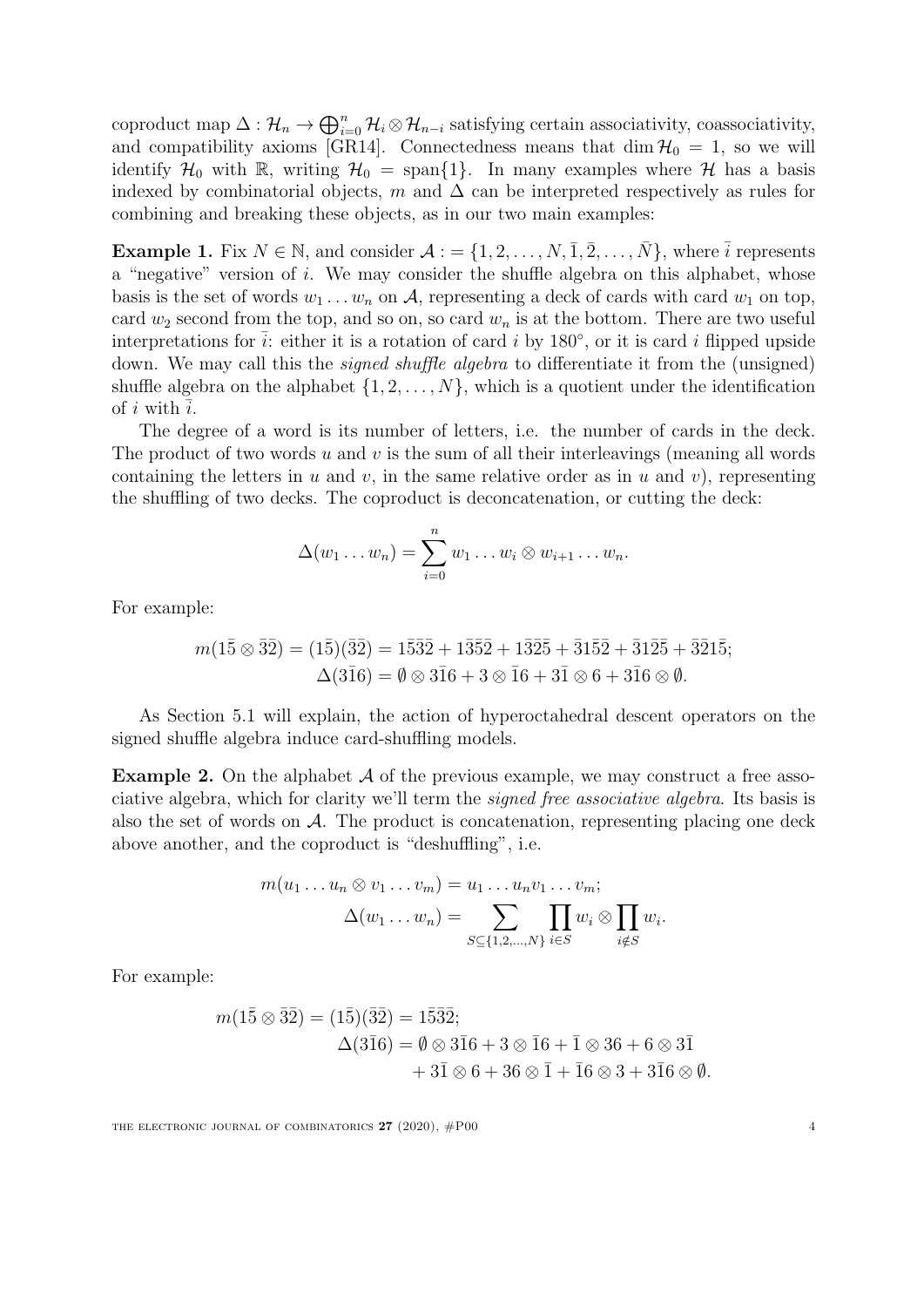As explained five paragraphs below, the signed free associative algebra is dual to the signed shuffle algebra, which means the eigenvectors for hyperocatedral descent operators acting on the signed free associative algebra give probabilistic results about card shuffles - see Section [5.5.](#page-43-1)

Note that the product structures of the above two examples were considered in [\[BB92\]](#page-49-5).

In any Hopf algebra, we abuse notation and write  $m$  for the product of more than two factors, e.g. in the signed shuffle algebra,

$$
\begin{aligned} m(1\bar{5} \otimes \bar{3} \otimes \bar{2}) = 1\bar{5}\bar{3}\bar{2} + 1\bar{5}\bar{2}\bar{3} + 1\bar{2}\bar{5}\bar{3} + \bar{2}1\bar{5}\bar{3} + 1\bar{3}\bar{5}\bar{2} + 1\bar{3}\bar{2}\bar{5} + \bar{2}1\bar{3}\bar{5} \\ &\quad + \bar{3}1\bar{5}\bar{2} + \bar{3}1\bar{2}\bar{5} + \bar{3}\bar{2}1\bar{5} + \bar{2}\bar{3}1\bar{5}. \end{aligned}
$$

Dually, because of coassociativity, there is a well-defined notion of splitting a combinatorial object into l parts:  $\Delta^{[l]}: \mathcal{H} \to \mathcal{H}^{\otimes l}$  defined inductively by  $\Delta^{[2]} = \Delta, \Delta^{[l]} = (\Delta^{[l-1]} \otimes id) \circ \Delta$ . It is useful to constrain the "sizes of the parts" by projecting to graded subspaces after applying  $\Delta^{[l]}$ . Namely, for a *weak-composition*  $D = (d_1, \ldots, d_{l(D)})$  of n (i.e. non-negative integers  $d_i$  summing to n), set  $\Delta_D: \mathcal{H}_n \to \mathcal{H}_{d_1} \otimes \cdots \otimes \mathcal{H}_{d_{l(D)}}$ . For example, in the signed shuffle algebra,  $\Delta_{2,1,1}(1\bar{5}3\bar{2}) = 1\bar{5} \otimes \bar{3} \otimes \bar{2}$  and  $\Delta^{[3]}(1\bar{5}3\bar{2}) = 1\bar{5} \otimes \bar{3} \otimes \bar{2} + 1 \otimes \bar{5}3 \otimes \bar{2} + 1\bar{5}3 \otimes \bar{2}$  $\emptyset \otimes \overline{2} + \emptyset \otimes \emptyset \otimes 1\overline{3}\overline{3}\overline{2} + \dots$  (11 more terms).

A key idea for determining the spectrum and eigenvectors of hyperoctahedral descent operators is the *primitive* subspace of a Hopf algebra:  $Prim(\mathcal{H}) = \{x \in \mathcal{H} | \Delta(x) =$  $1 \otimes x + x \otimes 1$ . Because of the counit axiom,  $(Prim\mathcal{H}) \cap \mathcal{H}_n$  is equivalently characterised by  $\{x \in \mathcal{H}_n | \Delta(x) \subseteq \mathcal{H}_0 \otimes \mathcal{H}_n + \mathcal{H}_n \otimes \mathcal{H}_0\}$ . Prim $(\mathcal{H})$  is a Lie algebra, meaning that it is closed under the Lie bracket: if  $x, y \in Prim(\mathcal{H})$ , then  $[x, y] := xy - yx \in Prim(\mathcal{H})$ .

A Hopf algebra H is commutative if  $wz = zw$  for all  $w, z \in \mathcal{H}$ . And H is cocommutative if, for all  $x \in \mathcal{H}$ , its coproduct  $\Delta(x)$  is invariant under the swapping of tensor-factors, i.e.  $\Delta(x) = \sum_i w_i \otimes z_i = \sum_i z_i \otimes w_i.$ 

Given a graded connected Hopf algebra  $\mathcal{H} = \bigoplus_{n\geqslant 0} \mathcal{H}_n$ , the symmetry of the Hopf axioms allows the definition of a Hopf structure on the (graded) dual vector space  $\mathcal{H}^* :=$  $\bigoplus_{n\geqslant 0} \mathcal{H}_n^*$ : for  $f, g \in \mathcal{H}^*$ , set

$$
m(f \otimes g)(x) := (f \otimes g)(\Delta x), \quad \Delta(f)(w \otimes z) = f(wz),
$$

with  $x, z, w \in \mathcal{H}$ . (Here,  $(f \otimes g)(a \otimes b) = f(a)g(b)$ .) Note that the dual of a commutative Hopf algebra is cocommutative, and vice versa.

The signed shuffle algebra is commutative, and is dual to the signed free associative algebra, which is cocommutative.

#### <span id="page-5-0"></span>2.1 The Involutions  $\tau$  and  $\tilde{\tau}$

Here are various adjectives describing endomorphisms of a Hopf algebra, of which the last is new and convenient for this work.

**Definition 3.** Let H be a graded connected Hopf algebra, and  $f : \mathcal{H} \to \mathcal{H}$  a function.

• f is graded if  $f(\mathcal{H}_n) \subset \mathcal{H}_n$ ;

THE ELECTRONIC JOURNAL OF COMBINATORICS  $27$  (2020),  $\#P00$  5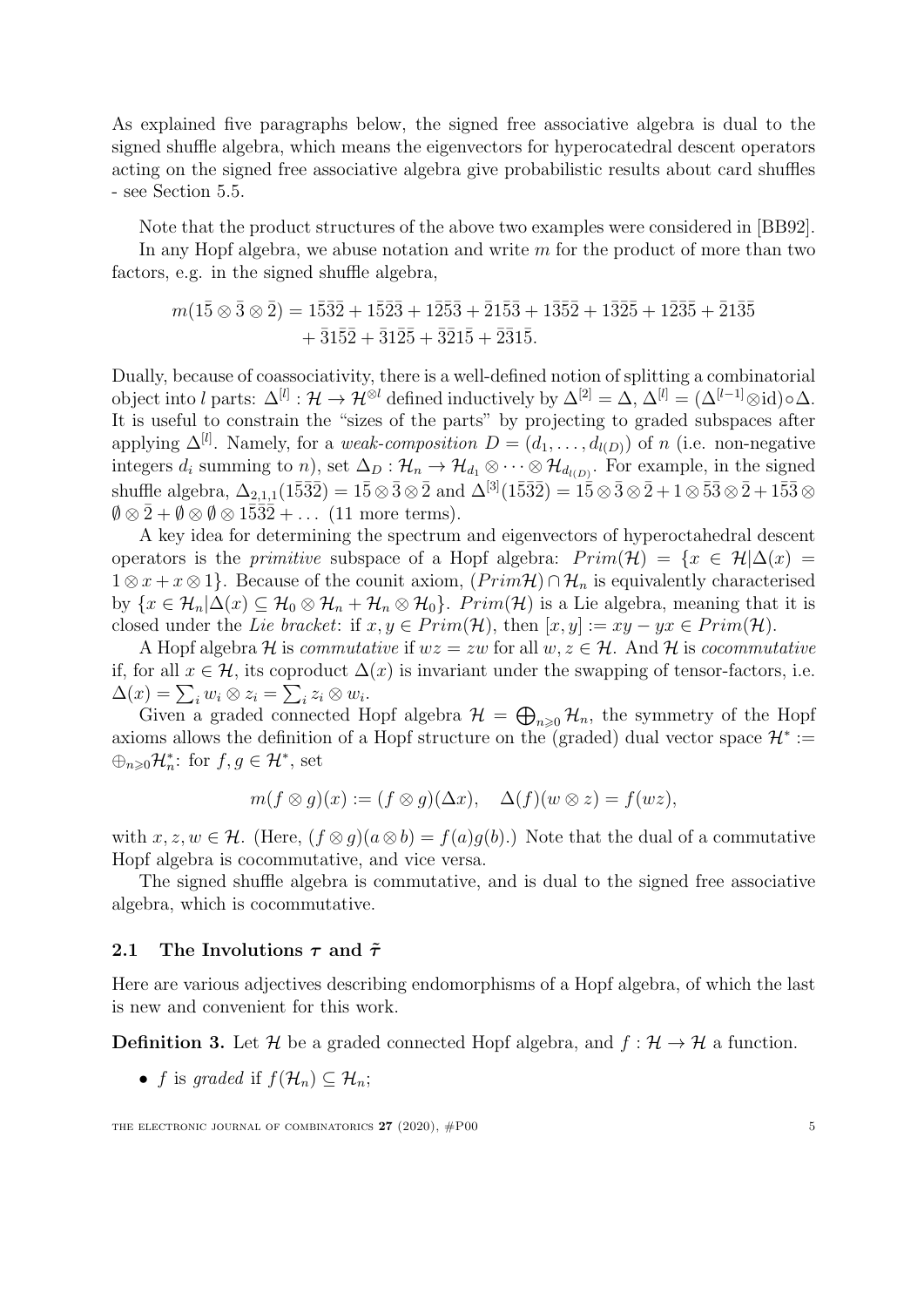- f is an *involution* if  $f \circ f = id$ ;
- f is an algebra morphism if  $f(wz) = f(w)f(z)$  for all  $w, z \in \mathcal{H}$ ;
- f is an algebra antimorphism if  $f(wz) = f(z)f(w)$  for all  $w, z \in \mathcal{H}$ ;
- f is a coalgebra morphism if, whenever  $\Delta(x) = \sum_i w_i \otimes z_i$  $\sum$ , then  $\Delta(f(x)) =$  $\mathcal{L}_i f(w_i) \otimes f(z_i);$
- f is a coalgebra antimorphism if, whenever  $\Delta(x) = \sum_i w_i \otimes z_i$  $\sum$ , then  $\Delta(f(x)) =$  $\widetilde{f}(z_i) \otimes f(w_i);$
- $f$  is a *Hopf morphism* if it is both an algebra morphism and coalgebra morphism.
- $f$  is Hopf ambimorphism if it is either an algebra morphism or algebra antimorphism, and also either a coalgebra morphism or coalgebra antimorphism.

Let  $\tau : \mathcal{H} \to \mathcal{H}$  denote an involution that is linear, graded and a Hopf ambimorphism. Given the definition of ambimorphism, there are  $2 \times 2 = 4$  possible combinations for how  $\tau$  interacts with the Hopf structure of  $\mathcal{H}$ , and some general results (e.g. Theorem [17](#page-13-0) concerning the spectrum of associated descent operators) apply equally in all four cases. Where the four possibilities behave differently, we may use  $\tau$  and  $\tilde{\tau}$  to emphasise the differences, where  $\tau$  usually includes the case of a Hopf morphism and perhaps also other cases.

Note that, if  $\mathcal H$  is commutative, then an algebra morphism is also an algebra antimorphism; dually, if  $\mathcal H$  is cocommutative, then a coalgebra morphism is also a coalgebra antimorphism.

Example 4. Recall the signed shuffle algebra of Example [1.](#page-4-0) Since this Hopf algebra is commutative, there are two possible types of Hopf-ambimorphism: we may let  $\tau$  be an algebra morphism and coalgebra morphism, or we may let  $\tilde{\tau}$  be an algebra morphism and coalgebra antimorphism. For the card-shuffling applications in this work, we focus on the involutions from [\[BB92\]](#page-49-5): let  $\tau$  model the rotation of a deck by 180° (where  $\bar{i}$  denotes a rotated copy of card i), and let  $\tilde{\tau}$  model the flipping of a deck (where  $\bar{i}$  denotes card i facing down). In terms of words, we define

<span id="page-6-0"></span>
$$
\tau(i) := \overline{i};
$$
  
\n
$$
\tau(\overline{i}) := i;
$$
  
\n
$$
\tau(w_1 \dots w_n) := \tau(w_1) \dots \tau(w_n);
$$
  
\n(2)

<span id="page-6-1"></span>
$$
\tilde{\tau}(i) := \overline{i};
$$
  
\n
$$
\tilde{\tau}(\overline{i}) := i;
$$
  
\n
$$
\tilde{\tau}(w_1 \dots w_n) := \tilde{\tau}(w_n) \dots \tilde{\tau}(w_1);
$$
\n(3)

and extend linearly. For example,  $\tau(3\overline{1}6) = \overline{3}1\overline{6}$  whilst  $\tilde{\tau}(3\overline{1}6) = \overline{6}1\overline{3}$ . The crucial difference between rotating and flipping a deck is that flipping reverses the top-to-bottom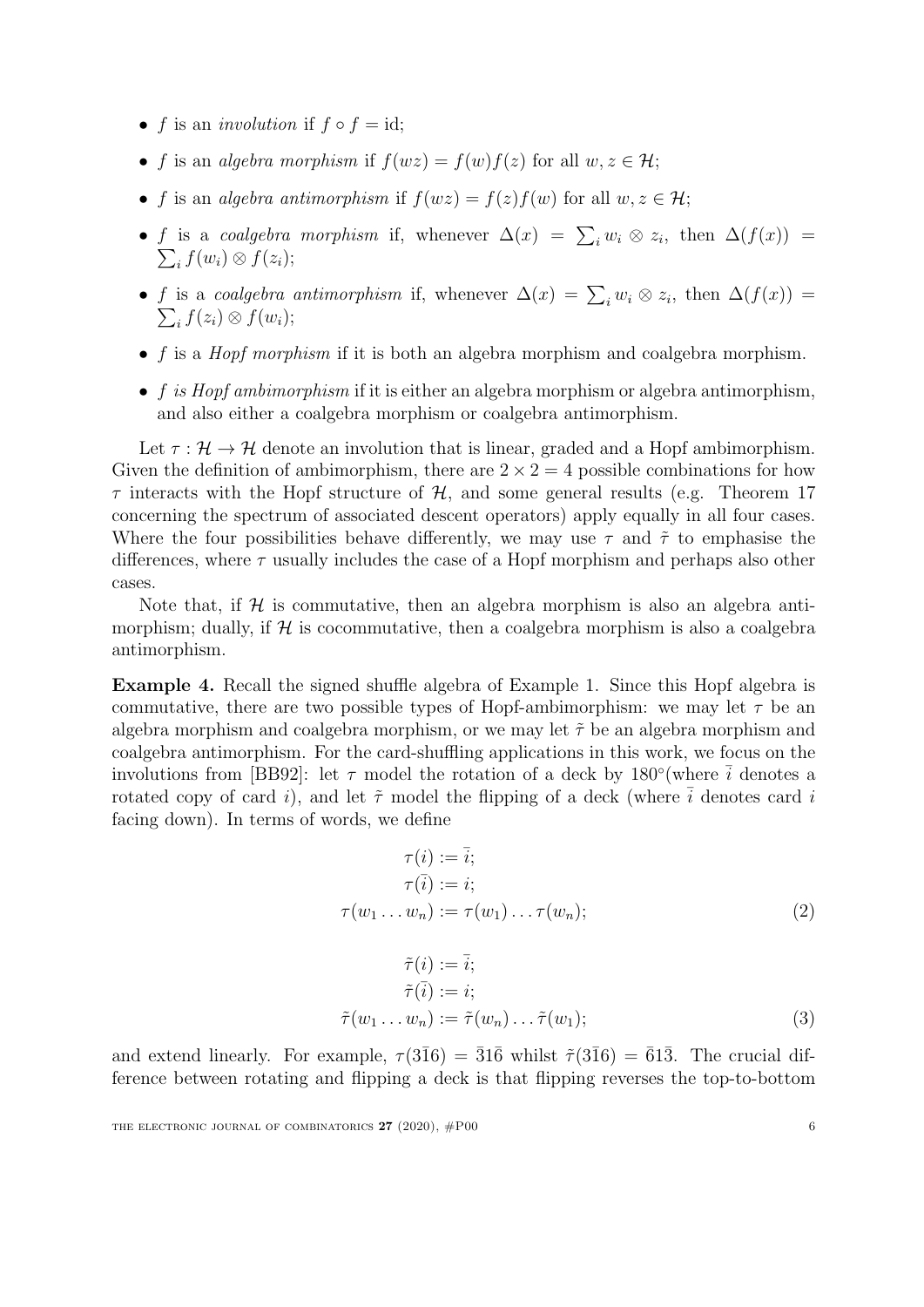order of the cards while rotation does not - this is why rotation is a Hopf morphism but flipping is not.

Equations [\(2\)](#page-6-0) and [\(3\)](#page-6-1) can also be applied in the signed free associative algebra, then  $\tau$ is a Hopf morphism, and  $\tilde{\tau}$  is an algebra antimorphism and a coalgebra morphism. (These involutions are actually dual to the  $\tau$  and  $\tilde{\tau}$  defined by the same equations on the signed shuffle algebra.)

Further,  $\tilde{\tau}$  is compatible with the quotient of the signed free associative algebra to the unsigned free associative algebra; in other words, we may define

<span id="page-7-0"></span>
$$
\tilde{\tau}(w_1 \dots w_n) := w_n \dots w_1 \tag{4}
$$

on the unsigned free associative algebra, which is an algebra antimorphism and a coalgebra morphism.

Below is another example that is interesting for future study.

**Example 5.** The paper [\[CP17\]](#page-49-2) defines a Hopf algebra structure  $Camb^*$  on Cambrian trees, a type of planar binary tree where each internal node has either two upward edges and one downward edge, or two downward edges and one upward edge. Loosely speaking, the product assembles one tree on top of another (vertical), and the coproduct divides a tree into left and right (horizontal). Thus horizontal reflection is an algebra morphism and a coalgebra antimorphism; vertical reflection is an algebra antimorphism and coalgebra morphism; 180°-rotation is an algebra antimorphism and a coalgebra antimorphism. Indeed, 180°-rotation is a composition of the two reflections, and it is easy to check that composing two commuting involutive Hopf-ambimorphisms always yields another involutive Hopf-ambimorphism.

The following notation will be useful:

<span id="page-7-1"></span>**Definition 6.** Let V be a vector space and  $\tau : V \to V$  be a linear map. Then the  $\tau$ -invariant part of V, written  $V^{\tau}$ , is the eigenspace of eigenvalue 1. The  $\tau$ -negating part of V, written  $V^{-\tau}$ , is the eigenspace of eigenvalue -1.

Please note the following easy linear algebra lemma:

**Lemma 7.** If  $\tau$  is an involution on a vector space V, then  $V = V^{\tau} \oplus V^{-\tau}$ .

*Proof.* Clearly  $V^{\tau} + V^{-\tau}$  is a direct sum since eigenspaces of different eigenvalues have trivial intersection. Given any  $v \in V$ , we have  $v + \tau(v) \in V^{\tau}$  and  $v - \tau(v) \in V^{-\tau}$ , so  $v = \frac{v + \tau(v)}{2} + \frac{v - \tau(v)}{2}$  $\frac{\tau(v)}{2} \in V^{\tau} \oplus V^{-\tau}.$  $\Box$ 

To derive eigenvalues and eigenvectors, it will be important to consider the  $\tau$ -invariant and  $\tau$ -negating parts of another subspace.

**Lemma 8.** If H is a graded connected Hopf algebra and  $\tau : H \rightarrow H$  is a coalgebra morphism or coalgebra antimorphism, then  $\tau$  preserves the primitive subspace, i.e.  $\tau(Prim(\mathcal{H})) \subseteq Prim(\mathcal{H}).$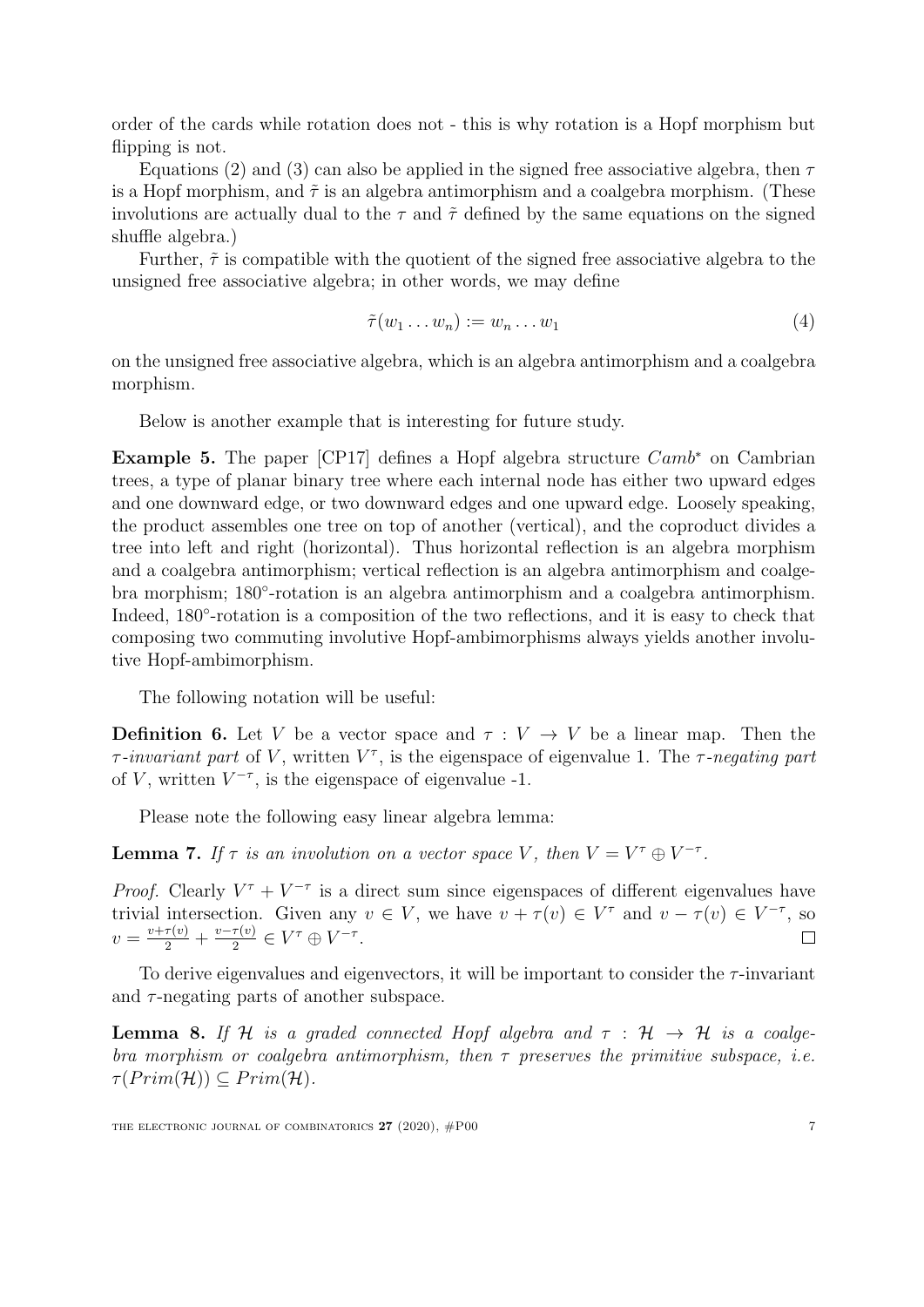*Proof.* If  $x \in Prim(\mathcal{H})$ , then  $\Delta(x) = 1 \otimes x + x \otimes 1$ . If  $\tau$  is a coalgebra morphism, then  $\Delta(\tau(x)) = \tau(1) \otimes \tau(x) + \tau(x) \otimes \tau(1)$ . If  $\tau$  is a coalgebra antimorphism, then  $\Delta(\tau(x)) =$  $\tau(x) \otimes \tau(1) + \tau(1) \otimes \tau(x)$ . In both cases,  $\tau(x)$  is primitive, by the equivalent characterisation just before Section [2.1](#page-5-0) (applied linearly to the parts of  $x$  in each degree).  $\Box$ 

By the same argument,  $\tau$  preserves the "coradical filtration", which allows important associated graded operators to be defined in Lemma [21](#page-15-0) below, for computing the eigenvalues of hyperoctahedral descent operators.

#### <span id="page-8-1"></span>2.2 Hyperoctahedral Descent Operators

The elementary hyperoctahedral descent operators are indexed by signed and tilde-signed weak-compositions, where some parts are decorated with  $-$  or with  $\simeq$  respectively. For example,  $(\overline{2}, 4, 0, \overline{2})$  is a signed weak-composition. We do not allow the two types of decorations to occur together in the same weak-composition. And, unlike in [\[MR95b\]](#page-51-7), we also do not allow parts to have a tilde without a sign, since this does not correspond natually to an endomorphism of a Hopf algebra. These objects are also called bi-coloured compositions in [\[BW17\]](#page-49-7).

Given a signed or tilde-signed weak-compositions  $D = (d_1, \ldots, d_l)$ , let  $D^+$  denote the weak-composition formed from forgetting the decorations in D. We may also use absolute value signs to denote this, e.g.  $D^+ = (|d_1|, \ldots, |d_l|)$ . For example,  $(\bar{2}, 4, 0, \bar{2})^+ = (2, 4, 0, 2)$ , as  $|\bar{2}| = 2$ .

<span id="page-8-0"></span>**Definition 9.** Let H be a graded Hopf algebra, and  $\tau : \mathcal{H} \to \mathcal{H}$  be an involution that is linear, graded and a Hopf morphism. Let D be a signed weak-composition. Then

- the *signed refined coproduct*  $\Delta_{D(\tau)}$  is the composite: first apply the refined coproduct  $\Delta_{D^+}$ , then apply  $\tau$  to the tensorands corresponding to the decorated parts.
- the *elementary signed descent operators* are the composites  $m \circ \Delta_{D(\tau)}$ .
- the *signed descent operators* are linear combinations of the  $m \circ \Delta_{D(\tau)}$  over different signed weak-compositions D.

All three maps have tilde-signed analogues, by using tilde-signed weak-compositions, and an involution  $\tilde{\tau}$  that is a Hopf ambimorphism but not a Hopf morphism. We refer to both families of operators as *hyperoctahedral descent operators*. In numerical examples, when  $\tau$  is clear from the context, we often write  $m \circ \Delta_D$  in place of  $m \circ \Delta_{D(\tau)}$ .

For example,  $m \circ \Delta_{1,\tilde{2}} = m \circ (\text{id} \otimes \tilde{\tau}) \circ \Delta_{1,2}$  is an elementary tilde-signed descent operator. In the shuffle algebra, using  $\tilde{\tau}$  as defined in [\(3\)](#page-6-1),

$$
m \circ \Delta_{1,\tilde{2}}(3\bar{1}6) = m \circ (\mathrm{id} \otimes \tilde{\tau})(3 \otimes \bar{1}6) = m(3 \otimes \bar{6}1) = 3\bar{6}1 + \bar{6}31 + \bar{6}13.
$$

And  $m \circ \Delta_{\bar{2},4,\bar{2}} + m \circ \Delta_{\bar{3},5} = m \circ (\tau \otimes id \otimes \tau) \circ \Delta_{2,4,2} + m \circ (\tau \otimes id) \circ \Delta_{3,5}$  is a signed descent operator.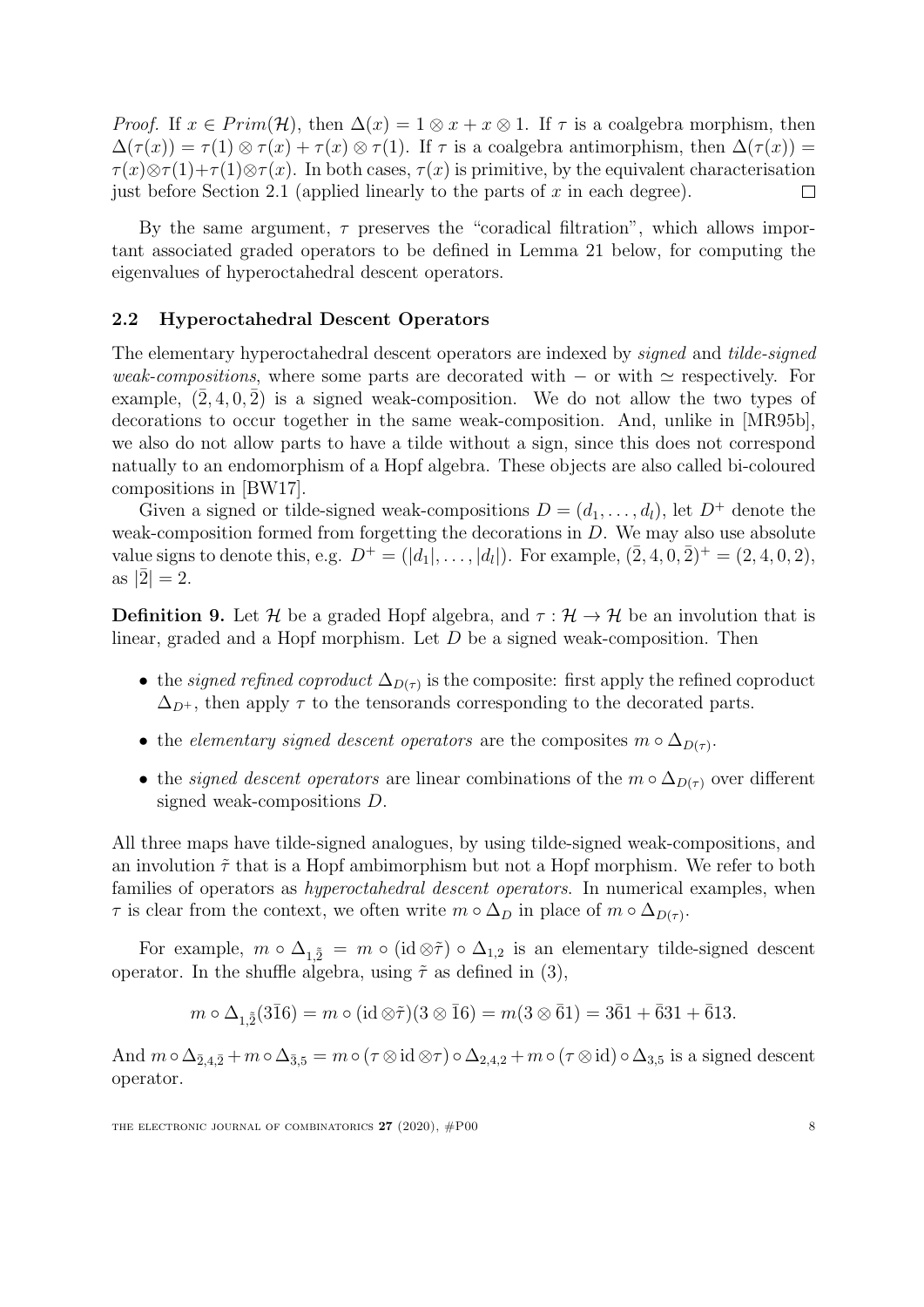Note that the dual of  $m \circ \Delta_{D(\tau)}$  is  $m \circ \Delta_{D(\tau^*)}$  on the dual Hopf algebra, where  $\tau^*$ :  $\mathcal{H}^* \to \mathcal{H}^*$  denotes the linear-algebraic dual map. This will be important when considering right eigenfunctions of the associated Markov chains.

If  $H$  is commutative or cocommutative, then the vector space of signed descent operators (for a fixed  $\tau$ ) is closed under composition, and is isomorphic to the Mantaci-Reutenauer algebra. The vector space of tilde-signed descent operators is also closed under composition. The case where H is the signed free associative algebra and  $\tau$ ,  $\tilde{\tau}$  are as in [\(2\)](#page-6-0) and [\(3\)](#page-6-1) is part of Theorems 2.2, 3.8 and Corollary 5.3 of [\[MR95b\]](#page-51-7). Minor modifications suffice to extend the proof to the general case. Stating the composition formula requires the following concepts:

<span id="page-9-1"></span>**Definition 10.** Let  $D = (d_1, \ldots, d_l)$  and  $D' = (d'_1, \ldots, d'_{l'})$  be two signed weak-compositions or two tilde-signed weak-compositions. An  $l \times l'$  matrix  $M = (M_{i,j})$  of integers is called *compatible with*  $D$  and  $D'$  (the order matters) if the following two conditions are satisfied:

- i) The row sums of  $M^+$  are  $D^+$ , and the column sums of  $M^+$  are  $(D')^+$ , i.e.  $\sum_{j=1}^{l'} |M_{i,j}|$  $= |d_i|$  for each  $i \in [1, l]$ , and  $\sum_{i=1}^{l} |M_{i,j}| = |d'_j|$  for each  $j \in [1, l']$ .
- ii) The sign of  $M_{i,j}$  is the product of the signs of  $d_i$  and  $d'_j$ .

Let Mat $(D, D')$  denote the set of matrices compatible with D and D'. For each  $M \in$  $\text{Mat}(D, D')$ , let wcomp $(M)$  denote the signed weak-composition formed by reading left to right across each row from the top row to the bottom row

$$
wcomp(M) = (M_{1,1}, M_{1,2}, \ldots, M_{1,l'}, M_{2,1}, \ldots, M_{2,l'}, \ldots, M_{l,1}, \ldots, M_{l,l'}).
$$

And let womp<sub>p</sub> $(M)$  denote the tilde-signed weak-composition formed by reading each row from the top row to the bottom row, where the *i*th row is read left to right if  $d_i$  is positive, and read right to left if  $d_i$  is negative (i.e. decorated).

**Example 11.** Let  $D = (\overline{2}, \overline{4}, 1)$  and  $D' = (\overline{2}, 5)$ . Then  $\text{Mat}(D, D')$  consists of the five matrices below:

|  | $0 \quad \bar{2} \quad 1 \quad \bar{1} \quad 1 \quad \bar{1} \quad 2 \quad \bar{0} \quad 0 \quad \bar{2}$                  |  |  |  |
|--|----------------------------------------------------------------------------------------------------------------------------|--|--|--|
|  | $1 \quad \bar{3} \ \ , \ \ 0 \quad \bar{4} \ \ , \ \ 1 \quad \bar{3} \ \ , \ \ 0 \quad \bar{4} \ \ , \ \ 2 \quad \bar{2}.$ |  |  |  |
|  | $\bar{1}$ 0 $\bar{1}$ 0 $\bar{0}$ 1 $\bar{0}$ 1 $\bar{0}$ 1                                                                |  |  |  |

If M is the first matrix in this list, then  $wcomp(M) = (0, \overline{2}, 1, \overline{3}, \overline{1}, 0)$ .

Now take  $D = (\tilde{\bar{2}}, \tilde{\bar{4}}, 1), D' = (\tilde{\bar{2}}, 5)$  and

$$
M = \begin{array}{cc} 0 & \tilde{\tilde{2}} \\ 1 & \tilde{\tilde{3}} \\ \tilde{\tilde{1}} & 0 \end{array} \in \text{Mat}(D, D').
$$

Then  $\widetilde{\text{wcomp}}_D(M) = (\tilde{\overline{2}}, 0, \tilde{\overline{3}}, 1, \tilde{\overline{1}}, 0).$ 

<span id="page-9-0"></span>Proposition 12. Under the setup of Definitions [9](#page-8-0) and [10:](#page-9-1)

THE ELECTRONIC JOURNAL OF COMBINATORICS  $27$  (2020),  $\#P00$  9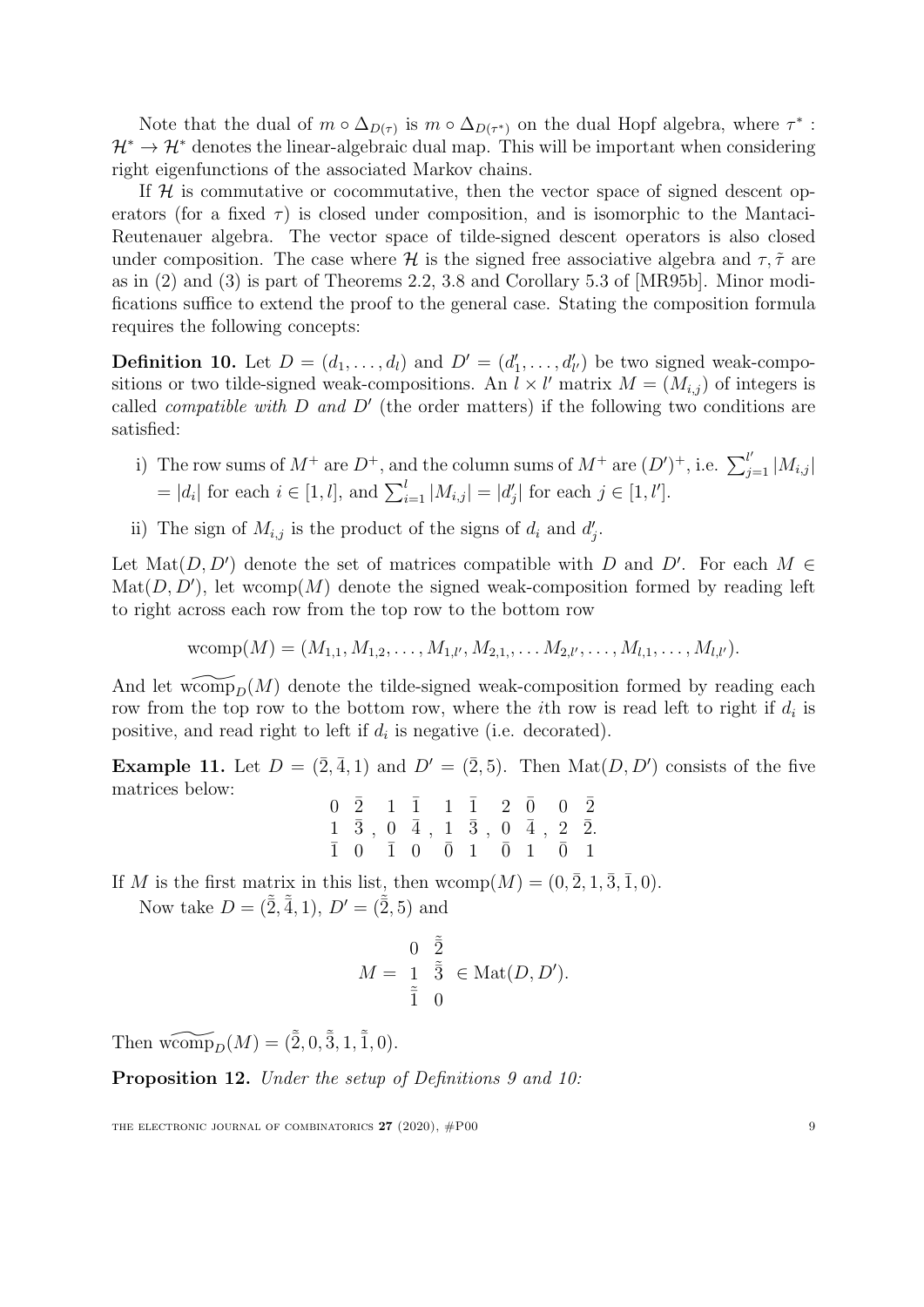i) if  $H$  is commutative, then

$$
(m \circ \Delta_{D(\tau)}) \circ (m \circ \Delta_{D'(\tau)}) = \sum_{M \in \text{Mat}(D',D)} m \circ \Delta_{\text{wcomp}(M)};
$$

$$
(m \circ \Delta_{D(\tilde{\tau})}) \circ (m \circ \Delta_{D'(\tilde{\tau})}) = \sum_{M \in \text{Mat}(D',D)} m \circ \Delta_{\text{wcomp}_{D'}(M)};
$$

ii) if  $H$  is cocommutative, then

$$
(m \circ \Delta_{D(\tau)}) \circ (m \circ \Delta_{D'(\tau)}) = \sum_{M \in \text{Mat}(D, D')} m \circ \Delta_{\text{wcomp}(M)};
$$

$$
(m \circ \Delta_{D(\tilde{\tau})}) \circ (m \circ \Delta_{D'(\tilde{\tau})}) = \sum_{M \in \text{Mat}(D, D')} m \circ \Delta_{\text{wcomp}_D(M)}.
$$

Composition formulas for more complex hyperoctahedral descent operators can be obtained by taking linear combinations of the above. For example, [\[DFH13,](#page-49-6) Th. 4.2] treats the composition of  $\sum_{D} m \circ \Delta_{D(\tilde{\tau})}$  on the unsigned shuffle algebra, where the sum ranges over all tilde-signed weak-compositions of a parts and with a fixed sequence of a signs. As another example, Proposition [24](#page-18-0) will derive the composition formula for hyperoctahedral-riffle-shuffles.

*Proof.* We follow the argument of [\[MR95b\]](#page-51-7). Let  $D = (d_1, \ldots, d_l)$  and  $D' = (d'_1, \ldots, d'_{l'})$ be signed weak-compositions. For  $i \in [1, l]$  and  $j \in [1, l']$ , define

$$
f_i = \begin{cases} \text{id} & \text{if } d_i \geq 0; \\ \tau & \text{if } d_i < 0; \end{cases}
$$
\n
$$
g_j = \begin{cases} \text{id} & \text{if } d'_j \geq 0; \\ \tau & \text{if } d'_j < 0. \end{cases}
$$

Then

$$
(m \circ \Delta_{D(\tau)}) \circ (m \circ \Delta_{D'(\tau)})
$$
  
=  $(m \circ (f_1 \otimes \cdots \otimes f_l) \circ \Delta_{D^+}) \circ (m \circ (g_1 \otimes \cdots \otimes g_{l'}) \circ \Delta_{D^{+}})$   
=  $\sum m \circ (f_1 \otimes \cdots \otimes f_l) \circ m \circ \sigma \circ (\Delta_{D_1} \otimes \cdots \otimes \Delta_{D_{l'}}) \circ (g_1 \otimes \cdots \otimes g_{l'}) \circ \Delta_{D^{+}}$ 

by the compatibility axiom between m and  $\Delta$ . Here, the sum is over all l'-tuples  $(D_1,\ldots,D_{l'})$  of weak-compositions of  $|d'_1|,\ldots,|d'_{l'}|$  respectively, that satisfy  $(D_1)_i+\cdots+$  $(D_{l'})_i = |d_i|$ . And  $\sigma : \mathcal{H}^{\otimes ll'} \to \mathcal{H}^{\otimes ll'}$  is a permutation of the tensorands corresponding to reading a matrix in columns instead of rows:

$$
\sigma(x_1 \otimes \cdots \otimes x_{ll'}) = (x_1 \otimes x_{l+1} \otimes \cdots \otimes x_{l(l'-1)+1})
$$

$$
\otimes (x_2 \otimes \cdots \otimes x_{l(l'-1)+2}) \otimes \cdots
$$

$$
\otimes (x_{l'} \otimes \cdots \otimes x_{ll'}).
$$

THE ELECTRONIC JOURNAL OF COMBINATORICS  $27 (2020)$ ,  $#P00$  10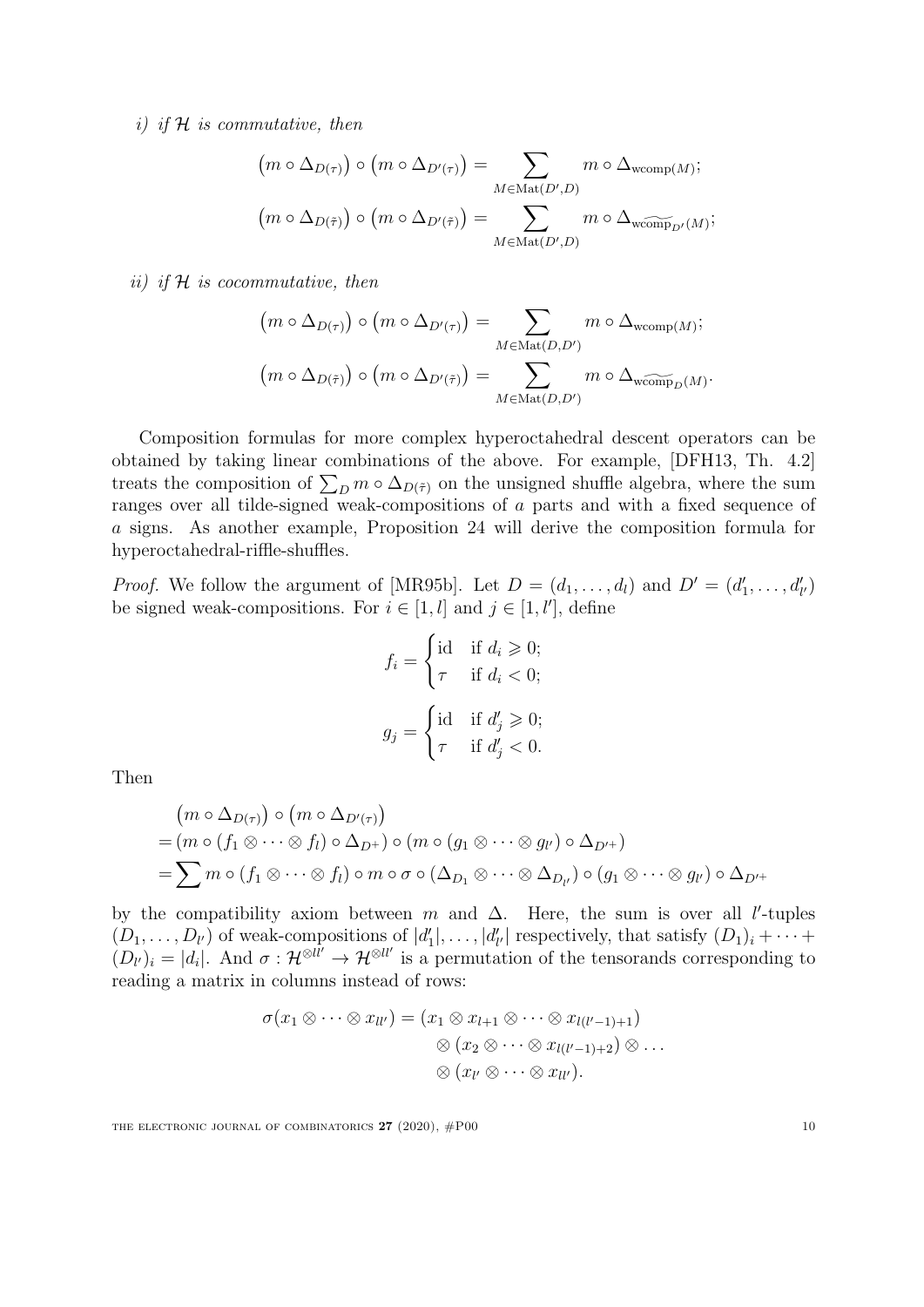Because  $g_i$  are coalgebra morphisms, and  $f_i$  are algebra morphisms, the above is equal to

$$
\sum m \circ (f_1^{\otimes l'} \otimes \cdots \otimes f_l^{\otimes l'}) \circ \sigma \circ (g_1^{\otimes l} \otimes \cdots \otimes g_{l'}^{\otimes l}) \circ (\Delta_{D_1} \otimes \cdots \otimes \Delta_{D_{l'}}) \circ \Delta_{D'}.
$$
 (5)

$$
= \sum m \circ (f_1^{\otimes l'} \otimes \cdots \otimes f_l^{\otimes l'}) \circ \sigma \circ (g_1^{\otimes l} \otimes \cdots \otimes g_{l'}^{\otimes l}) \circ \Delta_{D_1 \cdots D_{l'}} \tag{6}
$$

where  $D_1 \cdot \cdots \cdot D_{l'}$  is a concatenation of weak-compositions. This last equality follows from coassociativity.

If H is commutative, then  $m \circ \sigma = m$ , so [\(6\)](#page-11-0) is equal to

<span id="page-11-2"></span><span id="page-11-1"></span><span id="page-11-0"></span>
$$
\sum m \circ \sigma \circ ((f_1 \otimes \cdots \otimes f_l)^{\otimes l'}) \circ (g_1^{\otimes l} \otimes \cdots \otimes g_{l'}^{\otimes l}) \circ \Delta_{D_1 \cdots D_{l'}}
$$
\n
$$
= \sum m \circ (f_1 \circ g_1 \otimes f_2 \circ g_1 \otimes \cdots \otimes f_l \circ g_1
$$
\n
$$
\otimes f_1 \circ g_2 \otimes \cdots \otimes f_l \circ g_2 \otimes \cdots
$$
\n
$$
\otimes f_1 \circ g_{l'} \otimes \cdots \otimes f_l \circ g_{l'}) \circ \Delta_{D_1 \cdots D_{l'}}
$$
\n
$$
= \sum_{M \in \text{Mat}(D', D)} m \circ \Delta_{\text{wcomp}(M)}.
$$
\n(7)

If  $H$  is cocommutative, then

$$
\sigma \circ \Delta_{D_1 \cdots D_{l'}} = \Delta_{((D_1)_1, (D_2)_1, \ldots, (D_{l'})_1, (D_1)_2, \ldots, (D_{l'})_2, \ldots, (D_{l})_1, \ldots, (D_{l'})_l},
$$

so [\(6\)](#page-11-0) is equal to

$$
\sum m \circ (f_1^{\otimes l'} \otimes \cdots \otimes f_l^{\otimes l'}) \circ ((g_1 \otimes \cdots \otimes g_{l'})^{\otimes l}) \circ \sigma \circ \Delta_{D_1 \cdots \cdots D_{l'}}
$$
\n
$$
= \sum_{M \in \text{Mat}(D, D')} m \circ (f_1 \circ g_1 \otimes f_1 \circ g_2 \otimes \cdots \otimes f_l \circ g_{l'} \circ
$$
\n
$$
\otimes f_2 \circ g_1 \otimes \cdots \otimes f_2 \circ g_{l'} \otimes \cdots
$$
\n
$$
\otimes f_l \circ g_1 \otimes \cdots \otimes f_l \circ g_{l'}) \circ \Delta_{\text{wcomp}(M)}+
$$
\n
$$
= \sum_{M \in \text{Mat}(D, D')} m \circ \Delta_{\text{wcomp}(M)}.
$$

Now let D, D' be tilde-signed weak-compositions, and let  $\tilde{\tau}$  be an algebra morphism and a coalgebra antimorphism on a commutative  $H$ . Performing the analogous calcu-lations, the only change is that, in [\(5\)](#page-11-1), each  $\Delta_{D_j}$  must be calculated using the reverse weak-composition of  $D_j$  if  $d'_j$  is tilde-signed. This change persists through to [\(7\)](#page-11-2), where additionally  $f_j \circ g_1 \otimes \cdots \otimes f_j \circ g_{l'}$  must be replaced by  $f_j \circ g_{l'} \otimes \cdots \otimes f_j \circ g_1$  whenever  $d'_j$  is tilde-signed. Thus the result is a sum of  $m \circ \Delta_{\widetilde{\text{wcomp}}_D(M)}$  terms instead of  $m \circ \Delta_{\text{wcomp}(M)}$ . The case is similar when  $\tilde{\tau}$  is an algebra antimorphism and a coalgebra morphism on a cocommutative H.  $\Box$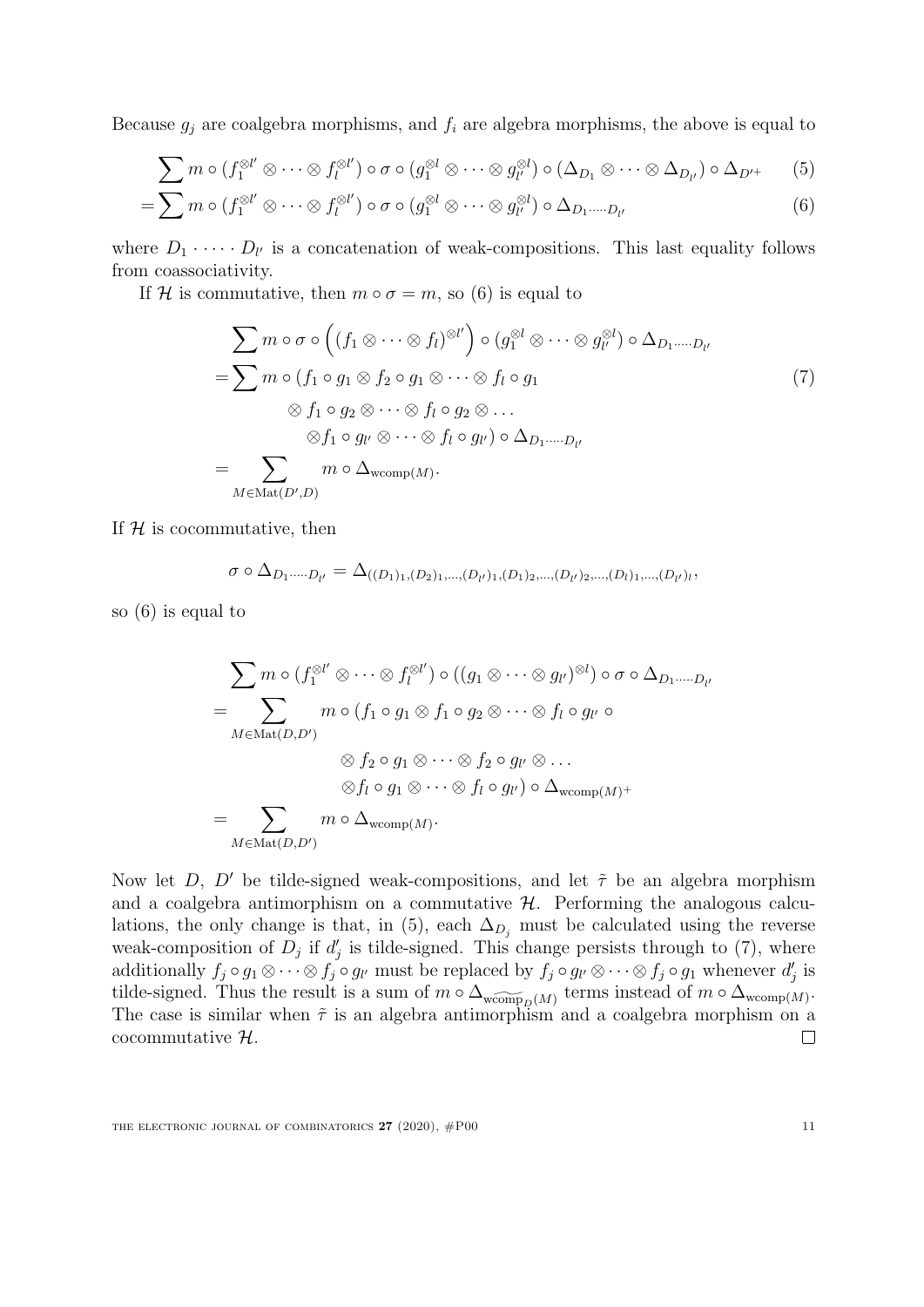#### 2.3 Eigenvalues

Just as the eigenvalues of type A descent operators are indexed by partitions, the eigenvalues of hyperoctahedral descent operators are indexed by *double-partitions* of  $n$  - that is, pairs of partitions  $\lambda$ ,  $\bar{\lambda}$  with  $\sum_i \lambda_i + \sum_i \bar{\lambda}_i = n$ . (It's more convenient here to view partitions as multisets of integers, not arranged in any particular order.) The values of these eigenvalues themselves are again in terms of set-compositions, now of signed integers, compatible with  $\lambda$ ,  $\lambda$ ,  $D$  as defined below.

**Definition 13.** Given a set S, a set-composition of S is a sequence  $B_1, \ldots, B_l$  of (possibly empty) disjoint subsets of S with  $B_1 \amalg \cdots \amalg B_l = S$ . A set-composition is usually written as  $B = B_1 | \dots | B_l$ , and the  $B_i$  are called *blocks*.

**Definition 14.** Fix a double-partition  $\lambda$ ,  $\bar{\lambda}$  of n.

- Given a weak-composition D (not signed) of n, a set-composition  $B_1 \amalg \cdots \amalg B_{l(D)}$  of  $\{1, 2, \ldots, l(\lambda)\} \cup \{\overline{1}, \overline{2}, \ldots, \overline{l(\overline{\lambda})}\}\$ is called *compatible with*  $\lambda, \overline{\lambda}, D$  if, for each  $i \leq l(D)$ , we have  $\sum_{j\in B_i}\lambda_j + \sum_{\bar{j}\in B_i}\overline{\lambda}_j = d_i$ .
- Given a signed or tilde-signed weak-composition D, let  $\beta_{\lambda,\bar{\lambda}}^D$  denote a signed count of set-compositions compatible with  $\lambda$ ,  $\bar{\lambda}$ ,  $D^+$ . The sign of each set-composition is the parity of signed integers within a block corresponding to a decorated part of D.

**Example 15.** Let  $n = 10$  and  $D = (\bar{5}, 4, 1)$ . The set-compositions compatible with the double-partition  $\lambda = (4, 2), \bar{\lambda} = (2, 1, 1), D^+$  are  $1\bar{2}1\bar{1}21\bar{3}$  (corresponding to  $D^+$  $(\lambda_1+\bar{\lambda}_2,\bar{\lambda}_1+\lambda_2,\bar{\lambda}_3)$ ,  $1\bar{3}|\bar{1}2|\bar{2}, \bar{1}2\bar{2}|1|\bar{3}, \bar{1}2\bar{3}|1|\bar{2}.$  Since D is decorated only in the first part, the sign of a compatible set-composition is −1 if there are an odd number of signed integers in the first block, as in  $1\overline{2}|\overline{1}2|\overline{3}$  and  $1\overline{3}|\overline{1}2|\overline{2}$ . For  $\overline{1}2\overline{2}|1|\overline{3}$  and  $\overline{1}2\overline{3}|1|\overline{2}$ , the sign is  $+1$  as their first blocks contain an even number of signed integers. Thus  $\beta_{\lambda,\bar{\lambda}}^D = -1 - 1 + 1 + 1 = 0$ in this example.

To describe the multiplicities, we follow the notation of [\[AS05\]](#page-49-9):

<span id="page-12-0"></span>**Notation 16.** Given a partition λ, let  $m_i(λ)$  denote the number of parts of size *i*. Given also a sequence  $\boldsymbol{b} = (b_i)_{i \geqslant 1}$ , let  $\binom{\boldsymbol{b}}{\lambda}$  $\binom{b}{\lambda}$  be the number of ways to choose, for each i,  $m_i$  objects amongst  $b_i$ , possibly with repetition. In other words,

$$
\binom{b}{\lambda} = \binom{b_1 + m_1 - 1}{m_1} \binom{b_1 + m_2 - 1}{m_2} \dots,
$$

or equivalently  $\binom{b}{y}$ <sup>b</sup><sub> $\lambda$ </sub>) is the coefficient of  $x_{\lambda} := x_{\lambda_1} \dots x_{\lambda_l(\lambda_l)}$  in the generating function  $\prod_i (1 - x_i)^{-b_i}.$ 

Point ii. of the Theorem below will apply this to two sequences **b** and  $\bar{b}$ , which are the graded dimensions of the  $\tau$ -invariant and  $\tau$ -negating subspaces of the primitive subspace of H, if H is cocommutative (and of a related subspace if H is not cocommutative, which will be explained in the proof). It is an interesting open problem to express the numbers  $\binom{b}{b}$  $\binom{b}{\lambda}$  ( $\overline{\binom{b}{\lambda}}$ ) in terms of double-partitions, bi-tableaux, or other known combinatorial objects.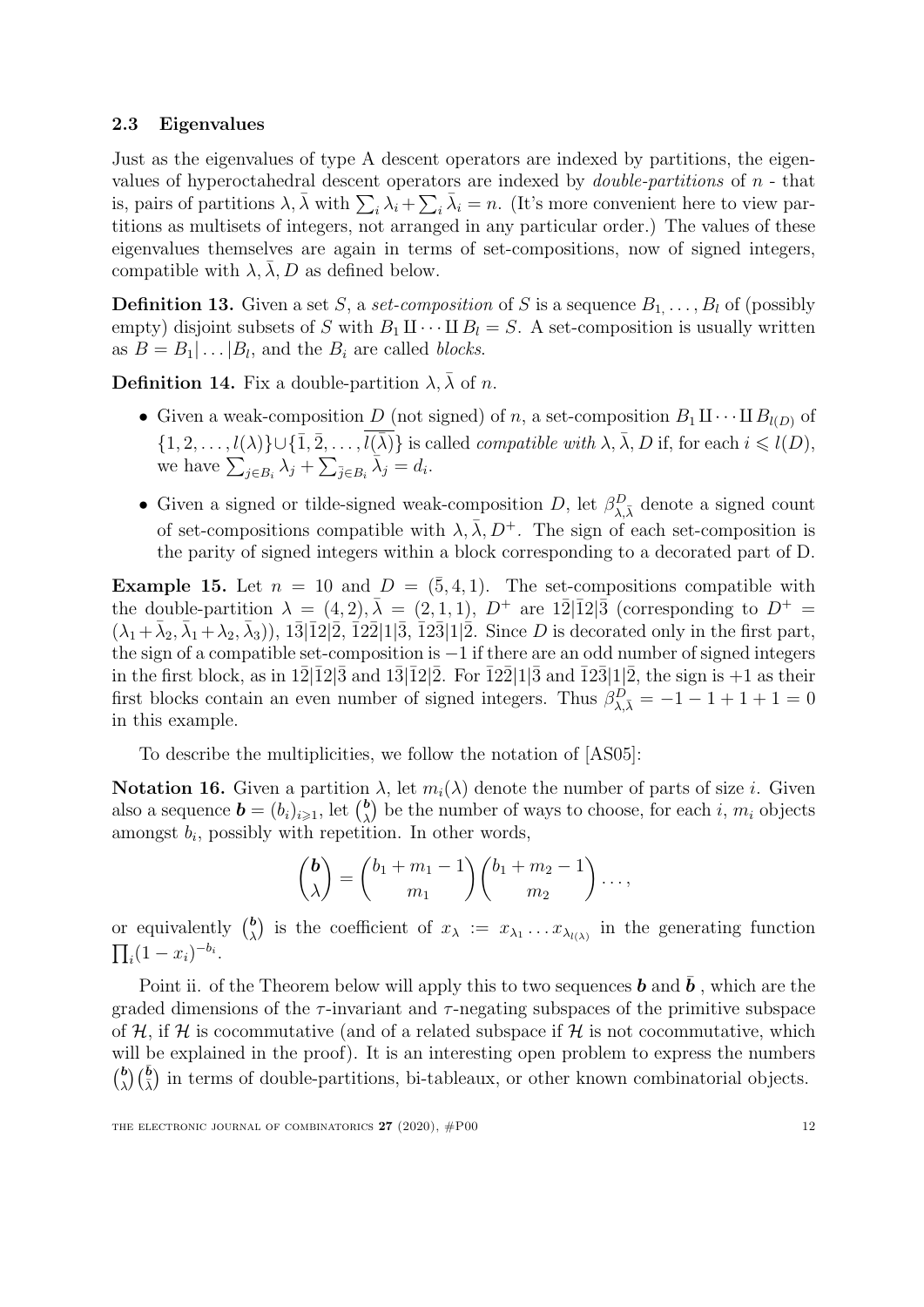<span id="page-13-0"></span>**Theorem 17.** Let  $\mathcal{H} = \bigoplus \mathcal{H}_n$  be a graded connected Hopf algebra over  $\mathbb{R}, \tau : \mathcal{H} \to \mathcal{H}$  a linear graded involution that is a Hopf-ambimorphism. Let D be a signed or tilde-signed weak-composition of n.

- i) The eigenvalues of the associated hyperoctahedral descent operator  $m \circ \Delta_{D(\tau)} : \mathcal{H}_n \to$  $\mathcal{H}_n$  are  $\beta_{\lambda,\bar{\lambda}}^D$ , as  $\lambda, \bar{\lambda}$  ranges over all double-partitions of n.
- ii) The multiplicity of the eigenvalue  $\beta_{\lambda,\bar{\lambda}}^D$  is  $\binom{b}{\lambda}$  $\left(\frac{\bar{b}}{\lambda}\right)$ , where the sequences **b** and **b** satisfy the identities

<span id="page-13-4"></span><span id="page-13-3"></span>
$$
\sum_{n} \dim \mathcal{H}_n x^n = \prod_{i} (1 - x^i)^{-b_i - \bar{b}_i},\tag{8}
$$

$$
\sum_{n} (\dim \mathcal{H}_{n}^{\tau} - \dim \mathcal{H}_{n}^{-\tau}) x^{n} = \prod_{i} (1 - x^{i})^{-b_{i}} \prod_{i} (1 + x^{i})^{-\bar{b}_{i}}.
$$
 (9)

iii) Furthermore, if  $D_1, \ldots, D_r$  are signed weak-compositions of n, or are tilde-signed weak-compositions of n, and  $a_1, \ldots, a_r \in \mathbb{R}$ , then the eigenvalues of  $\sum_{i=1}^r a_i m$  $\Delta_{D_i(\tau)} : \mathcal{H}_n \to \mathcal{H}_n$  are  $\sum_{i=1}^r a_i \beta_{\lambda,\bar{\lambda}}^{D_i}$ , with multiplicities as above.

The complicated expressions for the eigenvalues and multiplicities simplify somewhat for specific operators - see Examples [18](#page-13-1) to [20,](#page-14-0) Proposition [25,](#page-18-1) and Section [5.4](#page-40-0) - in the latter, the multiplicities for card-shuffling flipping every other pile are interpreted as hyperoctahedral analogues of Stirling numbers.

Note that, if  $\tau = id$ , then the theorem recovers the type A case [\[Pan18,](#page-51-5) Th. 3.5], as all relevant set-compositions have positive sign. For other  $\tau$ , as long as its action on H gives the generic case where  $b_i$ ,  $\overline{b}_i$  are all non-zero, the eigenvalues are the same regardless of  $\tau$ ; only the multiplicities depend on  $\tau$ . (If some  $b_i$  or  $\overline{b}_i$  is zero, then some of the generic eigenvalues might not be achieved.)

<span id="page-13-1"></span>**Example 18.** We compute the eigenvalues of  $m \circ \Delta_{(\bar{1},n-1)}$ . (Under the correspondence of Theorem [34,](#page-31-0) this operator models the shuffle that removes the top card from a deck of n cards, rotates it by 180 degrees, then reinserts it in a uniformly chosen position.) For a double-partition  $\lambda, \bar{\lambda}$ , the parts of size 1 in  $\lambda$  or  $\bar{\lambda}$  are in bijection with set-compositions compatible with  $\lambda$ ,  $\lambda$ ,  $(1, n-1)$ , by considering the first block. A part of size 1 in  $\lambda$  induces a positive sign, whereas a part from  $\lambda$  induces a negative sign. Hence, if  $1(\lambda)$  denotes the number of parts of size 1 in  $\lambda$ , we have  $\beta_{\lambda,\bar{\lambda}}^{(\bar{1},n-1)} = 1(\lambda) - 1(\bar{\lambda})$ . Since  $1(\lambda)$  and  $1(\bar{\lambda})$  can take any two values in  $\{0, 1, \ldots, n\}$  that sum to  $\{0, 1, \ldots, n-2\} \cup \{n\}$ , the generic eigenvalues are  $\{-n\}\cup\{-n+2,-n+1,\ldots,n-2\}\cup\{n\}$ . (To obtain the eigenvalues of the card shuffle, we should divide by *n*, i.e. they are  $\frac{k}{n}$  for  $k \in \{-n\} \cup \{-n+2, -n+1, \ldots, n-2\} \cup \{n\}$ .

<span id="page-13-2"></span>**Example 19.** We compute the eigenvalues of  $m \circ (\tilde{\tau} \otimes id) \circ \Delta = \sum_{i=0}^{n} m \circ \Delta_{(\tilde{i}, n-i)}$ ; this operator is BRiffle  $\tilde{\tau}_2^-$  in the notation of Section [3,](#page-17-0) and represents the shuffle that cuts the deck binomially, flips the first pile upside-down, then interleave the piles together. The paper [\[PP98\]](#page-51-6) previously computed these eigenvalues for a related inverse shuffle, that corresponds to the case of the unsigned free associative algebra, with  $\tilde{\tau}$  as in [\(4\)](#page-7-0).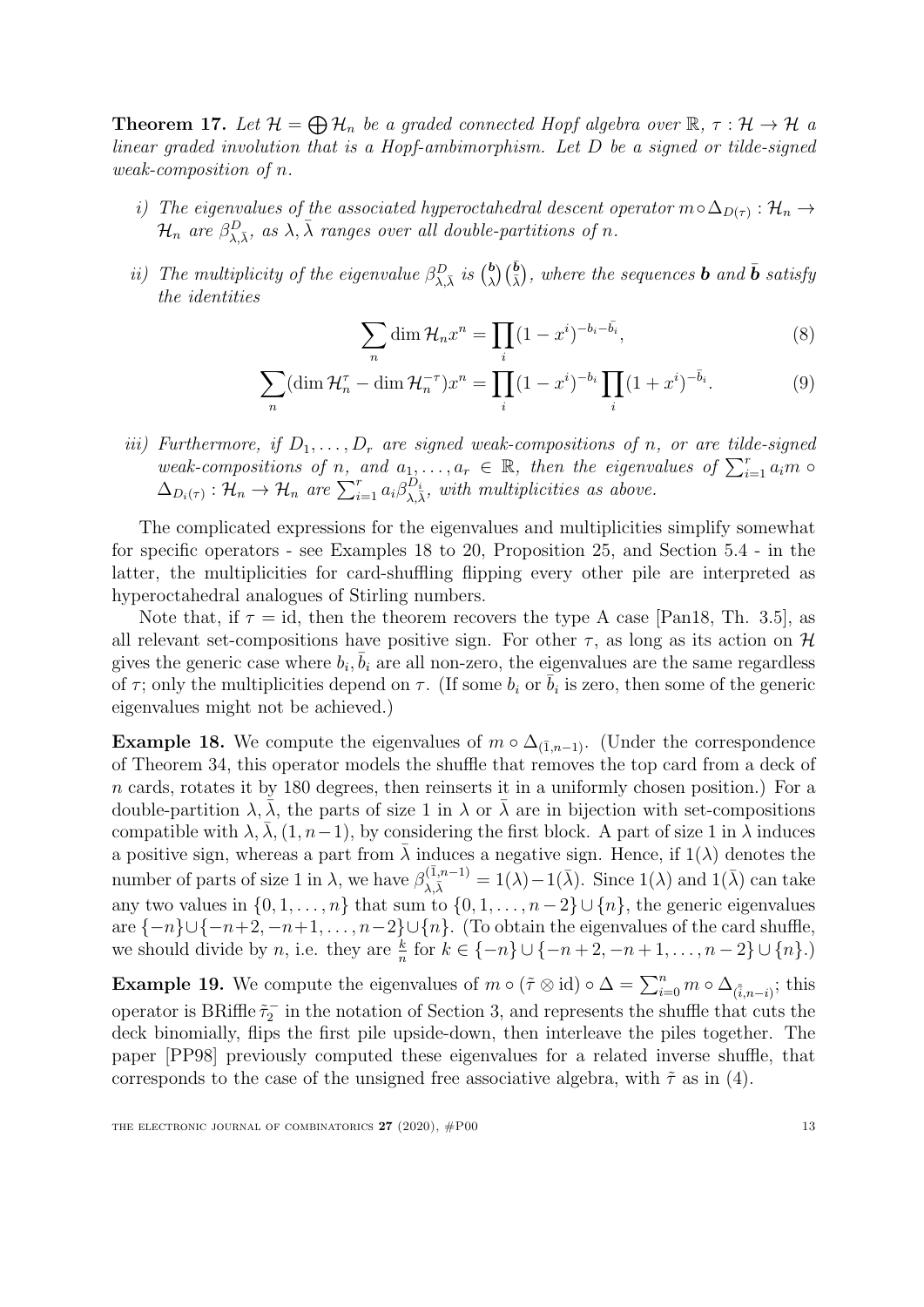Fix a double-partition  $\lambda$ ,  $\bar{\lambda}$ . Every set-composition of  $\{1, 2, \ldots, l(\lambda)\} \cup \{\bar{1}, \bar{2}, \ldots, \bar{l(\bar{\lambda})}\}\$ into two blocks is compatible with  $\lambda$ ,  $\bar{\lambda}$ ,  $(\tilde{i}, n-i)$  for exactly one *i*, namely  $i = \sum_{j \in B_1} \lambda_j +$  $\sum_{\bar{j}\in B_1} \bar{\lambda}_j$ . The associated sign is the parity of signed integers in the first block. If  $\bar{\lambda}\neq\emptyset$ , then there is a sign-reversing involution on these set-compositions: if  $\overline{1} \in B_1$ , move it to  $B_2$ , and if  $\bar{1} \in B_2$ , move it to  $B_1$ . Hence the signed count  $\sum_{i=0}^n \beta_{\lambda,\bar{\lambda}}^{(\bar{\tilde{i}},n-i)}$  $\sum_{\lambda,\bar{\lambda}}^{(\bar{i},n-i)}$  is 0. If  $\bar{\lambda} = \emptyset$ , then the associated eigenvalue  $\sum_{i=0}^{n} \beta_{\lambda, \bar{\lambda}}^{(\bar{i}, n-i)}$  $\lambda_{\lambda,\bar{\lambda}}^{(i,n-i)}$  is the number of set-compositions of  $\{1, 2, \ldots, l(\lambda)\}$ into two blocks, which is  $2^{l(\lambda)}$ . Since  $l(\lambda)$  can take any value in  $\{1, 2, ..., n\}$  when  $\bar{\lambda} = \emptyset$ , the generic eigenvalues are  $2, 4, \ldots, 2^n$  and 0. (The eigenvalues of the card shuffle require dividing by  $2^n$ , i.e. they are  $2^{-k}$  for  $k \in \{0, 1, ..., n-1\}$ , and 0.)

<span id="page-14-0"></span>Example 20. Consider the following new type of card shuffle: deconcatenate the deck into two piles according to the binomial distribution, then flip a coin for each pile to decide whether or not to flip it before interleaving the piles together. According to Theorem [34,](#page-31-0) the corresponding hyperoctahedral descent operator (up to scaling by  $2^{n+2}$ ) is  $\sum m \circ \Delta_D$ , summing over all tilde-signed weak-compositions  $D$  of  $n$  with two parts. So its eigenvalues are  $\sum_{i=0}^n \beta_{\lambda,\bar{\lambda}}^{(i,n-i)} + \beta_{\lambda,\bar{\lambda}}^{(\bar{i},n-i)} + \beta_{\lambda,\bar{\lambda}}^{(i,\overline{n-i})} + \overline{\beta}_{\lambda,\bar{\lambda}}^{(\bar{i},\overline{n-i})}$  $\lambda_{\lambda,\bar{\lambda}}^{(\bar{i},\bar{n}-i)}$ . Each of the  $2^{l(\lambda)+l(\bar{\lambda})}$  set-compositions of  $\{1, 2, \ldots, l(\lambda)\} \cup \{\overline{1}, \overline{2}, \ldots, \overline{l(\overline{\lambda})}\}\$  into two blocks contributes  $+1$  to  $\beta_{\lambda, \overline{\lambda}}^{(i, n-i)}$  and  $(-1)^{l(\overline{\lambda})}$  to  $\beta_{\sqrt{1}}^{(\overline{i},\overline{n-i})}$  $\lambda_{\lambda}(\bar{k},\bar{n}-i),$  where  $i = \sum_{j\in B_1} \lambda_j + \sum_{\bar{j}\in B_1} \bar{\lambda}_j$ . And, by a sign-reversing involution as in Example [19,](#page-13-2)  $\sum_{i=0}^{n} \beta_{\lambda,\bar{\lambda}}^{(\bar{i},n-i)} = \sum_{i=0}^{n} \beta_{\lambda,\bar{\lambda}}^{(i,\overline{n-i})} = 0$  if  $\bar{\lambda} \neq \emptyset$ , and else is  $2^{l(\lambda)}$ . Hence the eigenvalues are

$$
\sum \beta_{\lambda,\bar{\lambda}}^D = \begin{cases} 2^{l(\lambda)+2} & \text{if } l(\bar{\lambda}) = 0; \\ 2^{l(\lambda)+l(\bar{\lambda})+1} & \text{if } l(\bar{\lambda}) > 0 \text{ is even}; \\ 0 & \text{if } l(\bar{\lambda}) \text{ is odd}. \end{cases}
$$

So the generic eigenvalues are  $8, 16, \ldots, 2^{n+2}$  and 0, and for the card shuffle they are  $2^{-k}$ for  $k \in \{0, 1, \ldots, n-1\}$ , and 0.

#### Remarks.

- 1. Note that, as for the type A case, the eigenvalues  $\beta_{\lambda,\bar{\lambda}}^D$  may coincide for different choices of  $\lambda$  and  $\bar{\lambda}$ . For example, if  $D = (\bar{1}, n - 1)$ , then  $\beta_{\lambda, \bar{\lambda}}^D = 0$  whenever neither  $\lambda$  nor  $\overline{\lambda}$  has a part of size 1.
- 2. Unlike the type A case, the present theorem does not claim that  $m \circ \Delta_{D(\tau)}$  is diagonalisable on commutative or cocommutative Hopf algebras. Sage computations show that this is in fact false. The diagonalisability proof in [\[Pan18,](#page-51-5) Sec. 3.2] for type A descent operators does not extend to hyperoctahedral descent operators because the matrices involved there will gain negative entries when extended to type B, so Perron-Frobenius will not apply.
- 3. The proof below can generalise to give the spectrum of convolution products  $T_1$  \*  $\cdots *\textbf{T}_l:=m\circ (\textbf{T}_1\otimes \cdots \otimes \textbf{T}_l)\circ \Delta^{[l]},$  where the  $\textbf{T}_i$  are simultaneously diagonalisable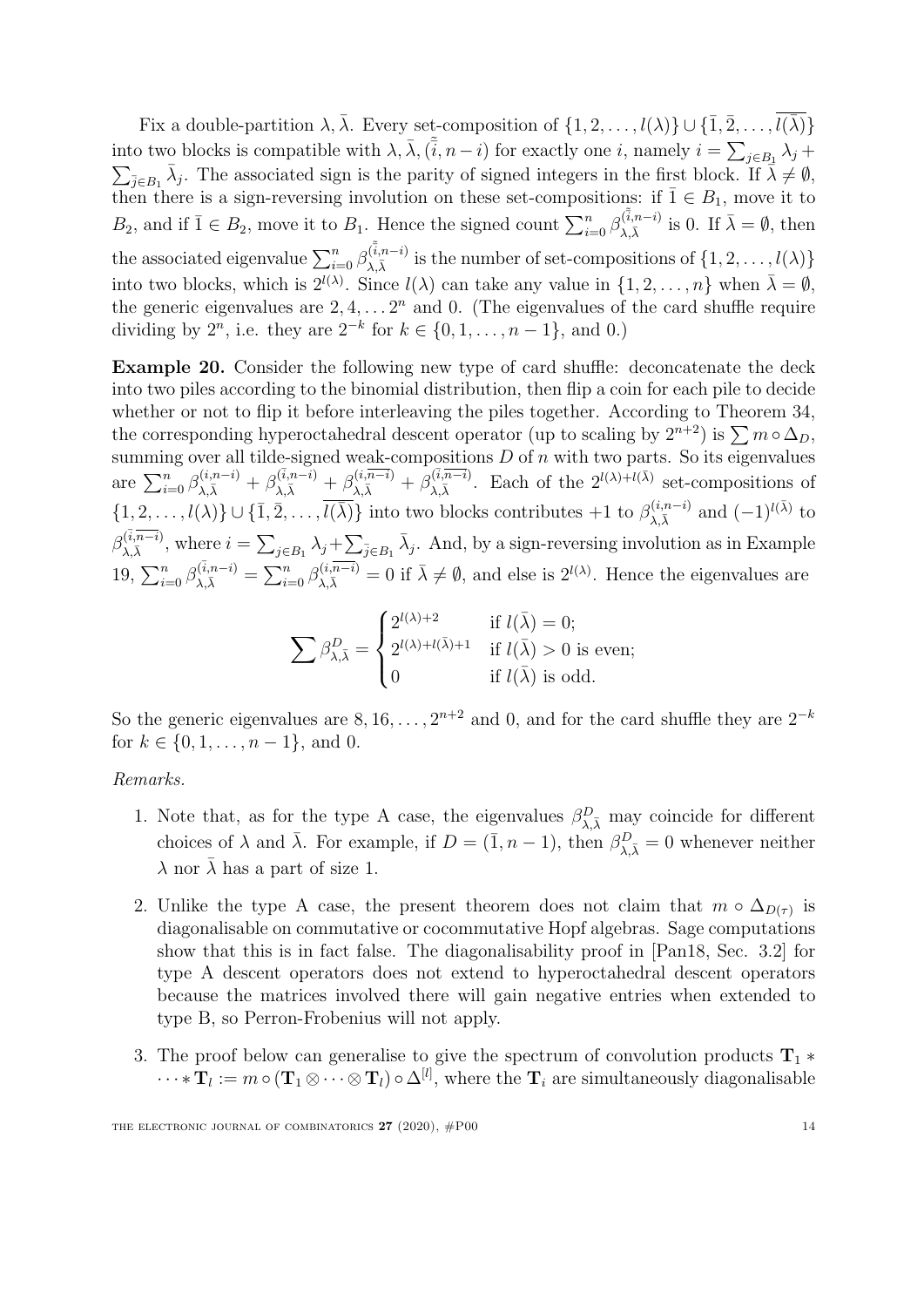graded Hopf ambimorphisms. Then the eigenvalues  $\beta_{\lambda}$  would be a weighted count of set-compositions, where the weights are the appropriate products of eigenvalues of the  $\mathbf{T}_i$ .

The two main ideas of the proof, as with [\[AL15,](#page-49-3) Th. 3] and [\[Pan18,](#page-51-5) Th. 3.5], are:

- reduce to the cocommutative case by working in  $(\text{gr }\mathcal{H})^*$ , the dual of the associated graded Hopf algebra with respect to the coradical filtration (see [\[AL15,](#page-49-3) Sec. 1.3] for the definitions);
- examine the action of  $gr(m \circ \Delta_{D(\tau)})^*$  on a Poincare-Birkhoff-Witt basis, i.e. on products of primitive elements.

The first part requires the following lemma:

<span id="page-15-0"></span>Lemma 21. Under the conditions of Theorem [17,](#page-13-0)

i) The dual associated graded map is

$$
(\mathrm{gr}(m \circ \Delta_{D(\tau)} : \mathcal{H}_n \to \mathcal{H}_n))^* = m \circ \Delta_{D((\mathrm{gr}\,\tau)^*)} : (\mathrm{gr}\,\mathcal{H})_n^* \to (\mathrm{gr}\,\mathcal{H})_n^*.
$$

- ii)  $(\text{gr}\,\tau)^*$  is an involution.
- iii) The dimensions of the fixed subspaces are related by  $\dim \mathcal{H}_n^{\tau} = \dim(\text{gr } \mathcal{H}^*)^{\text{(gr } \tau)^*}_n$  and  $\dim \mathcal{H}_n^{-\tau} = \dim(\text{gr }\mathcal{H}^*)_n^{-(\text{gr }\tau)^*}.$
- iv)  $(\text{gr}\,\tau)^*$  is a Hopf ambimorphism.

#### Proof.

- i) Since  $\tau$  is a coalgebra morphism or antimorphism,  $\tau$  preserves the coradical filtration. Hence  $\text{gr}\,\tau : \text{gr}\,\mathcal{H} \to \text{gr}\,\mathcal{H}$  is well-defined. Then, taking the associated graded map is functorial and so preserves convolution products. The same is true for dualising.
- ii) Taking the associated graded map is functorial and so preserves compositions. Hence  $\tau \circ \tau = id$  means  $(\text{gr}\,\tau) \circ (\text{gr}\,\tau) = id$ , and dualising this shows that  $(\text{gr}\,\tau)^*$  is an involution.
- iii) As noted in [\[AL15\]](#page-49-3),  $\tau$  and  $gr(\tau)$  have the same spectrum, and so does  $(gr \tau)^*$ . Since  $\tau$  and  $(\text{gr}\,\tau)^*$  are involutions, they are diagonalisable, and so their spectrum determines their eigenspace dimensions.
- iv) It follows from the definition of the Hopf structure on  $gr(\mathcal{H})$  that, if  $\tau$  is an algebra morphism (resp. antimorphism), then so is  $gr(\tau)$ , and then  $(gr \tau)^*$  is a coalgebra morphism (resp. antimorphism). Similarly, if  $\tau$  is a coalgebra morphism (resp. antimorphism), then  $(gr \tau)^*$  is an algebra morphism (resp. antimorphism).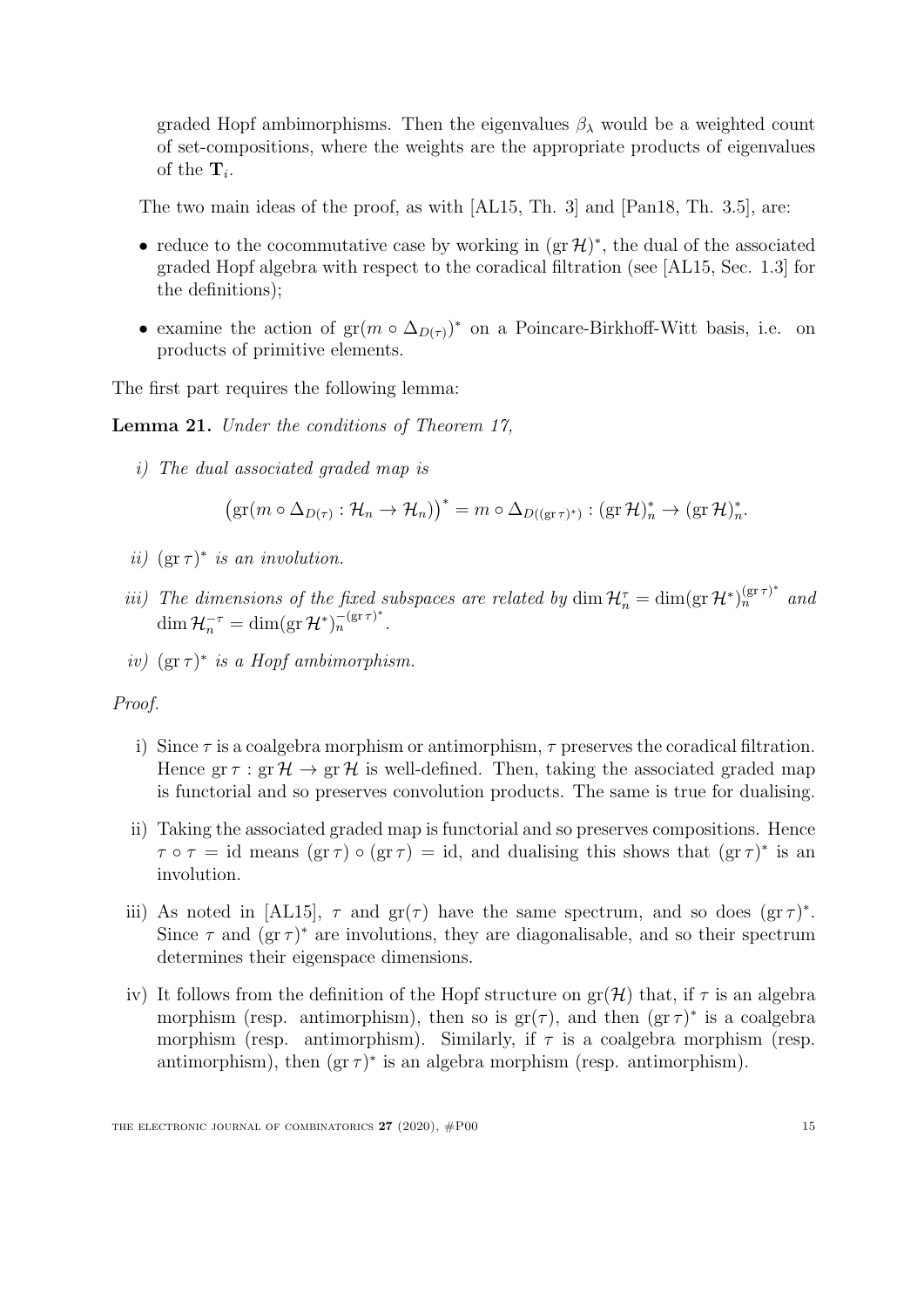$\Box$ 

Any coradical-filtration preserving map and its dual associated graded map have the same spectrum, and  $(\text{gr }\mathcal{H})^*$  is cocommutative [\[Swe69,](#page-51-12) Th. 11.2.5.a][\[AS05,](#page-49-9) Prop. 1.6]. So the Lemma above reduces the proof to the case when  $H$  is cocommutative, where its structure is well-understood. Indeed, by the Cartier-Milnor-Moore theorem [\[Car07,](#page-49-10) Th. 3.8.1, a graded connected cocommutative Hopf algebra  $\mathcal H$  is the universal enveloping algebra of its subspace of primitives. Consequently,  $H$  has a Poincare-Birkhoff-Witt (PBW) basis: if  $(\mathcal{P}, \preceq)$  is an ordered basis of the primitive subspace of  $\mathcal{H}$ , then  $\{p_1 \ldots p_k | k \in \mathbb{N}, p_1 \preceq \cdots \preceq p_k \in \mathcal{P}\}\$ is a basis of H. The basis element  $p_1 \ldots p_k$  has length k. The key to the proof is the action of hyperoctahedral descent operators on this PBW basis, as stated in the following Triangularity Lemma (a substitute for the Symmetrisation Lemma of [\[Pan18,](#page-51-5) Lem. 3.8, 3.9]).

<span id="page-16-0"></span>Notation 22. Let  $H$  be a graded connected Hopf algebra that is cocommutative, and let  $\tau : \mathcal{H} \to \mathcal{H}$  be a linear graded involution that is a Hopf-ambimorphism. Consider  $(Prim\mathcal{H})^{\tau}$  and  $(Prim\mathcal{H})^{-\tau}$ , which by Definition [6](#page-7-1) are eigenspaces of  $\tau$  of eigenvalue 1 and  $-1$  respectively; let  $(\mathcal{P}, \preceq)$  and  $(\overline{\mathcal{P}}, \preceq)$  be respectively the ordered bases of these two subspaces. Then  $\mathcal{P} \cup \overline{\mathcal{P}}$ , with the "concatenation" order of  $p \preceq \overline{p}$  for all  $p \in \mathcal{P}$ ,  $\bar{p} \in \bar{\mathcal{P}}$ , is an ordered basis of  $Prim\mathcal{H}$ , and thus can be used to construct a PBW basis of H. Let  $p_1, \ldots, p_k \in \mathcal{P}, \bar{p}_1, \ldots, \bar{p}_{\bar{k}} \in \bar{\mathcal{P}}$  with  $p_1 \preceq \cdots \preceq p_k, \bar{p}_1 \preceq \cdots \preceq \bar{p}_{\bar{k}}$ , and let  $\lambda = (\deg p_1, \ldots, \deg p_k), \bar{\lambda} = (\deg \bar{p}_1, \ldots, \deg \bar{p}_{\bar{k}}).$ 

<span id="page-16-1"></span>Lemma 23 (Triangularity Lemma). Under the setup of Notation [22:](#page-16-0)

$$
m \circ \Delta_{D(\tau)}(p_1 \dots p_k \bar{p}_1 \dots \bar{p}_{\bar{k}}) = \beta_{\lambda, \bar{\lambda}}^D p_1 \dots p_k \bar{p}_1 \dots \bar{p}_{\bar{k}} + PBW \text{-} basis elements of length less than } k + \bar{k}.
$$

Consequently, relative to this PBW basis, the matrix for  $m \circ \Delta_{D(\tau)}$  is triangular with  $\beta_{\lambda,\bar{\lambda}}^D$ as its diagonal entries, and hence  $\beta_{\lambda,\bar{\lambda}}^D$  are the eigenvalues.

Proof. By coassociativity,

<span id="page-16-2"></span>
$$
\Delta_{D^+}(p_1 \ldots p_k \bar{p}_1 \ldots \bar{p}_{\bar{k}}) = \sum_B \left( \prod_{i \in B_1} p_i \prod_{\bar{i} \in B_1} \bar{p}_{\bar{i}} \right) \otimes \cdots \otimes \left( \prod_{i \in B_{l(D)}} p_i \prod_{\bar{i} \in B_{l(D)}} \bar{p}_{\bar{i}} \right),
$$

where the sum is over all set-compositions B compatible with  $\lambda$ ,  $\overline{\lambda}$ , D. Hence

$$
m \circ \Delta_{D(\tau)}(p_1 \dots p_k \bar{p}_1 \dots \bar{p}_k) = \sum_{B_1, \dots, B_{l(D)}} \pm \left( \prod_{i \in B_1} p_i \prod_{\bar{i} \in B_1} \bar{p}_{\bar{i}} \right) \dots \left( \prod_{i \in B_{l(D)}} p_i \prod_{\bar{i} \in B_{l(D)}} \bar{p}_{\bar{i}} \right), (10)
$$

where the sign for each summand is the parity of elements of  $\overline{P}$  in decorated parts. (If  $\tau$  is an algebra antimorphism, then for each decorated part  $d_i$ , the products in the *i*th bracket above are taken in the reversed order.) Each summand is a product of  $p_1, \ldots, p_k, \bar{p}_1 \ldots, \bar{p}_{\bar{k}}$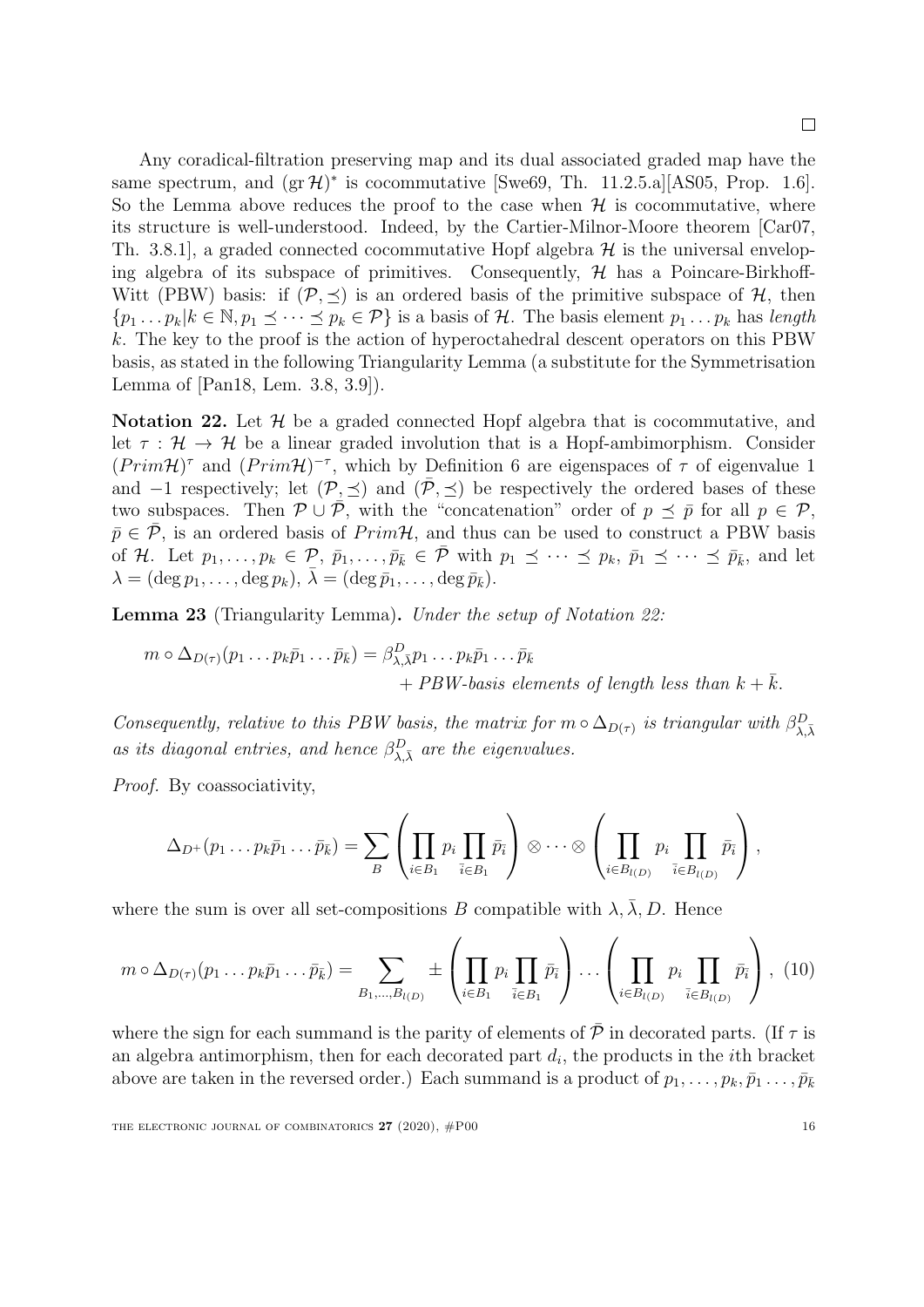in some order, so the PBW straightening algorithm [\[Kna02,](#page-50-11) Lem. III.3.9] rewrites each summand (excluding the sign) as  $p_1 \tildot p_k \bar{p}_1 \tildot p_k + \text{terms of length less than } k + \bar{k}$ . Thus the coefficient of the highest length term  $p_1 \ldots p_k \bar{p}_1 \ldots \bar{p}_{\bar{k}}$  in  $m \circ \Delta_{D(\tau)}(p_1 \ldots p_k \bar{p}_1 \ldots \bar{p}_{\bar{k}})$  is the signed number of summands, i.e. the signed number of set-compositions compatible with  $\lambda, \lambda, D$ .  $\Box$ 

To continue the proof of Theorem [17:](#page-13-0) according to Lemma [23,](#page-16-1) the matrices of  $m \circ \Delta_{D(\tau)}$ are simultaneously triangularisable with  $\beta_{\lambda,\bar{\lambda}}^D$  on the diagonal, hence the eigenvalues of sums of  $m \circ \Delta_{D(\tau)}$  are sums of these diagonal entries. The multiplicity of  $\beta_{\lambda,\bar{\lambda}}^D$  is the number of multiset pairs  $\{p_1,\ldots,p_k\} \subseteq \mathcal{P}, \{\bar{p}_1\ldots,\bar{p}_{\bar{k}}\} \subseteq \bar{\mathcal{P}}$  whose degrees are given by  $\lambda, \bar{\lambda}$ . If  $b_i = \dim(\overline{Prim\mathcal{H}})_i^{\bar{\tau}} = |\overline{\mathcal{P}} \cap \mathcal{H}_i|$  and  $\overline{b}_i = \dim(\overline{Prim\mathcal{H}})_i^{-\tau} = |\overline{\mathcal{P}} \cap \mathcal{H}_i|$ , then the multiplicities of  $\beta_{\lambda,\bar{\lambda}}^D$  are  $\binom{b}{\lambda}$  $\phi_{\lambda}(\bar{k})$ . So it remains to show that the sequences **b** and **b** are determined by the identities [\(8\)](#page-13-3) and [\(9\)](#page-13-4).

To see [\(8\)](#page-13-3) (same argument as in the type A case): the PBW basis elements of degree n are precisely the products over a multiset in  $\mathcal P$  and a multiset in  $\bar{\mathcal P}$ , whose degrees total  $\overline{n}$ .

To see [\(9\)](#page-13-4): note that the PBW basis element  $p_1 \ldots p_k \bar{p}_1 \ldots \bar{p}_k$  is  $\tau$ -invariant if  $\bar{k}$  is even, and  $\tau$ -negating if  $\overline{k}$  is odd. Make a signed enumeration of such products, where each  $\bar{p} \in \bar{\mathcal{P}}$  is signed, and all  $p \in \mathcal{P}$  are unsigned, so that  $p_1 \ldots p_k \bar{p}_1 \ldots \bar{p}_k$  is  $\tau$ -negating if it is signed, and  $\tau$ -invariant if it is unsigned. Hence the coefficients are dim  $\mathcal{H}_n^{\tau}$ -dim  $\mathcal{H}_n^{-\tau}$ .

## <span id="page-17-0"></span>3 The Hyperoctahedral-Riffle-Shuffle Operators

This section focuses on the following four families of operators, whose rescaling (division by  $a^n$ ) corresponds to a-handed hyperocatahedral riffle-shuffles of decks of n cards, as studied in [\[BB92,](#page-49-5) [Ful01,](#page-50-12) [Ful02\]](#page-50-13). For a linear graded involution  $\tau$  that is a Hopf ambimorphism, define

<span id="page-17-1"></span>
$$
\text{BRiffe}\,\tau_a^+ := \begin{cases}\nm \circ (\text{id}\otimes\tau \otimes \text{id}\otimes\tau \otimes \cdots \otimes \text{id}) \circ \Delta^{[a]} & \text{if } a \text{ is odd;} \\
m \circ (\text{id}\otimes\tau \otimes \text{id}\otimes\tau \otimes \cdots \otimes \tau) \circ \Delta^{[a]} & \text{if } a \text{ is even;} \\
m \circ (\tau \otimes \text{id}\otimes\tau \otimes \text{id}\otimes \cdots \otimes \tau) \circ \Delta^{[a]} & \text{if } a \text{ is odd;} \\
m \circ (\tau \otimes \text{id}\otimes\tau \otimes \text{id}\otimes \cdots \otimes \text{id}) \circ \Delta^{[a]} & \text{if } a \text{ is even.}\n\end{cases}\n\tag{11}
$$

In Sections [3.2](#page-19-0) and [5](#page-35-1) we will write  $\tilde{\tau}$  in place of  $\tau$  for an algebra antimorphism, to more clearly distinguish it from the case of an algebra morphism.

#### 3.1 Compositions and Properties

A well-known feature of type A riffle-shuffles is that a b-handed shuffle followed by an a-handed shuffle has the same effect as an  $ab$ -handed shuffle; this allows repeated shuffles to be studied by considering a single many-handed shuffle. Below is the hyperoctahedral analogue, which is derived from Proposition [12;](#page-9-0) a special case appeared in [\[DFH13\]](#page-49-6).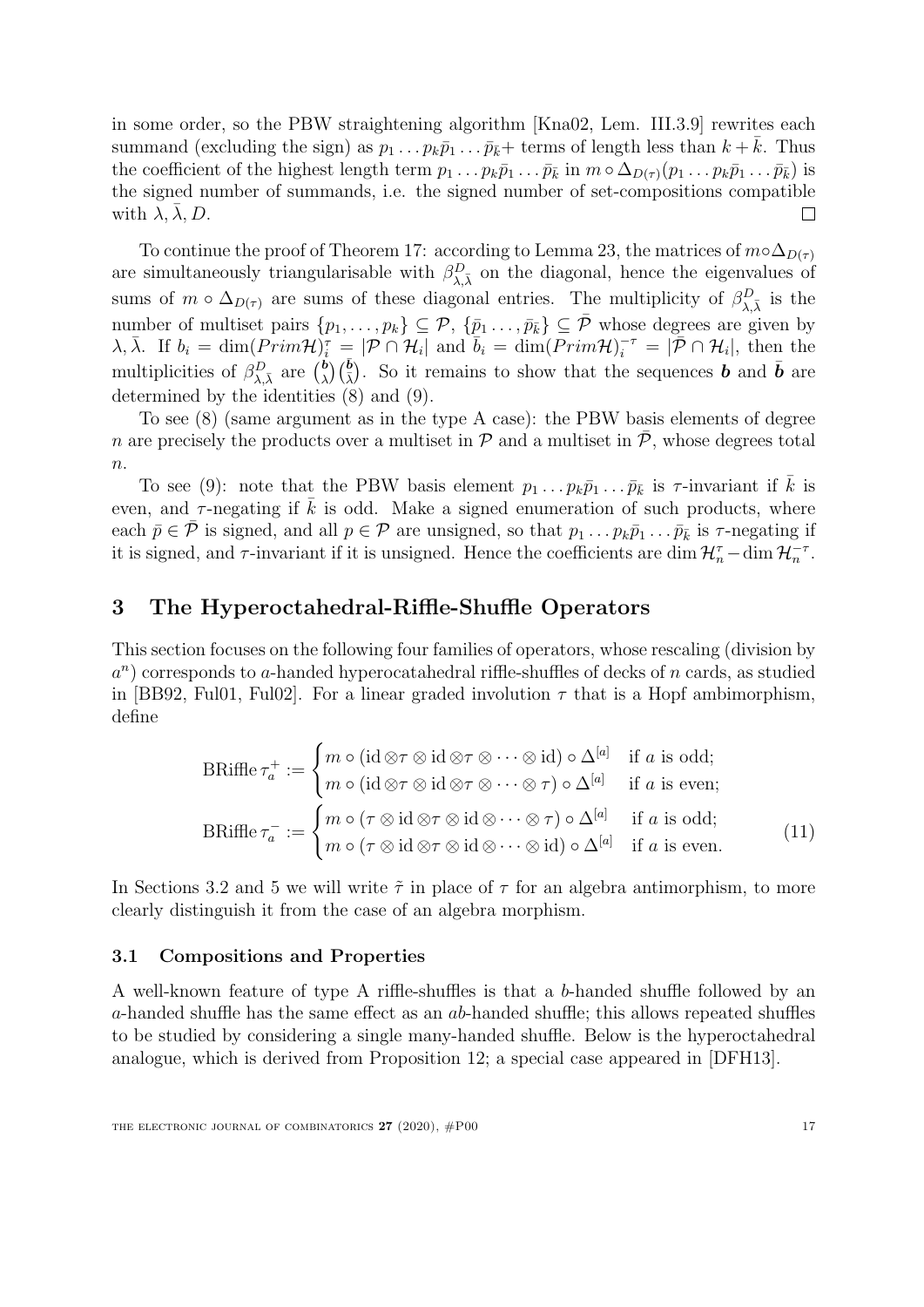<span id="page-18-0"></span>**Proposition 24.** Let H be a graded connected Hopf algebra, and  $\tau : \mathcal{H} \to \mathcal{H}$  be a linear graded involution that is a Hopf ambimorphism. Under any one of these three conditions:

- i)  $\mathcal H$  is commutative and a is odd,
- ii)  $\mathcal H$  is cocommutative and b is odd.
- iii) H is commutative or cocommutative, and  $\tau$  is not a Hopf morphism,

the operators in [\(11\)](#page-17-1) compose as follows:

$$
BRiffe \tau_a^+ \circ BRiffe \tau_b^+ = BRiffe \tau_a^- \circ BRiffe \tau_b^- = BRiffe \tau_{ab}^+;
$$
  

$$
BRiffe \tau_a^+ \circ BRiffe \tau_b^- = BRiffe \tau_a^- \circ BRiffe \tau_b^+ = BRiffe \tau_{ab}^-.
$$

*Proof.* View BRiffle  $\tau_a^+$  (resp. BRiffle  $\tau_a^-$ ) as  $\sum m \circ \Delta_{D(\tau)}$  over all D with a parts, where even parts (resp. odd parts) are negative. Then, on a commutative algebra  $\mathcal{H}$ , where  $\tau$  is a Hopf morphism, Proposition [12.](#page-9-0)i gives BRiffle  $\tau_a^+ \circ BR$ iffle  $\tau_b^+ = BR$ iffle  $\tau_a^- \circ BR$ iffle  $\tau_b^- =$  $\sum_M m \circ \Delta_{\text{wcomp}(M)}$ , over all  $b \times a$  matrices M whose entries have the alternating sign pattern

$$
+ - + \dots
$$
  

$$
- + -
$$
  

$$
+ -
$$
  

$$
\vdots
$$

.

If a is odd, then the first row of this matrix ends with a positive entry, which is followed by a negative entry at the start of the second row when computing wcomp $(M)$ . Similar considerations for other rows shows that wcomp $(M)$  exactly runs through all signed weakcompositions with ba parts whose even parts are negative. If instead  $\tau$  is a coalgebra antimorphism, then the even rows must be read right to left when computing wcomp<sub> $D^{(M)}$ </sub>. Thus, if a is odd (resp. even), then the positive (resp. negative) entry at the end of the first row is followed by a negative (resp. positive) entry at the end of the second, so wcomp<sub>p</sub> $(M)$  also runs through all signed weak-compositions with ba parts whose even parts are negative.

The other cases are similar.

 $\Box$ 

Next, we specialise Theorem [17](#page-13-0) to obtain the spectrum of the hyperoctahedral-riffleshuffle operators:

<span id="page-18-1"></span>**Proposition 25.** Let H be a graded connected Hopf algebra, and  $\tau : \mathcal{H} \to \mathcal{H}$  be a linear graded involution that is a Hopf ambimorphism. Let **b** and  $\bar{\mathbf{b}}$  be the sequences defined in [\(8\)](#page-13-3) and [\(9\)](#page-13-4). Consider the operators in [\(11\)](#page-17-1) acting on  $\mathcal{H}_n$ . Write [g]f to mean the cofficient of the monomial g in the power series f. Then:

• for even a, the eigenvalues of BRiffle  $\tau_a^+$  and BRiffle  $\tau_a^-$  are  $a^l$ , with multiplicity  $[x^l y^n] \prod_i (1 - xy^i)^{-b_i}$ ; and 0;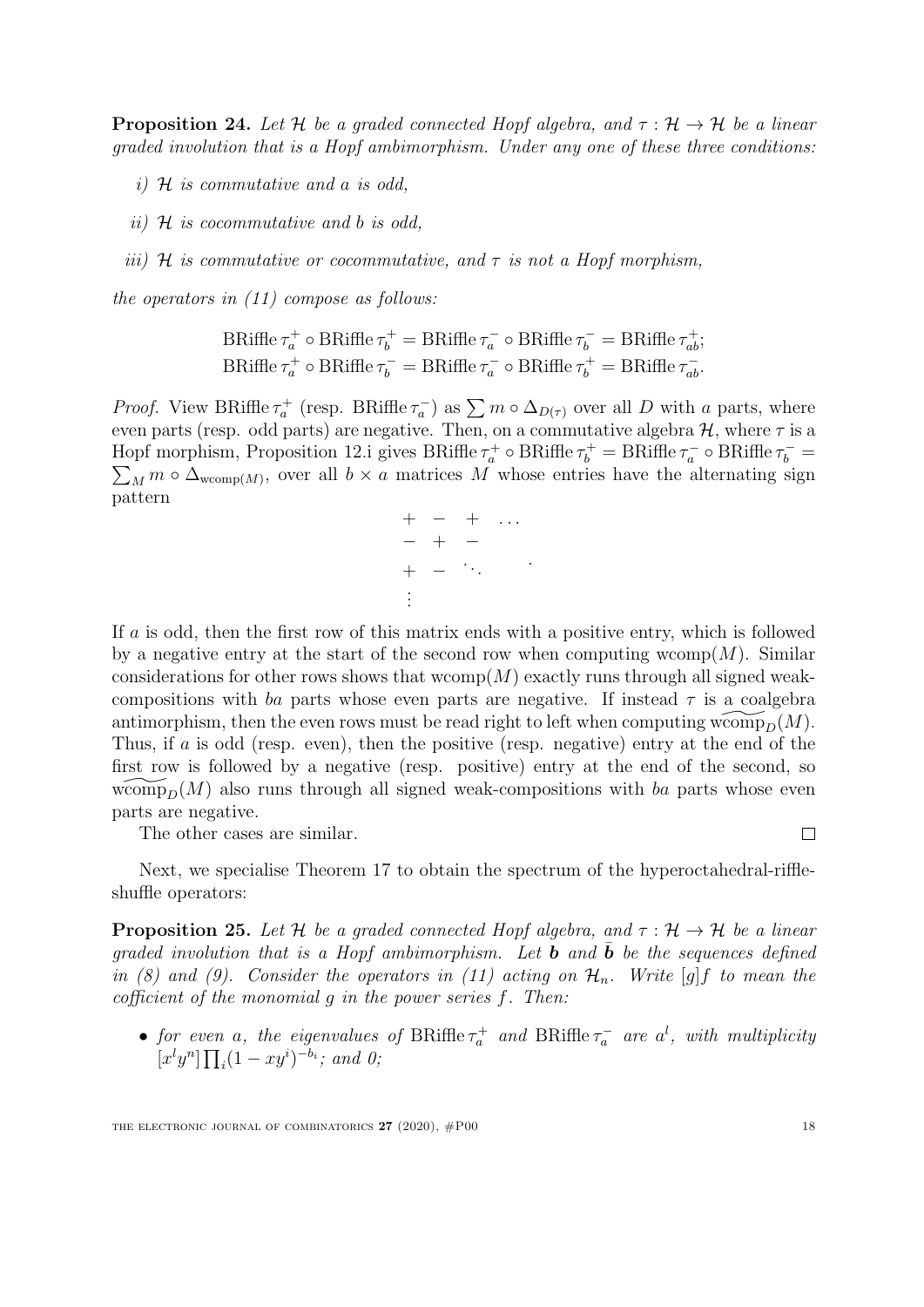- for odd a, the eigenvalues of BRiffle  $\tau_a^+$  are  $a^l$ , with multiplicity  $[x^l y^n] \prod_i (1$  $xy^{i})^{-b_{i}} \prod_{i} (1 - y^{i})^{-\bar{b}_{i}};$
- for odd a, the eigenvalues of BRiffle  $\tau_a^-$  are:

$$
- al, with multiplicity [xlyn]  $\prod_i (1 - xy^i)^{-b_i} \frac{1}{2} \left( \prod_i (1 + y^i)^{-\overline{b}_i} + \prod_i (1 - y^i)^{-\overline{b}_i} \right);$   

$$
- -al, with multiplicity [xlyn]  $\prod_i (1 - xy^i)^{-b_i} \frac{1}{2} \left( \prod_i (1 + y^i)^{-\overline{b}_i} - \prod_i (1 - y^i)^{-\overline{b}_i} \right).$
$$
$$

*Proof.* We generalise the ideas in Example [19.](#page-13-2) Let  $\beta_{\lambda}^{a,+}$  $\beta_{\lambda,\bar{\lambda}}^{a,+}$  (resp.  $\beta_{\lambda,\bar{\lambda}}^{a,-}$  $\lambda_{\lambda,\bar{\lambda}}^{a,-}$ ) denote the eigenvalue of BRiffle  $\tau_a^+$  (resp. BRiffle  $\tau_a^-$ ) corresponding to the double-partition  $\lambda, \bar{\lambda}$ ; this is the signed count of set-compositions B of  $\{1, 2, \ldots, l(\lambda)\} \cup \{\overline{1}, \overline{2}, \ldots, l(\overline{\lambda})\}$  into a blocks, where the sign is the parity of signed integers in the even (resp. odd) blocks. First suppose  $a$ is even. If  $\lambda \neq \emptyset$ , then there is a sign-reversing involution on these set-compositions: if  $\overline{1} \in B_{2i-1}$  for some *i*, move it to  $B_{2i}$ , and if  $\overline{1} \in B_{2i}$ , move it to  $B_{2i-1}$ . Hence  $\beta_{\lambda,\overline{\lambda}}^{a,+}$  $\beta_{\lambda,\bar{\lambda}}^{a,-} = 0$  when  $\bar{\lambda} \neq \emptyset$ . If  $\bar{\lambda} = \emptyset$ , then all relevant set-compositions have positive sign, so  $\beta_{\lambda,\bar{\lambda}}^{a,+} = \beta_{\lambda,\bar{\lambda}}^{a,-} = a^{l(\lambda)}.$ 

When a is odd, the above signed involution is still defined when  $\bar{\lambda} \neq \emptyset$  and  $\bar{1} \notin B_a$ . So, modify the signed involution to move the smallest  $\overline{j}$  such that  $\overline{j} \notin B_a$ . This will be defined when  $\bar{\lambda} \neq \emptyset$  and  $\bar{1}, \bar{2}, \ldots, l(\bar{\lambda})$  are not all in  $B_a$ . Thus the only contributions to  $\beta_{\lambda, \bar{\lambda}}^{a,+}$  or  $\beta_{\lambda,\bar{\lambda}}^{a,-}$  come from set-compositions where  $\bar{1}, \bar{2}, \ldots, l(\bar{\lambda})$  are all in  $B_a$  - these are equivalent to the  $a^{l(\lambda)}$  set-compositions of  $\{1, 2, ..., l(\lambda)\}\$ into a blocks, and the sign is  $(-1)^{l(\bar{\lambda})}$  for  $\beta_{\lambda}^{a,-}$  $_{\lambda,\bar{\lambda}}^{a,-}$  , and +1 always for  $\beta_{\lambda,\bar{\lambda}}^{a,+}$  $\lambda, \bar\lambda$  .

To see the multiplicities: by Theorem [17.](#page-13-0)ii and Notation [16,](#page-12-0) the multiplicity of  $\beta_{\lambda}^{a,+}$  $\lambda,\bar{\lambda}$ or  $\beta_{\lambda}^{a,-}$  $_{\lambda,\bar{\lambda}}^{a,-}$  is

$$
\binom{\boldsymbol{b}}{\lambda}\binom{\bar{\boldsymbol{b}}}{\bar{\lambda}} = [x_{\lambda,\bar{\lambda}}] \prod_i (1-x_i)^{-b_i} \prod_i (1-\bar{x}_i)^{-\bar{b}_i}, \text{ where } x_{\lambda,\bar{\lambda}} := x_{\lambda_1} \ldots x_{\lambda_{l(\lambda)}} \bar{x}_{\bar{\lambda}_1} \ldots \bar{x}_{\bar{\lambda}_{l(\bar{\lambda})}}.
$$

Make the substitution  $x_i \mapsto xy^i$ ,  $\bar{x}_i \mapsto y^i$  in the generating series on the right, so x tracks the number of positive parts and y tracks the total degree. Then  $[x^l y^n] f(x, y) =$  $\sum [x_{\lambda,\bar{\lambda}}] f(x_1, x_2, \ldots, \bar{x}_1, \bar{x}_2, \ldots)$  summing over all double-partitions  $\lambda, \bar{\lambda}$  of n with l parts - this handles the case of BRiffle  $\tau_a^+$  for odd a. For BRiffle  $\tau_a^-$ , the substitution  $x_i \mapsto xy^i$ ,  $\bar{x}_i \mapsto -y^i$  into Theorem [17.](#page-13-0)ii would introduce a sign when  $\bar{\lambda}$  has an odd number of parts:  $[x^l y^n] f(x,y) = \sum (-1)^{l(\bar{\lambda})} [x_{\lambda,\bar{\lambda}}] f(x_1, x_2, \ldots, \bar{x}_1, \bar{x}_2, \ldots)$ . So, to sum only the coefficients of  $x_{\lambda,\bar{\lambda}}$  when  $\bar{\lambda}$  has an even number of parts, we can average the signed and unsigned substitutions, and similarly take their difference to isolate the coefficients of  $x_{\lambda}$  for  $\lambda$ with an odd number of parts.  $\Box$ 

#### <span id="page-19-0"></span>3.2 Eigenvectors

We give a basis of eigenvectors for the hyperoctahedral-riffle-shuffle operators. These will aid in computing the expectations of certain statistics under card-shuffling. The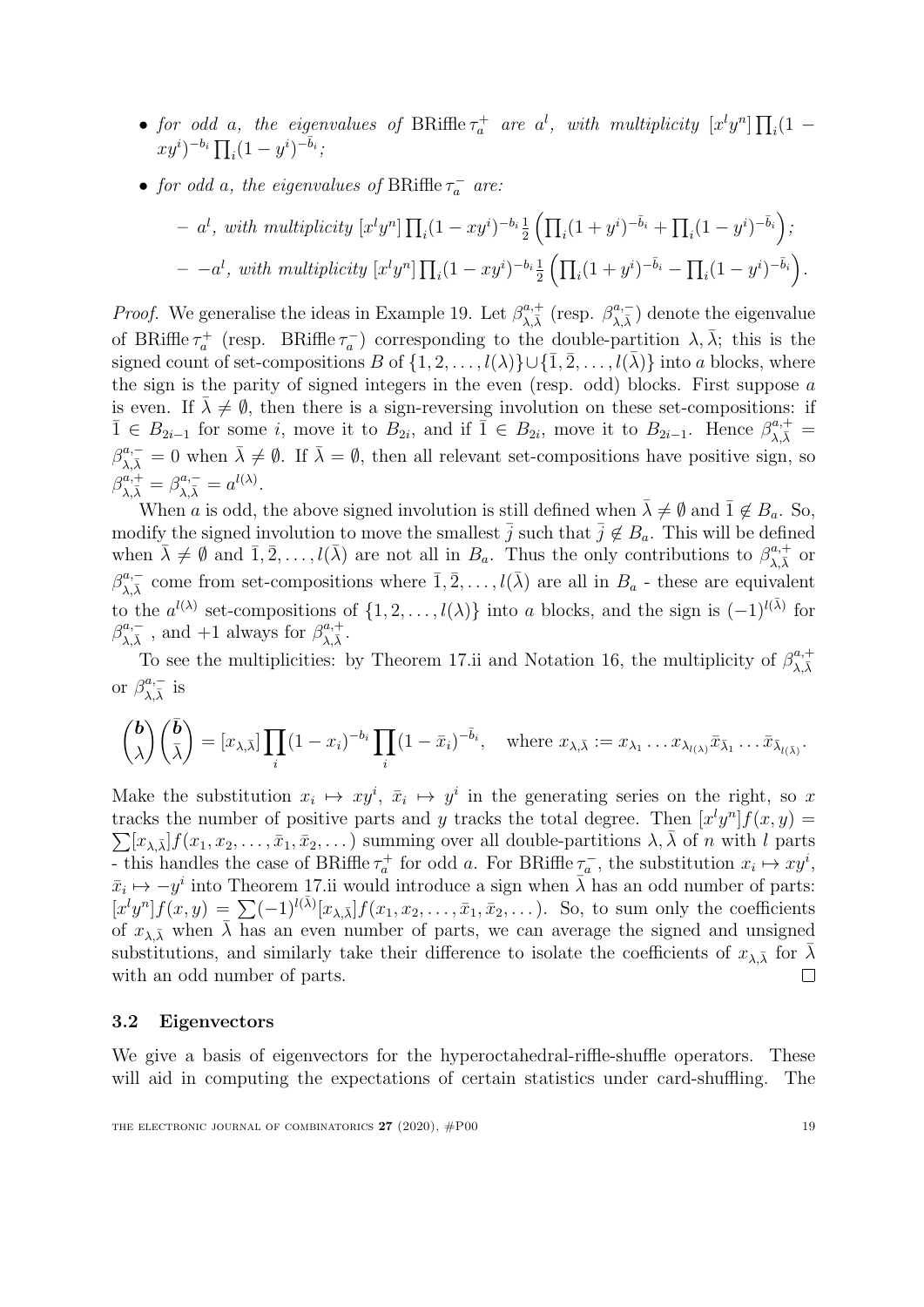eigenvector formulas depend on whether the involution is an algebra morphism (Theorem [27,](#page-20-1) written  $\tau$ ) or antimorphism (Theorem [26,](#page-20-0) written  $\tilde{\tau}$ ). The antimorphism case is easier, so we begin there. Let  $\mathfrak{S}_k$  denote the symmetric group on k objects.

<span id="page-20-0"></span>**Theorem 26.** Let H be a graded connected Hopf algebra, and  $\tilde{\tau}$  :  $\mathcal{H} \rightarrow \mathcal{H}$  a linear graded involution that is an algebra antimorphism and a coalgebra morphism or antimorphism.

- i) Take  $p_1, \ldots, p_k \in (Prim\mathcal{H})^{\tilde{\tau}}$  and  $\bar{p}_1, \ldots, \bar{p}_{\bar{k}} \in (Prim\mathcal{H})^{-\tilde{\tau}}$  (where k or  $\bar{k}$  may be zero).
	- (a) If a is even, then

$$
\left(\sum_{\sigma\in\mathfrak{S}_k}p_{\sigma(1)}\dots p_{\sigma(k)}\right)\bar{p}_1\dots\bar{p}_{\bar{k}}\quad\left(\text{resp. }\bar{p}_1\dots\bar{p}_{\bar{k}}\left(\sum_{\sigma\in\mathfrak{S}_k}p_{\sigma(1)}\dots p_{\sigma(k)}\right)\right)
$$

is an eigenvector of BRiffle  $\tilde{\tau}_a^+$  (resp. BRiffle  $\tilde{\tau}_a^-$ ), with eigenvalue  $a^k$  if  $\bar{k} = 0$ , or eigenvalue 0 if  $\bar{k} > 0$ .

(b) If a is odd, then

$$
\bar{p}_1 \dots \bar{p}_{\bar{k}} \left( \sum_{\sigma \in \mathfrak{S}_k} p_{\sigma(1)} \dots p_{\sigma(k)} \right) \text{ and } \left( \sum_{\sigma \in \mathfrak{S}_k} p_{\sigma(1)} \dots p_{\sigma(k)} \right) \bar{p}_1 \dots \bar{p}_{\bar{k}}
$$

are eigenvectors of BRiffle  $\tilde{\tau}_a^+$ , with eigenvalue  $a^k$ .

 $(c)$  If a is odd, then

$$
\bar{p}_1 \dots \bar{p}_{\bar{k}} \left( \sum_{\sigma \in \mathfrak{S}_k} p_{\sigma(1)} \dots p_{\sigma(k)} \right) + \left( \sum_{\sigma \in \mathfrak{S}_k} p_{\sigma(1)} \dots p_{\sigma(k)} \right) \bar{p}_1 \dots \bar{p}_{\bar{k}}
$$

is an eigenvector of BRiffle  $\tilde{\tau}_a^-$ , for odd a, with eigenvalue  $(-1)^{\bar{k}} a^k$ .

- ii) If  $\mathcal{P}, \bar{\mathcal{P}}$  are ordered bases of  $(Prim\mathcal{H})^{\tilde{\tau}}, (Prim\mathcal{H})^{-\tilde{\tau}}$  respectively, then the vectors of any fixed format in i above, over all choices of  $p_1 \preceq \cdots \preceq p_k \in \mathcal{P}$  and  $\bar{p}_1 \preceq \cdots \preceq$  $\bar{p}_{\bar{k}} \in \bar{\mathcal{P}}$  (allowing k and  $\bar{k}$  to vary), are linearly independent.
- iii) Furthermore, if  $H$  is cocommutative, then the sets described in ii above are bases of eigenvectors for the appropriate BRiffle  $\tilde{\tau}$  operator.

<span id="page-20-1"></span>**Theorem 27.** Let H be a graded connected Hopf algebra, and  $\tau : \mathcal{H} \to \mathcal{H}$  a linear graded involution that is an algebra morphism and a coalgebra morphism or antimorphism. Fix a odd.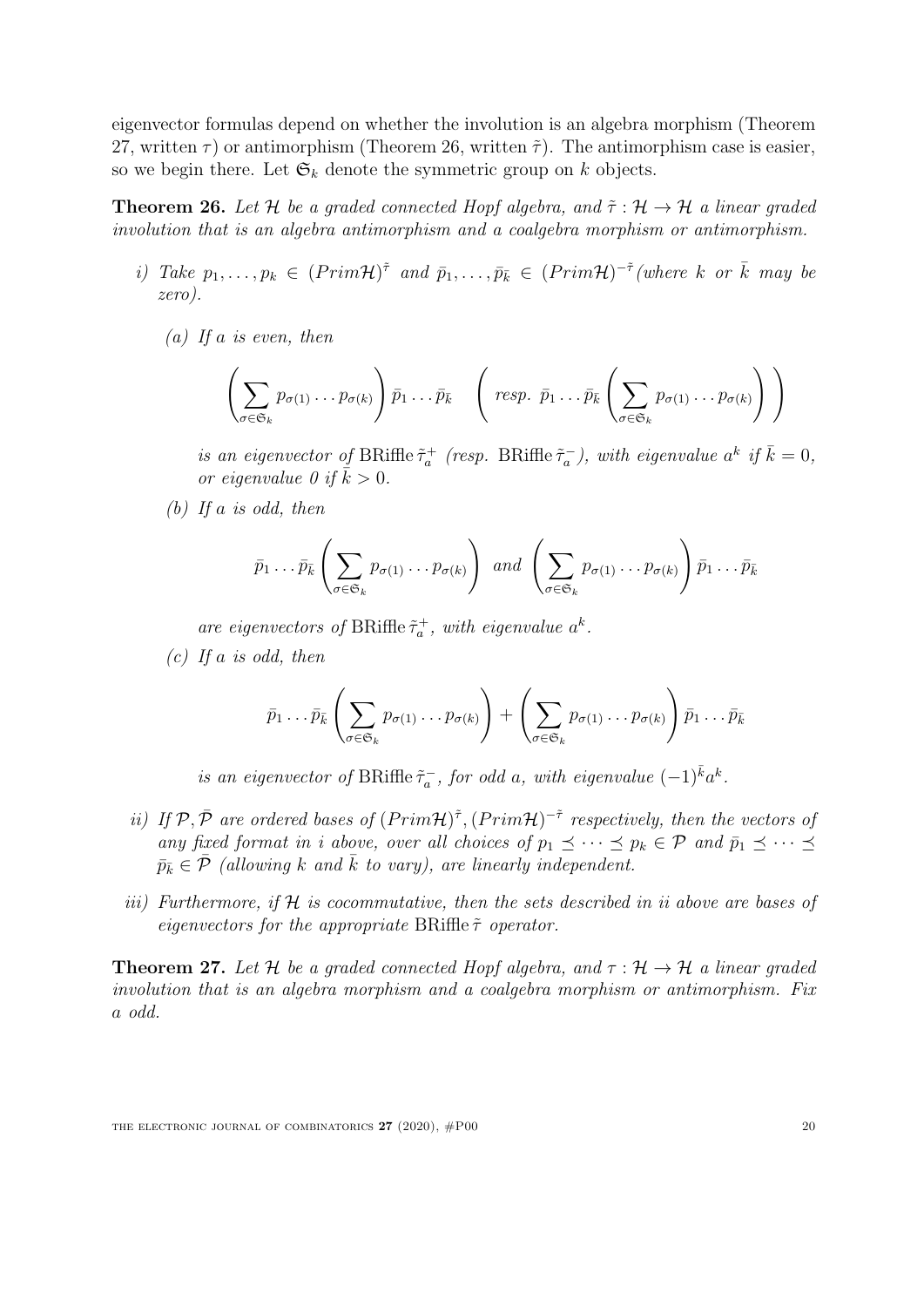<span id="page-21-2"></span>i) For  $p_1, \ldots, p_k \in (Prim\mathcal{H})^{\tau}$  and  $\bar{p}_1, \ldots, \bar{p}_{\bar{k}} \in (Prim\mathcal{H})^{-\tau}$  (where k or  $\bar{k}$  may be zero),

$$
\sum_{B} \prod_{i \in B_1} \bar{p}_i \left( \sum_{\sigma \in \mathfrak{S}_k} p_{\sigma(1)} \dots p_{\sigma(k)} \right) \prod_{i \in B_2} \bar{p}_i,
$$
\n(12)

summing over all set-compositions  $B = B_1 | B_2$  of  $\{1, 2, ..., k\}$  into 2 blocks, is an eigenvector of BRiffle  $\tau_q^+$  with eigenvalue  $a^k$ , and an eigenvector of BRiffle  $\tau_a^-$  with eigenvalue  $(-1)^{\bar{k}}a^{\bar{k}}$ . ( $\prod$  denotes that the product should be taken in the reverse order, with large index i on the left and small index i on the right - see Example [28](#page-21-1) below.)

- ii) If  $\mathcal{P}, \bar{\mathcal{P}}$  are ordered bases of  $(Prim\mathcal{H})^{\tau}$ ,  $(Prim\mathcal{H})^{-\tau}$  respectively, then the vectors in [\(12\)](#page-21-2), over all choices of  $p_1 \preceq \cdots \preceq p_k \in \mathcal{P}$  and  $\bar{p}_1 \preceq \cdots \preceq \bar{p}_{\bar{k}} \in \bar{\mathcal{P}}$  (allowing k and  $k$  to vary), are linearly independent.
- iii) Furthermore, if  $H$  is cocommutative, then the set described in ii above is a basis of eigenvectors for BRiffle  $\tau_a^+$  and BRiffle  $\tau_a^-$ .

<span id="page-21-1"></span>**Example 28.** If  $k = 2$  and  $\bar{k} = 3$ , then the eigenvector given by [\(12\)](#page-21-2) is

$$
\bar{p}_3\bar{p}_2\bar{p}_1(p_1p_2+p_2p_1)+\bar{p}_2\bar{p}_1(p_1p_2+p_2p_1)\bar{p}_3
$$
  
+
$$
\bar{p}_3\bar{p}_1(p_1p_2+p_2p_1)\bar{p}_2+\bar{p}_3\bar{p}_2(p_1p_2+p_2p_1)\bar{p}_1
$$
  
+
$$
\bar{p}_1(p_1p_2+p_2p_1)\bar{p}_2\bar{p}_3+\bar{p}_2(p_1p_2+p_2p_1)\bar{p}_1\bar{p}_3
$$
  
+
$$
\bar{p}_3(p_1p_2+p_2p_1)\bar{p}_1\bar{p}_2+(p_1p_2+p_2p_1)\bar{p}_1\bar{p}_2\bar{p}_3.
$$

For a further example in the free associative algebra, see Example [43.](#page-39-0)

When a is even, we can only identify the eigenvectors of BRiffle  $\tau_a^+$  and BRiffle  $\tau_a^-$  with non-zero eigenvalues:

<span id="page-21-0"></span>**Theorem 29.** Let H be a graded connected Hopf algebra, and  $\tau : \mathcal{H} \to \mathcal{H}$  a linear graded involution that is an algebra morphism and a coalgebra morphism or antimorphism. Fix a even.

i) For  $p_1, \ldots, p_k \in (Prim\mathcal{H})^{\tau}$ ,

$$
\sum_{\sigma \in \mathfrak{S}_k} p_{\sigma(1)} \dots p_{\sigma(k)}
$$

is an eigenvector of BRiffle  $\tau_a^+$  and BRiffle  $\tau_a^-$  with eigenvalue  $a^k$ .

- ii) If  $P$  is an ordered basis of  $(Prim\mathcal{H})^{\tau}$ , then the vectors described in i above, over all choices of  $p_1 \preceq \cdots \preceq p_k \in \mathcal{P}$ , are linearly independent.
- iii) Furthermore, if  $H$  is cocommutative, then the set of eigenvectors described in ii above, for each fixed k, is a basis for the eigenspace of eigenvalue  $a^k$ , for both BRiffle  $\tau_a^+$  and BRiffle  $\tau_a^-$ , and there are no generalised eigenvectors for these eigenvalues. In other words, the eigenvectors described in ii, over all values of  $k$ , is a basis for a complement of the generalised eigenspace of eigenvalue 0.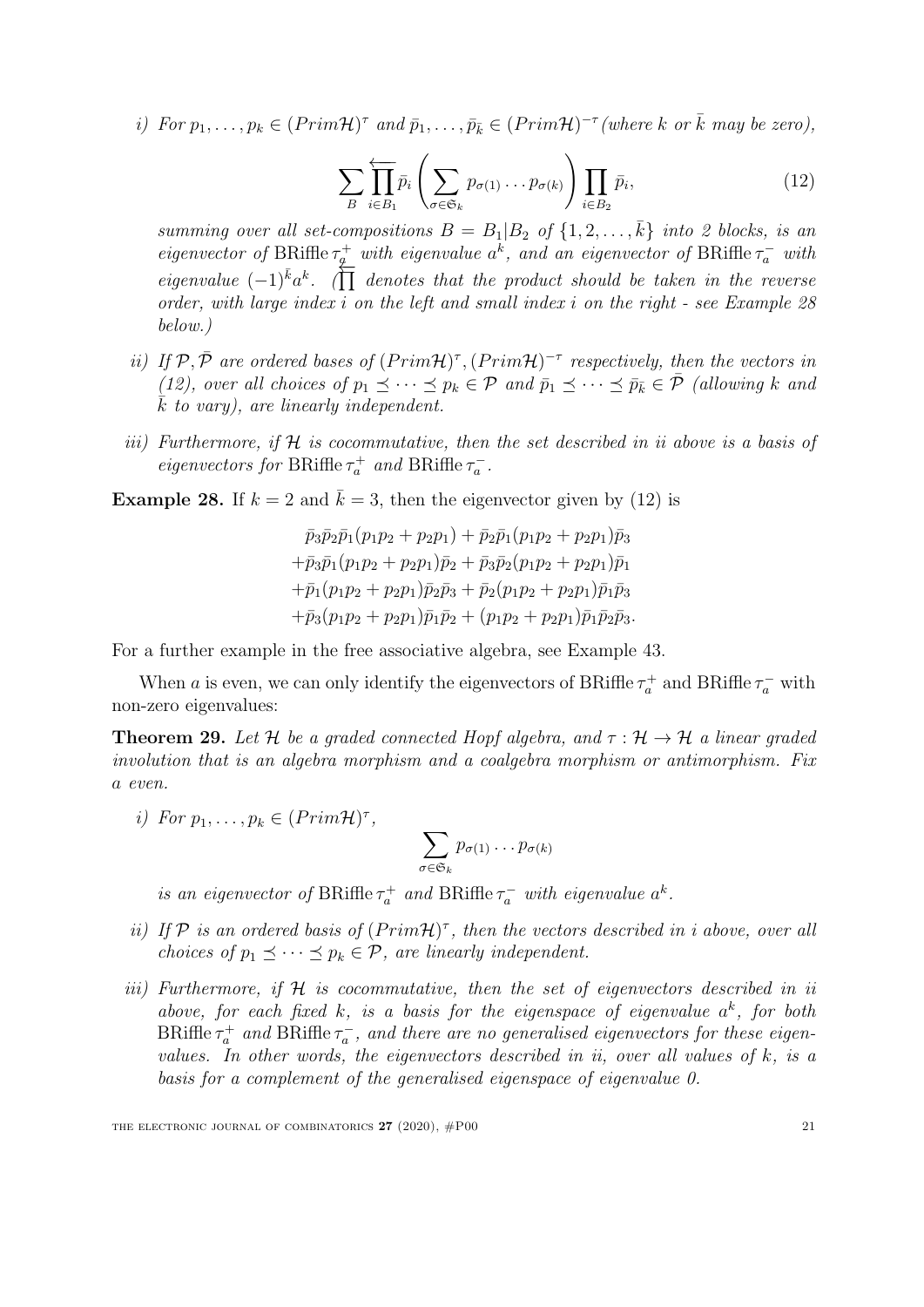The proof of Theorems [26](#page-20-0) and [27](#page-20-1) follow the same structure of an induction on  $k$ , the number of  $\tau$ -negating (or  $\tilde{\tau}$ -negating) primitives; Lemma [30](#page-22-0) below is the common base case  $(k = 0)$ , and to increase k we use a sign-reversing involution argument: Lemma [32](#page-25-0) for an algebra morphism, and Lemma [31](#page-23-0) for an algebra antimorphism. Since Theorem [29](#page-21-0) does not involve  $\tau$ -negating primitives, its proof requires only the previous "base case" of Lemma [30,](#page-22-0) plus a counting argument. Note that this Lemma applies to all four types of Hopf ambimorphism, i.e. to both  $\tau$  and  $\tilde{\tau}$ .

<span id="page-22-0"></span>**Lemma 30.** Let H be a graded connected Hopf algebra, and  $\tau : \mathcal{H} \to \mathcal{H}$  be a linear graded involution that is a Hopf ambimorphism. For  $p_1, \ldots, p_k \in (Prim\mathcal{H})^{\tau}$ , the symmetrised product  $\sum_{\sigma \in \mathfrak{S}_k} p_{\sigma(1)} \dots p_{\sigma(k)}$  is an eigenvector of BRiffle  $\tau_a^+$  and BRiffle  $\tau_a^-$ , of eigenvalue  $a^k$ .

Proof. The argument is essentially the same for all four operators of  $(11)$ . For concreteness, consider first BRiffle  $\tilde{\tau}_a^+$  where a is odd.

<span id="page-22-1"></span>
$$
\Delta^{[a]}(p_1 \ldots p_k) = \sum_B \left( \prod_{i \in B_1} p_i \right) \otimes \left( \prod_{i \in B_2} p_i \right) \otimes \cdots \otimes \left( \prod_{i \in B_a} p_i \right),
$$

summing over all set-compositions B of  $\{1, \ldots, k\}$  with a blocks. So

$$
(\mathrm{id}\otimes\tilde{\tau}\otimes\mathrm{id}\otimes\tilde{\tau}\cdots\otimes\mathrm{id})\Delta^{[a]}(p_1\ldots p_k)=\sum_{B}\left(\prod_{i\in B_1}p_i\right)\otimes\left(\prod_{i\in B_2}p_i\right)\otimes\cdots\otimes\left(\prod_{i\in B_a}p_i\right),\tag{13}
$$

where the arrows above the product signs indicate reversing the order of the product. Hence BRiffle  $\tilde{\tau}_a^+(p_1 \ldots p_k)$  is a sum of products of the same primitives, in a different order, and the permissable orders do not depend on anything particular about each  $p_i$ . Thus  $\sum_{\sigma \in \mathfrak{S}_k} p_{\sigma(1)} \cdots p_{\sigma(k)}$  is an eigenvector of BRiffle  $\tilde{\tau}_a^+$  and the eigenvalue is the number of summands in [\(13\)](#page-22-1), i.e. the number of set-compositions of  $\{1, \ldots, k\}$  with a blocks. Since each number can belong to any block, the required number is  $a^k$ .

The other seven cases (BRiffle  $\tau_a^+$  with a even, BRiffle  $\tau_a^-$  with a even or a odd, BRiffle  $\tilde{\tau}_a^+$  and BRiffle  $\tilde{\tau}_a^-$  for all values of a) are similar: the directions of the products in [\(13\)](#page-22-1) are different, but each summand is nevertheless a product of the same primitives in a different order, hence the argument above applies.  $\Box$ 

*Proof of Theorem [29.](#page-21-0)* Let  $\beta_{\lambda}^{a,+}$  $\beta_{\lambda,\bar{\lambda}}^{a,+}$  (resp.  $\beta_{\lambda,\bar{\lambda}}^{a,-}$  $\lambda_{\lambda,\bar{\lambda}}^{a,-}$ ) denote the eigenvalue of BRiffle  $\tau_a^+$  (resp. BRiffle  $\tau_a^-$ ) corresponding to the double-partition  $\lambda$ ,  $\bar{\lambda}$ , as in the proof of Proposition [25.](#page-18-1)

- i) Immediate from Lemma [30.](#page-22-0)
- ii) Work in the subalgebra of  $H$  that is the universal enveloping algebra of  $(Prim\mathcal{H})^{\tau}$ , with a PBW basis formed from  $P$ . As explained in the Triangularity Lemma  $(23)$ , the eigenvector  $\sum_{\sigma \in \mathfrak{S}_k} p_{\sigma(1)} \dots p_{\sigma(k)}$  is a sum of products of  $p_1, \dots, p_k$  in different orders, and hence its highest length term in this PBW basis is  $k!p_1 \ldots p_k$ . Thus each eigenvector has a different highest length term, and so they are linearly independent.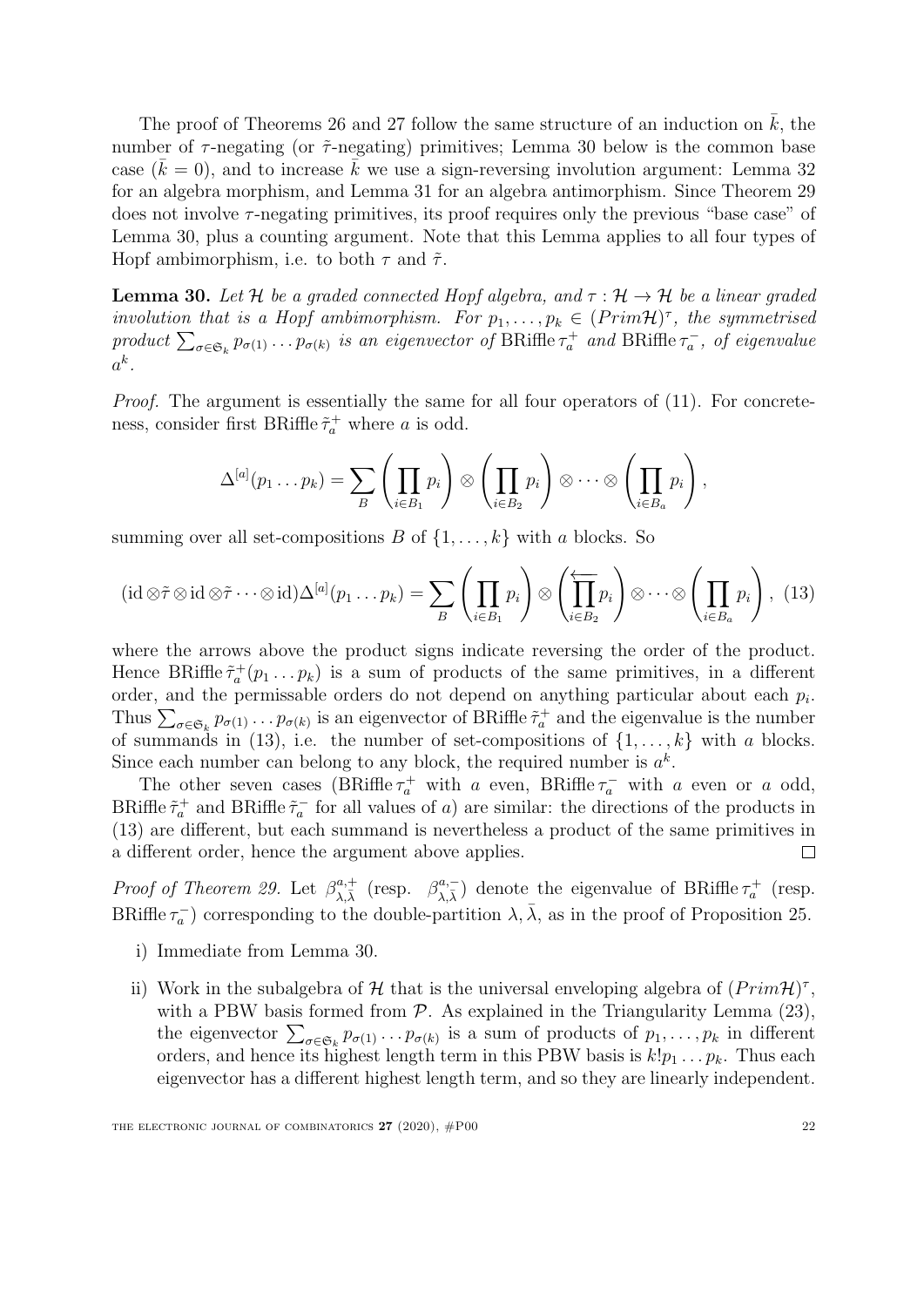iii) Let  $\bar{\mathcal{P}}$  be a basis of  $(Prim\mathcal{H})^{-\tau}$ . As noted in the paragraph after Lemma [23:](#page-16-1) in a cocommutative Hopf algebra, the multiplicity of the eigenvalue  $\beta_{\lambda,\bar{\lambda}}^{a,+}$  or  $\beta_{\lambda,\bar{\lambda}}^{a,-}$  $\lambda,\bar{\lambda}$ is the number of multiset pairs  $\{p_1, \ldots, p_k\} \subseteq \mathcal{P}, \{\bar{p}_1, \ldots, \bar{p}_k\} \subseteq \bar{\mathcal{P}}$  where  $\lambda =$  $(\deg p_1, \ldots, \deg p_k)$  and  $\bar{\lambda} = (\deg \bar{p}_1, \ldots, \deg \bar{p}_k)$ . The constructed eigenvectors accounts for all cases where  $\bar{\lambda} = \emptyset$ . And, in the proof of Proposition [24,](#page-18-0) a sign-reversing involution showed that  $\beta_{\lambda,\bar{\lambda}}^{a,+} = \beta_{\lambda,\bar{\lambda}}^{a,-} = 0$  if  $\bar{\lambda} \neq \emptyset$ .

The following two lemmas are the sign-reversing involutions required to inductively construct eigenvectors.

<span id="page-23-0"></span>**Lemma 31.** Let H be a graded connected Hopf algebra, and  $\tilde{\tau}: \mathcal{H} \to \mathcal{H}$  be a linear graded involution that is an algebra antimorphism and a coalgebra morphism or antimorphism. Let  $\bar{p}$  be a  $\tilde{\tau}$ -negating primitive element of H, and s be any product of primitive elements. Then

$$
\begin{aligned}\nfor \ a \ odd: \quad &\text{BRiffe } \tilde{\tau}_a^+(\bar{p}s) = \bar{p} \text{BRiffe } \tilde{\tau}_a^+(s), \qquad &\text{BRiffe } \tilde{\tau}_a^+(s\bar{p}) = \text{BRiffe } \tilde{\tau}_a^+(s)\bar{p}, \\
&\text{BRiffe } \tilde{\tau}_a^-(\bar{p}s) = -\text{BRiffe } \tilde{\tau}_a^-(s)\bar{p}, \qquad &\text{BRiffe } \tilde{\tau}_a^-(s\bar{p}) = -\bar{p} \text{BRiffe } \tilde{\tau}_a^-(s); \\
for \ a \ even: \\
&\text{BRiffe } \tilde{\tau}_a^-(\bar{p}s) = 0. \end{aligned}
$$
\n
$$
(14)
$$

*Proof.* Consider first the equations on the left, involving  $\bar{p}s$ . Let  $s = p_1 \dots p_k$  and, for clearer exposition, first set  $a = 5$ .

$$
\Delta^{[5]}(\bar{p}p_1 \dots p_k) = \sum_{B} \left( \bar{p} \prod_{i \in B_1} p_i \right) \otimes \left( \prod_{i \in B_2} p_i \right) \otimes \left( \prod_{i \in B_3} p_i \right) \otimes \left( \prod_{i \in B_4} p_i \right) \otimes \left( \prod_{i \in B_5} p_i \right) \\
+ \left( \prod_{i \in B_1} p_i \right) \otimes \left( \bar{p} \prod_{i \in B_2} p_i \right) \otimes \left( \prod_{i \in B_3} p_i \right) \otimes \left( \prod_{i \in B_4} p_i \right) \otimes \left( \prod_{i \in B_5} p_i \right) \\
+ \left( \prod_{i \in B_1} p_i \right) \otimes \left( \prod_{i \in B_2} p_i \right) \otimes \left( \bar{p} \prod_{i \in B_3} p_i \right) \otimes \left( \prod_{i \in B_4} p_i \right) \otimes \left( \prod_{i \in B_5} p_i \right) \\
+ \left( \prod_{i \in B_1} p_i \right) \otimes \left( \prod_{i \in B_2} p_i \right) \otimes \left( \prod_{i \in B_3} p_i \right) \otimes \left( \bar{p} \prod_{i \in B_4} p_i \right) \otimes \left( \prod_{i \in B_5} p_i \right) \\
+ \left( \prod_{i \in B_1} p_i \right) \otimes \left( \prod_{i \in B_2} p_i \right) \otimes \left( \prod_{i \in B_3} p_i \right) \otimes \left( \prod_{i \in B_4} p_i \right) \otimes \left( \bar{p} \prod_{i \in B_5} p_i \right),
$$
\n(15)

<span id="page-23-1"></span>summing over all set-compositions B of  $\{1, 2, \ldots, k\}$  into 5 parts. (Each such setcomposition contributed 5 terms, for all 5 possible blocks where  $\bar{p}$  may be assigned.)

<span id="page-23-2"></span> $\Box$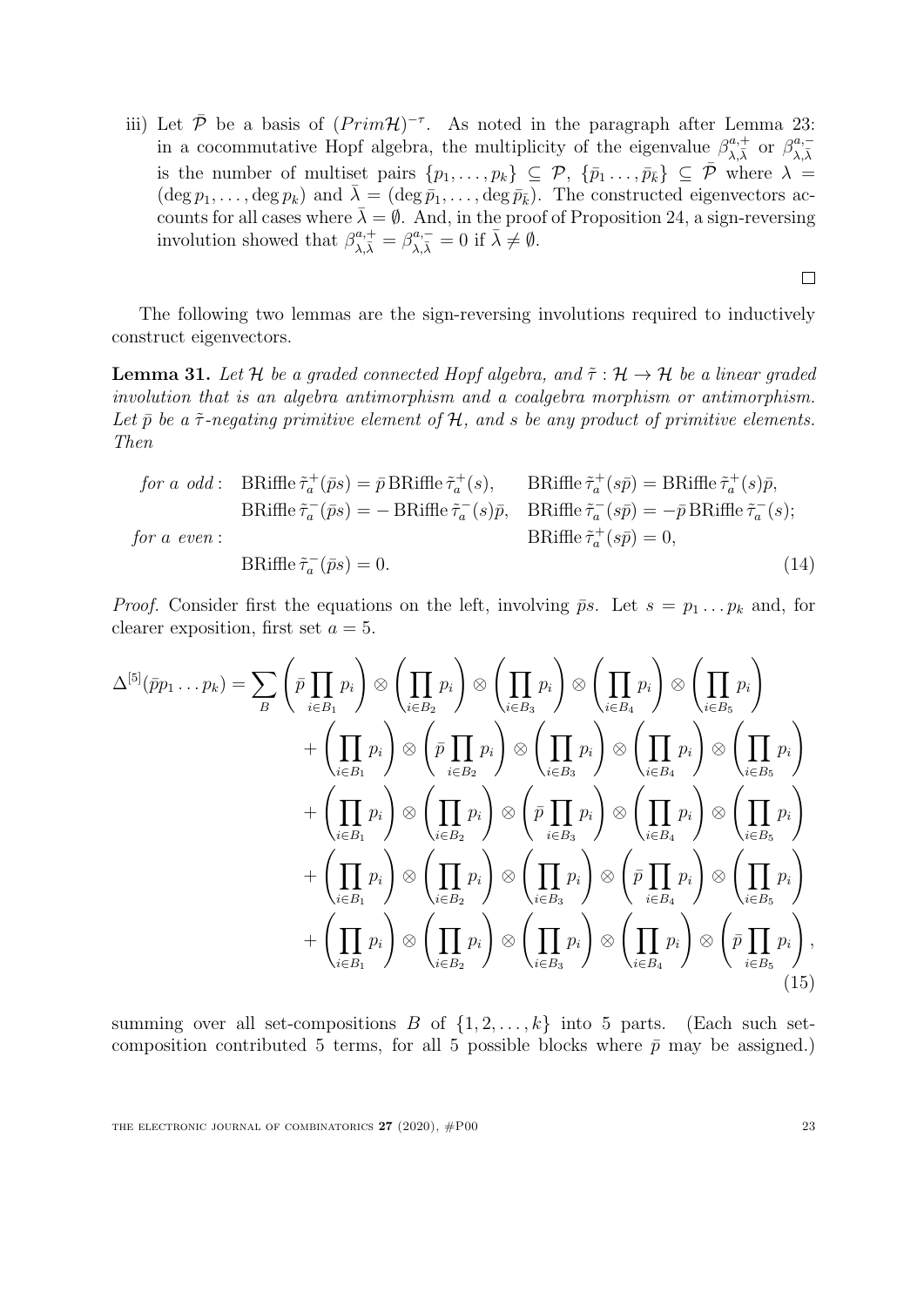$$
\text{BRiffle}\ \tilde{\tau}_{5}^{+}(\bar{p}p_{1} \dots p_{k}) = \sum_{B} \left( \bar{p} \prod_{i \in B_{1}} p_{i} \right) \tilde{\tau} \left( \prod_{i \in B_{2}} p_{i} \right) \left( \prod_{i \in B_{3}} p_{i} \right) \tilde{\tau} \left( \prod_{i \in B_{4}} p_{i} \right) \left( \prod_{i \in B_{5}} p_{i} \right) \left( \prod_{i \in B_{5}} p_{i} \right) \right)
$$
\n
$$
- \left( \prod_{i \in B_{1}} p_{i} \right) \left[ \tilde{\tau} \left( \prod_{i \in B_{2}} p_{i} \right) \bar{p} \right] \left( \prod_{i \in B_{3}} p_{i} \right) \tilde{\tau} \left( \prod_{i \in B_{4}} p_{i} \right) \left( \prod_{i \in B_{5}} p_{i} \right) \right)
$$
\n
$$
+ \left( \prod_{i \in B_{1}} p_{i} \right) \tilde{\tau} \left( \prod_{i \in B_{2}} p_{i} \right) \left( \bar{p} \prod_{i \in B_{3}} p_{i} \right) \tilde{\tau} \left( \prod_{i \in B_{4}} p_{i} \right) \left( \prod_{i \in B_{5}} p_{i} \right) \right)
$$
\n
$$
- \left( \prod_{i \in B_{1}} p_{i} \right) \tilde{\tau} \left( \prod_{i \in B_{2}} p_{i} \right) \left( \prod_{i \in B_{3}} p_{i} \right) \left[ \tilde{\tau} \left( \prod_{i \in B_{4}} p_{i} \right) \bar{p} \right] \left( \prod_{i \in B_{5}} p_{i} \right)
$$
\n
$$
+ \left( \prod_{i \in B_{1}} p_{i} \right) \tilde{\tau} \left( \prod_{i \in B_{2}} p_{i} \right) \left( \prod_{i \in B_{3}} p_{i} \right) \tilde{\tau} \left( \prod_{i \in B_{4}} p_{i} \right) \left( \bar{p} \prod_{i \in B_{5}} p_{i} \right).
$$
\n(16)

(The second factor of the second line and the fourth factor of the fourth line uses, for all x, that  $\tilde{\tau}(\bar{p}x) = \tilde{\tau}(x)\tilde{\tau}(\bar{p}) = -\tilde{\tau}(x)\bar{p}$ . Note that, for each fixed set-composition B, the second and third lines of [\(16\)](#page-24-0) are equal, except for their opposite sign, so they cancel. Similarly, the fourth and fifth lines cancel. Thus only the first line remains, and that is precisely  $\bar{p}$  BRiffle  $\tilde{\tau}_5^+(p_1 \ldots p_k)$ .

By this argument, whenever a is odd, BRiffle  $\tilde{\tau}_a^+(\bar{p}p_1 \ldots p_k)$  is a sum of a terms for each set-composition of  $\{1, 2, \ldots, k\}$  into a parts, and each even term cancels with the following odd term, so only the first term remains and these give  $\bar{p}$  BRiffle  $\tilde{\tau}_a^+(p_1 \ldots p_k)$ . Similarly,

<span id="page-24-0"></span>
$$
\text{BRiffe}\,\tilde{\tau}_a^-(\bar{p}p_1\ldots p_k) = \sum_B - \left[\tilde{\tau}\left(\prod_{i\in B_1} p_i\right)\bar{p}\right] \left(\prod_{i\in B_2} p_i\right)\tilde{\tau}\left(\prod_{i\in B_3} p_i\right)\ldots \\
+ \tilde{\tau}\left(\prod_{i\in B_1} p_i\right) \left(\bar{p}\prod_{i\in B_2} p_i\right)\tilde{\tau}\left(\prod_{i\in B_3} p_i\right)\ldots \\
- \tilde{\tau}\left(\prod_{i\in B_1} p_i\right) \left(\prod_{i\in B_2} p_i\right)\left[\tilde{\tau}\left(\prod_{i\in B_3} p_i\right)\bar{p}\right]\ldots \\
+ \ldots,
$$

so each odd line cancels with the line below. Hence, if  $a$  is even, the sum entirely cancels and is thus  $0$ ; if  $\alpha$  is odd, the last line remains:

$$
\text{BRiffe}\,\tilde{\tau}_a^-(\bar{p}p_1\ldots p_k) = \sum_B -\tilde{\tau}\left(\prod_{i\in B_1} p_i\right)\left(\prod_{i\in B_2} p_i\right)\tilde{\tau}\left(\prod_{i\in B_3} p_i\right)\ldots\left[\tilde{\tau}\left(\prod_{i\in B_a} p_i\right)\bar{p}\right]
$$
\n
$$
= \text{BRiffe}\,\tilde{\tau}_a^-(p_1\ldots p_k)\bar{p}.
$$

THE ELECTRONIC JOURNAL OF COMBINATORICS  $27$  (2020),  $\#P00$  24

So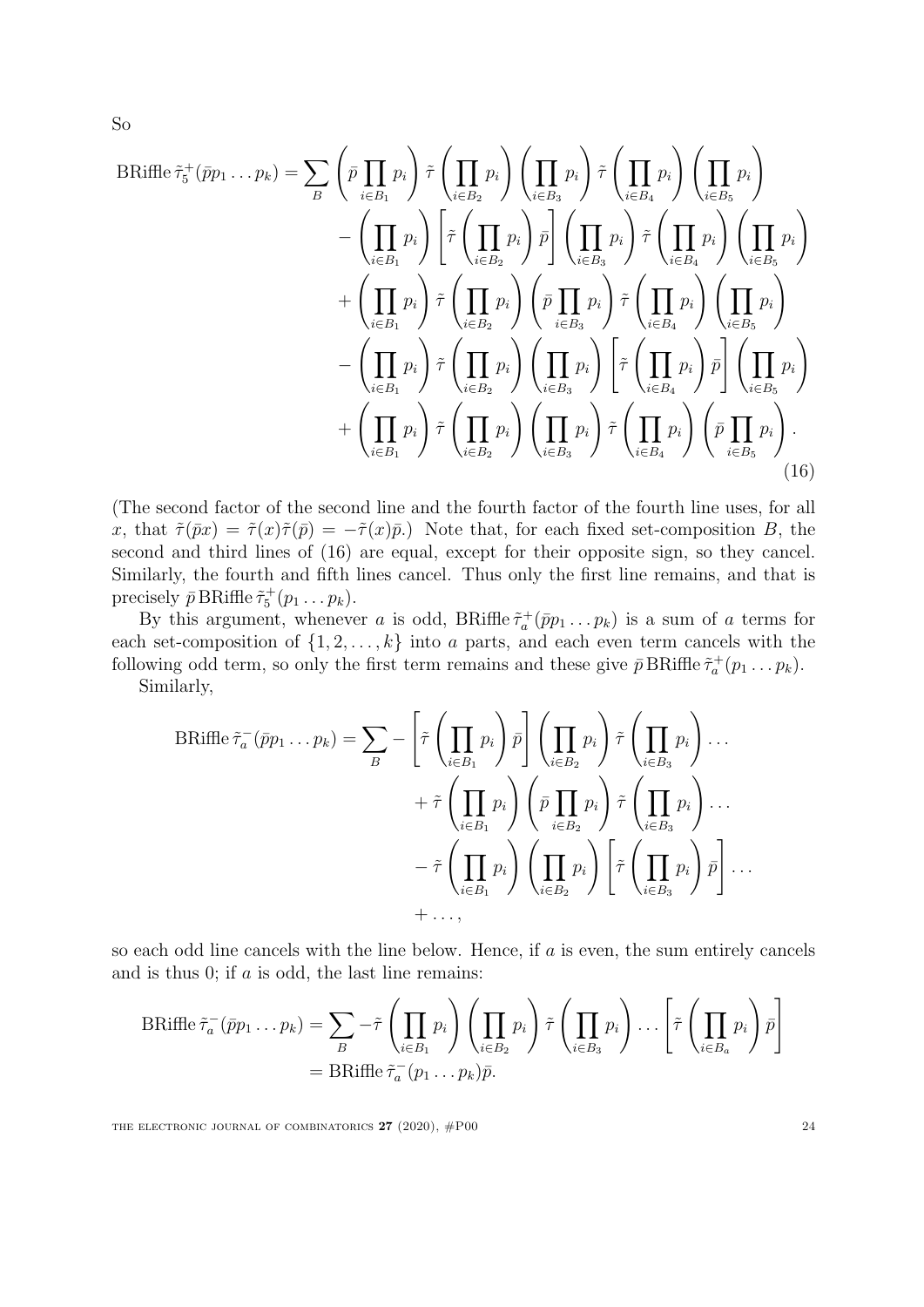For  $s\bar{p}$ , the calculations are very similar. Again, let  $s = p_1 \dots p_k$ .

$$
\text{BRiffe}\,\tilde{\tau}_a^+(p_1\ldots p_k\bar{p}) = \sum_{B} \left[ \left( \prod_{i \in B_1} p_i \right) \bar{p} \right] \tilde{\tau} \left( \prod_{i \in B_2} p_i \right) \left( \prod_{i \in B_3} p_i \right) \ldots \n- \left( \prod_{i \in B_1} p_i \right) \left[ \bar{p}\tilde{\tau} \left( \prod_{i \in B_2} p_i \right) \right] \left( \prod_{i \in B_3} p_i \right) \ldots \n+ \left( \prod_{i \in B_1} p_i \right) \tilde{\tau} \left( \prod_{i \in B_2} p_i \right) \left[ \left( \prod_{i \in B_3} p_i \right) \bar{p} \right] \ldots \n- \ldots,
$$

so each odd line cancels with the line below, leaving the last line (i.e. BRiffle  $\tilde{\tau}_a^+(p_1 \ldots p_k)\bar{p}$ ) if  $a$  is odd, and cancelling entirely if  $a$  is even. And, for  $a$  odd,

BRiffe 
$$
\tilde{\tau}_a^-(p_1 \dots p_k \bar{p}) = \sum_B - \left[ \bar{p}\tilde{\tau} \left( \prod_{i \in B_1} p_i \right) \right] \left( \prod_{i \in B_2} p_i \right) \tilde{\tau} \left( \prod_{i \in B_3} p_i \right) \dots \tilde{\tau} \left( \prod_{i \in B_a} p_i \right) + \tilde{\tau} \left( \prod_{i \in B_1} p_i \right) \left[ \left( \prod_{i \in B_2} p_i \right) \bar{p} \right] \tilde{\tau} \left( \prod_{i \in B_3} p_i \right) \dots \left( \prod_{i \in B_a} p_i \right) - \tilde{\tau} \left( \prod_{i \in B_1} p_i \right) \left( \prod_{i \in B_2} p_i \right) \left[ \bar{p}\tilde{\tau} \left( \prod_{i \in B_3} p_i \right) \right] \dots \tilde{\tau} \left( \prod_{i \in B_a} p_i \right) + \dots - \tilde{\tau} \left( \prod_{i \in B_1} p_i \right) \left( \prod_{i \in B_2} p_i \right) \tilde{\tau} \left( \prod_{i \in B_3} p_i \right) \dots \left[ \bar{p}\tilde{\tau} \left( \prod_{i \in B_a} p_i \right) \right].
$$

where each even line cancels with the line below, leaving the first line, which is exactly  $\bar{p}$  BRiffle  $\tilde{\tau}_a^-(p_1 \ldots p_k)$ .  $\Box$ 

<span id="page-25-0"></span>**Lemma 32.** Let H be a graded connected Hopf algebra, and  $\tau : \mathcal{H} \to \mathcal{H}$  be a linear graded involution that is an algebra morphism and a coalgebra morphism or antimorphism. Let  $\bar{p}$  be a  $\tau$ -negating primitive element of  $\mathcal{H}$ , and s be any product of primitive elements. Then, if a is odd:

$$
\text{BRiffe}\,\tau_a^+(\bar{p}s + s\bar{p}) = \bar{p}\,\text{BRiffe}\,\tau_a^+(s) + \text{BRiffe}\,\tau_a^+(s)\bar{p};
$$
\n
$$
\text{BRiffe}\,\tau_a^-(\bar{p}s + s\bar{p}) = -\bar{p}\,\text{BRiffe}\,\tau_a^-(s) - \text{BRiffe}\,\tau_a^-(s)\bar{p}.\tag{17}
$$

*Proof.* Let  $s = p_1 \dots p_k$ , and, as in the proof of Lemma [31,](#page-23-0) first set  $a = 5$  for clearer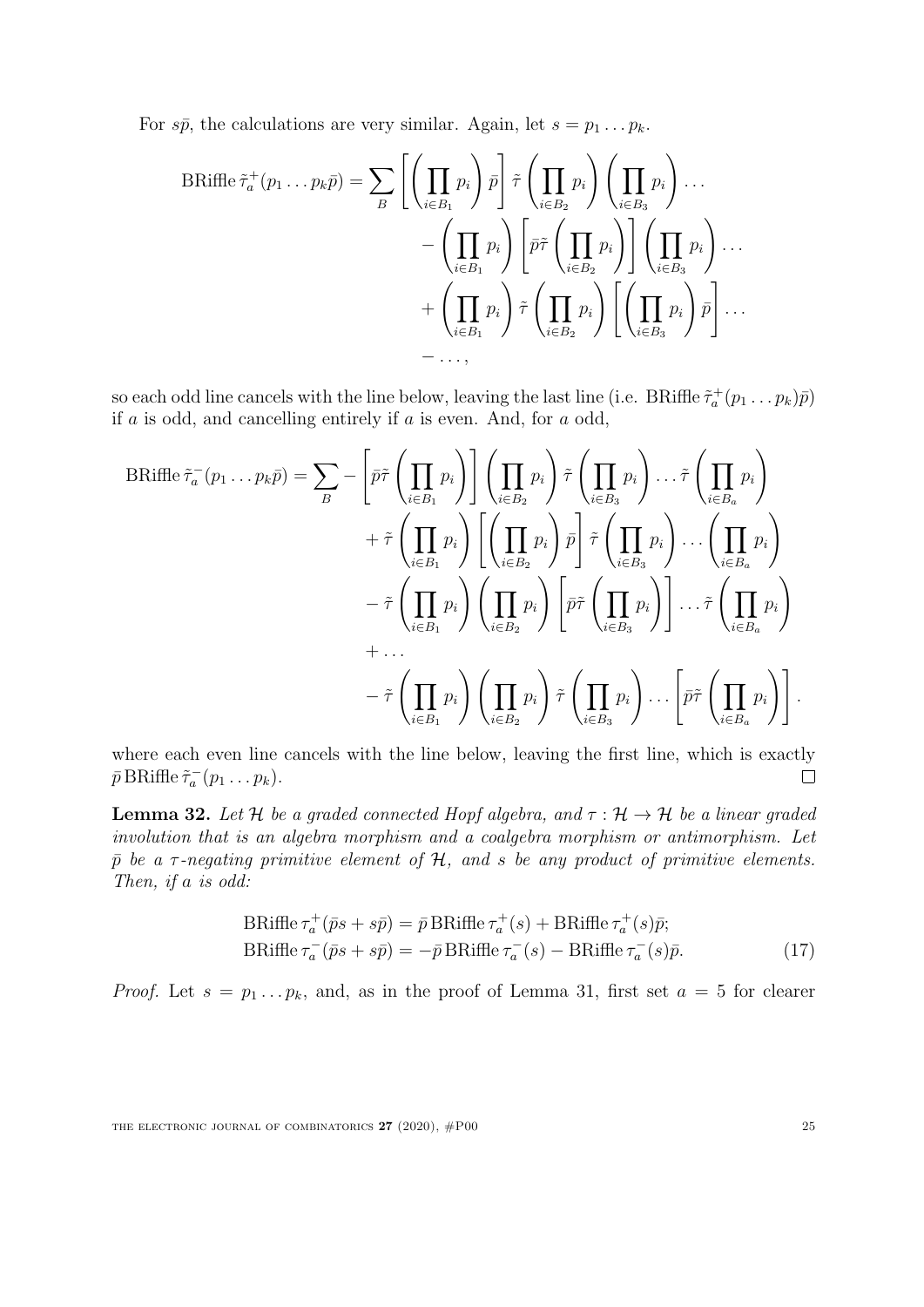exposition. From [\(15\)](#page-23-1), we have

BRiffle 
$$
\tau_a^+(\bar{p}p_1 \dots p_k) = \sum_B \left(\bar{p} \prod_{i \in B_1} p_i\right) \tau \left(\prod_{i \in B_3} p_i\right) \left(\prod_{i \in B_3} p_i\right) \tau \left(\prod_{i \in B_4} p_i\right) \left(\prod_{i \in B_5} p_i\right)
$$
  
\n
$$
- \left(\prod_{i \in B_1} p_i\right) \left[\bar{p} \tau \left(\prod_{i \in B_2} p_i\right)\right] \left(\prod_{i \in B_3} p_i\right) \tau \left(\prod_{i \in B_4} p_i\right) \left(\prod_{i \in B_5} p_i\right)
$$
\n
$$
+ \left(\prod_{i \in B_1} p_i\right) \tau \left(\prod_{i \in B_2} p_i\right) \left(\bar{p} \prod_{i \in B_3} p_i\right) \tau \left(\prod_{i \in B_4} p_i\right) \left(\prod_{i \in B_5} p_i\right)
$$
\n
$$
- \left(\prod_{i \in B_1} p_i\right) \tau \left(\prod_{i \in B_2} p_i\right) \left(\prod_{i \in B_3} p_i\right) \left[\bar{p} \tau \left(\prod_{i \in B_4} p_i\right)\right] \left(\prod_{i \in B_5} p_i\right)
$$
\n
$$
+ \left(\prod_{i \in B_1} p_i\right) \tau \left(\prod_{i \in B_2} p_i\right) \left(\prod_{i \in B_3} p_i\right) \tau \left(\prod_{i \in B_4} p_i\right) \left(\bar{p} \prod_{i \in B_5} p_i\right),
$$
\n(18)

<span id="page-26-0"></span>and similarly

BRiffle
$$
\tau_a^+(p_1 \dots p_k \overline{p}) = \sum_B \left[ \left( \prod_{i \in B_1} p_i \right) \overline{p} \right] \tau \left( \prod_{i \in B_2} p_i \right) \left( \prod_{i \in B_3} p_i \right) \tau \left( \prod_{i \in B_4} p_i \right) \left( \prod_{i \in B_5} p_i \right) \right. \\ \left. - \left( \prod_{i \in B_1} p_i \right) \left[ \tau \left( \prod_{i \in B_2} p_i \right) \overline{p} \right] \left( \prod_{i \in B_3} p_i \right) \tau \left( \prod_{i \in B_4} p_i \right) \left( \prod_{i \in B_5} p_i \right) \right. \\ \left. + \left( \prod_{i \in B_1} p_i \right) \tau \left( \prod_{i \in B_2} p_i \right) \left[ \left( \prod_{i \in B_3} p_i \right) \overline{p} \right] \tau \left( \prod_{i \in B_4} p_i \right) \left( \prod_{i \in B_5} p_i \right) \right. \\ \left. - \left( \prod_{i \in B_1} p_i \right) \tau \left( \prod_{i \in B_2} p_i \right) \left( \prod_{i \in B_3} p_i \right) \left[ \tau \left( \prod_{i \in B_4} p_i \right) \overline{p} \right] \left( \prod_{i \in B_5} p_i \right) \right. \\ \left. + \left( \prod_{i \in B_1} p_i \right) \tau \left( \prod_{i \in B_2} p_i \right) \left( \prod_{i \in B_3} p_i \right) \tau \left( \prod_{i \in B_4} p_i \right) \left[ \left( \prod_{i \in B_5} p_i \right) \overline{p} \right]. \tag{19}
$$

<span id="page-26-1"></span>Note that, for each fixed set-composition B of  $\{1, 2, \ldots, k\}$  into 5 parts, the second line of [\(18\)](#page-26-0) is equal to the first line of [\(19\)](#page-26-1) except for the opposite sign. So these will cancel in BRiffle  $\tau_a^+ (\bar{p}p_1 \ldots p_k)$  + BRiffle  $\tau_a^+ (p_1 \ldots p_k \bar{p})$ , and similarly the third line of [\(18\)](#page-26-0) and the second line of [\(19\)](#page-26-1) will cancel, and the fourth line of [\(18\)](#page-26-0) and the third line of [\(19\)](#page-26-1) will cancel, and so on. Hence BRiffle  $\tau_a^+ (\bar{p}p_1 \ldots p_k) + \text{BRiffe } \tau_a^+ (p_1 \ldots p_k \bar{p})$  is equal to the first line of [\(18\)](#page-26-0) plus the last line of [\(19\)](#page-26-1) - these are equal respectively to  $\bar{p}$  BRiffle  $\tau_a^+(p_1 \ldots p_k)$ and BRiffle  $\tau_a^+(p_1 \ldots p_k)\bar{p}$ . The same cancellations occur for other odd values of a.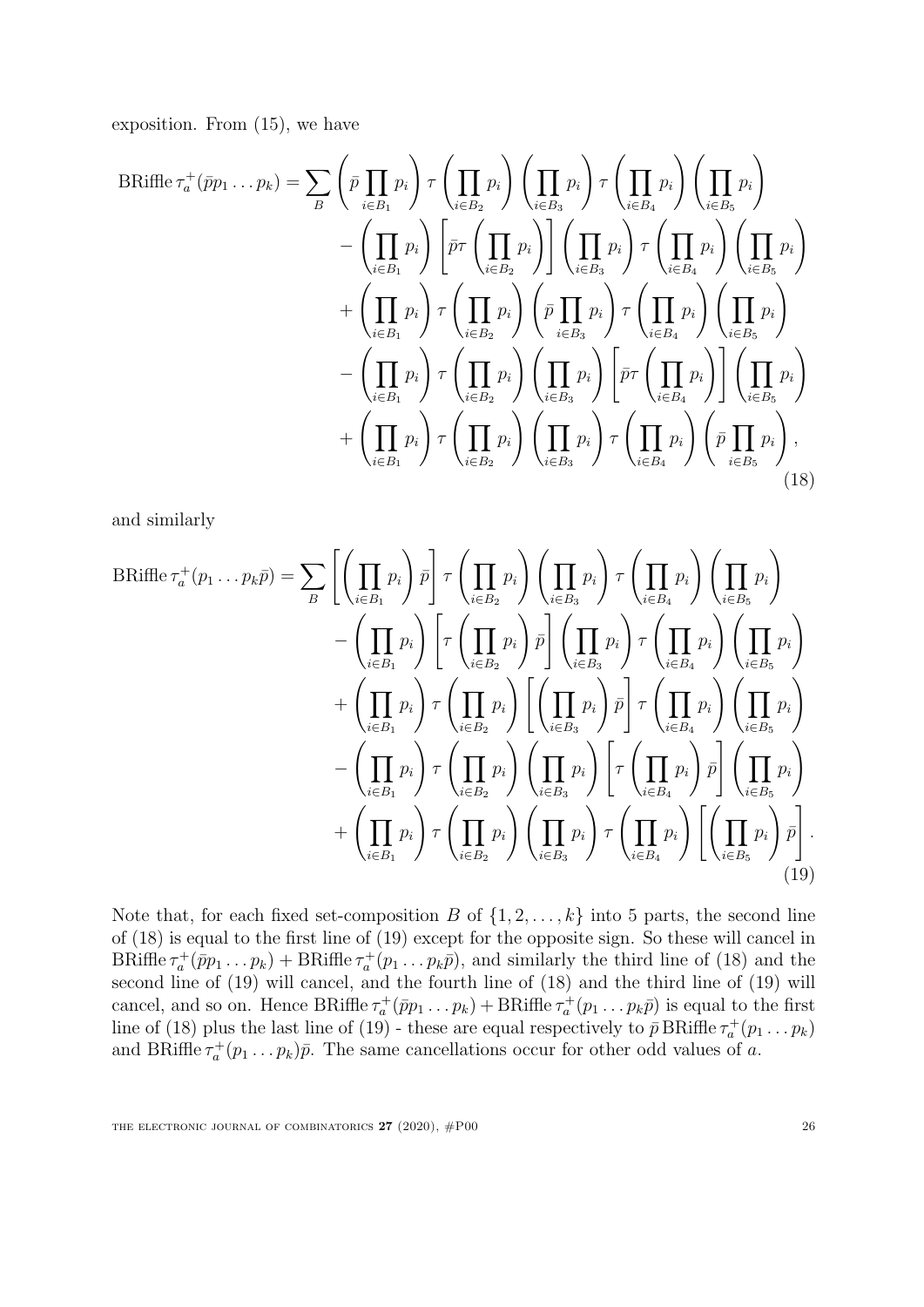As for BRiffle  $\tau_a^-$  (for a odd):

$$
\text{BRiffe}\,\tau_a^-(\bar{p}p_1\ldots p_k) = \sum_{B} - \left[\bar{p}\tau\left(\prod_{i\in B_1} p_i\right)\right] \left(\prod_{i\in B_2} p_i\right) \tau\left(\prod_{i\in B_3} p_i\right) \ldots \tau\left(\prod_{i\in B_a} p_i\right) \n+ \tau\left(\prod_{i\in B_1} p_i\right) \left(\bar{p}\prod_{i\in B_2} p_i\right) \tau\left(\prod_{i\in B_3} p_i\right) \ldots \tau\left(\prod_{i\in B_a} p_i\right) \n- \tau\left(\prod_{i\in B_1} p_i\right) \left(\prod_{i\in B_2} p_i\right) \left[\bar{p}\tau\left(\prod_{i\in B_3} p_i\right)\right] \ldots \tau\left(\prod_{i\in B_a} p_i\right) \n+ \ldots \n- \tau\left(\prod_{i\in B_1} p_i\right) \left(\prod_{i\in B_2} p_i\right) \tau\left(\prod_{i\in B_3} p_i\right) \ldots \left[\bar{p}\tau\left(\prod_{i\in B_a} p_i\right)\right],
$$
\n(20)

and

<span id="page-27-0"></span>
$$
\text{BRiffe}\,\tau_a^-(p_1\ldots p_k\bar{p}) = \sum_{B} - \left[\tau\left(\prod_{i\in B_1} p_i\right)\bar{p}\right] \left(\prod_{i\in B_2} p_i\right) \tau\left(\prod_{i\in B_3} p_i\right) \ldots \tau\left(\prod_{i\in B_a} p_i\right) \\
+ \tau\left(\prod_{i\in B_1} p_i\right) \left[\left(\prod_{i\in B_2} p_i\right)\bar{p}\right] \tau\left(\prod_{i\in B_3} p_i\right) \ldots \tau\left(\prod_{i\in B_a} p_i\right) \\
- \tau\left(\prod_{i\in B_1} p_i\right) \left(\prod_{i\in B_2} p_i\right) \left[\tau\left(\prod_{i\in B_3} p_i\right)\bar{p}\right] \ldots \tau\left(\prod_{i\in B_a} p_i\right) \\
+ \ldots \\
- \tau\left(\prod_{i\in B_1} p_i\right) \left(\prod_{i\in B_2} p_i\right) \tau\left(\prod_{i\in B_3} p_i\right) \ldots \left[\tau\left(\prod_{i\in B_a} p_i\right)\bar{p}\right].
$$
\n(21)

So, when [\(20\)](#page-27-0) and [\(21\)](#page-27-1) are summed, again the *i*th line of (20) cancels with the  $i + 1$ th line of [\(21\)](#page-27-1), leaving the first line of [\(20\)](#page-27-0) and the last line of [\(21\)](#page-27-1).  $\Box$ 

With these sign-reversing involutions in place, we proceed to prove the eigenvector formulas.

Proof of Theorem [26.](#page-20-0) i) First note that all lines in [\(14\)](#page-23-2) are linear in s, i.e. Lemma [31](#page-23-0) holds when s is a linear combination of products of primitives.

<span id="page-27-1"></span>(a) The  $\bar{k} = 0$  case is Lemma [30.](#page-22-0) For  $\bar{k} > 0$ , use the 3rd and 4th lines of [\(14\)](#page-23-2), with  $s = (\sum_{\sigma \in \mathfrak{S}_k} p_{\sigma(1)} \dots p_{\sigma(k)}) \bar{p}_1 \dots \bar{p}_{\bar{k}-1}$  and  $s = \bar{p}_2 \dots \bar{p}_{\bar{k}} (\sum_{\sigma \in \mathfrak{S}_k} p_{\sigma(1)} \dots p_{\sigma(k)})$ respectively.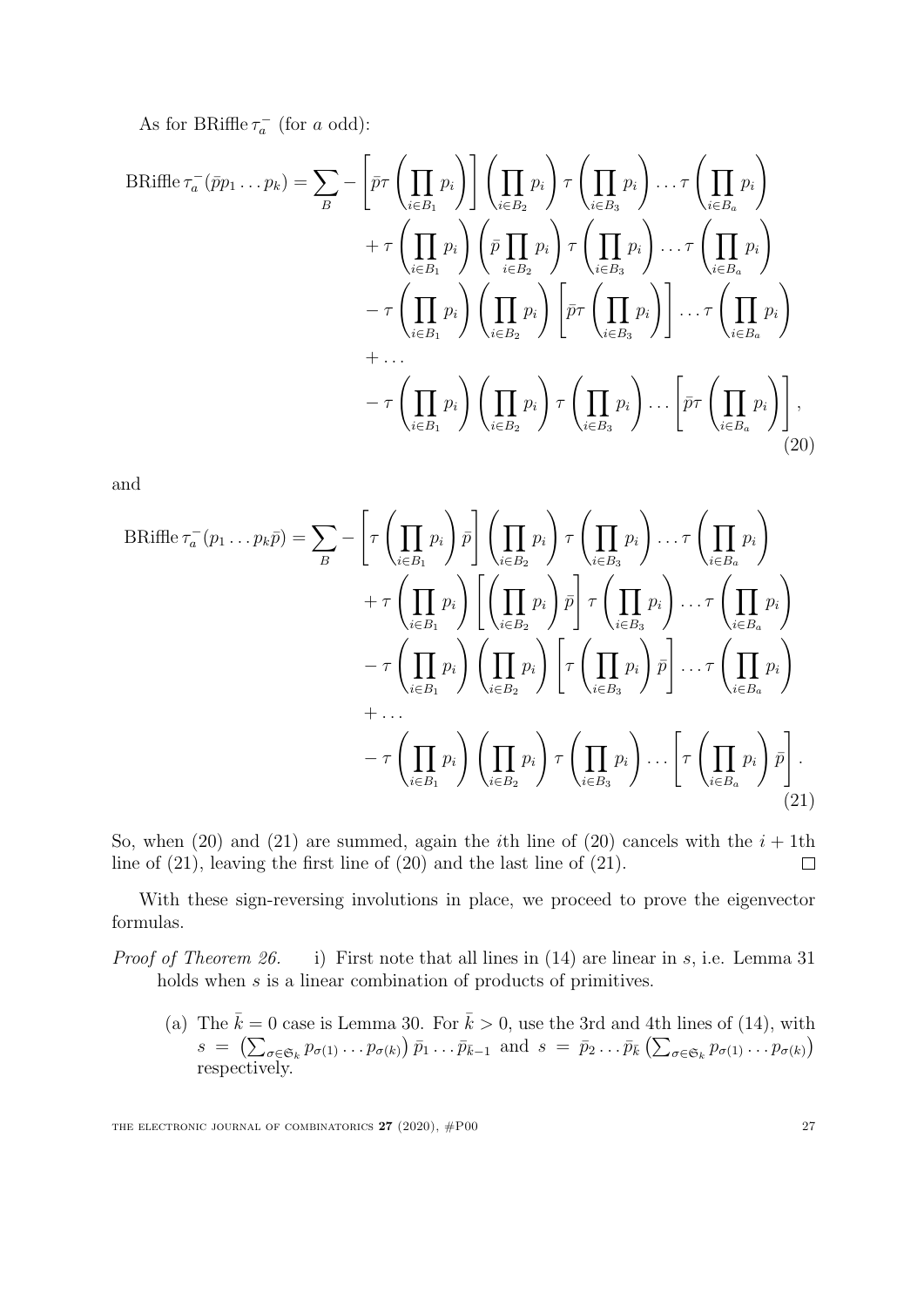(b) Proceed by induction on  $\bar{k}$ , the base case  $\bar{k} = 0$  being Lemma [30.](#page-22-0) By the first line of  $(14)$ :

$$
\text{BRiffe } \tilde{\tau}_a^+ \left( \bar{p}_1 \dots \bar{p}_k \sum_{\sigma \in \mathfrak{S}_k} p_{\sigma(1)} \dots p_{\sigma(k)} \right)
$$
\n
$$
= \bar{p}_1 \text{BRiffe } \tilde{\tau}_a^+ \left( \bar{p}_2 \dots \bar{p}_k \sum_{\sigma \in \mathfrak{S}_k} p_{\sigma(1)} \dots p_{\sigma(k)} \right)
$$
\n
$$
= \bar{p}_1 a^k \bar{p}_2 \dots \bar{p}_k \sum_{\sigma \in \mathfrak{S}_k} p_{\sigma(1)} \dots p_{\sigma(k)};
$$

and

$$
\text{BRiffe}\,\tilde{\tau}_a^+ \left[ \left( \sum_{\sigma \in \mathfrak{S}_k} p_{\sigma(1)} \dots p_{\sigma(k)} \right) \bar{p}_1 \dots \bar{p}_{\bar{k}} \right] \\
= \text{BRiffe}\,\tilde{\tau}_a^+ \left[ \left( \sum_{\sigma \in \mathfrak{S}_k} p_{\sigma(1)} \dots p_{\sigma(k)} \right) \bar{p}_1 \dots \bar{p}_{\bar{k}-1} \right] \bar{p}_{\bar{k}} \\
= a^k \left[ \left( \sum_{\sigma \in \mathfrak{S}_k} p_{\sigma(1)} \dots p_{\sigma(k)} \right) \bar{p}_1 \dots \bar{p}_{\bar{k}-1} \right] \bar{p}_{\bar{k}}\n\end{aligned}
$$

using the inductive hypothesis at the second equality each time.

(c) Repeatedly applying the second line of [\(14\)](#page-23-2):

$$
\text{BRiffe } \tilde{\tau}_a^- \left( \bar{p}_1 \bar{p}_2 \dots \bar{p}_{\bar{k}} \sum_{\sigma \in \mathfrak{S}_k} p_{\sigma(1)} \dots p_{\sigma(k)} \right)
$$
\n
$$
= - \text{BRiffe } \tilde{\tau}_a^- \left( \bar{p}_2 \dots \bar{p}_{\bar{k}} \sum_{\sigma \in \mathfrak{S}_k} p_{\sigma(1)} \dots p_{\sigma(k)} \right) \bar{p}_1
$$
\n
$$
= \text{BRiffe } \tilde{\tau}_a^- \left( \bar{p}_3 \dots \bar{p}_{\bar{k}} \sum_{\sigma \in \mathfrak{S}_k} p_{\sigma(1)} \dots p_{\sigma(k)} \right) \bar{p}_2 \bar{p}_1
$$
\n
$$
\vdots
$$
\n
$$
= (-1)^{\bar{k}} \text{BRiffe } \tilde{\tau}_a^- \left( \sum_{\sigma \in \mathfrak{S}_k} p_{\sigma(1)} \dots p_{\sigma(k)} \right) \bar{p}_k \dots \bar{p}_2 \bar{p}_1
$$
\n
$$
= (-1)^{\bar{k}} a^k \left( \sum_{\sigma \in \mathfrak{S}_k} p_{\sigma(1)} \dots p_{\sigma(k)} \right) \bar{p}_k \dots \bar{p}_2 \bar{p}_1,
$$

THE ELECTRONIC JOURNAL OF COMBINATORICS  $27$  (2020),  $\#P00$  28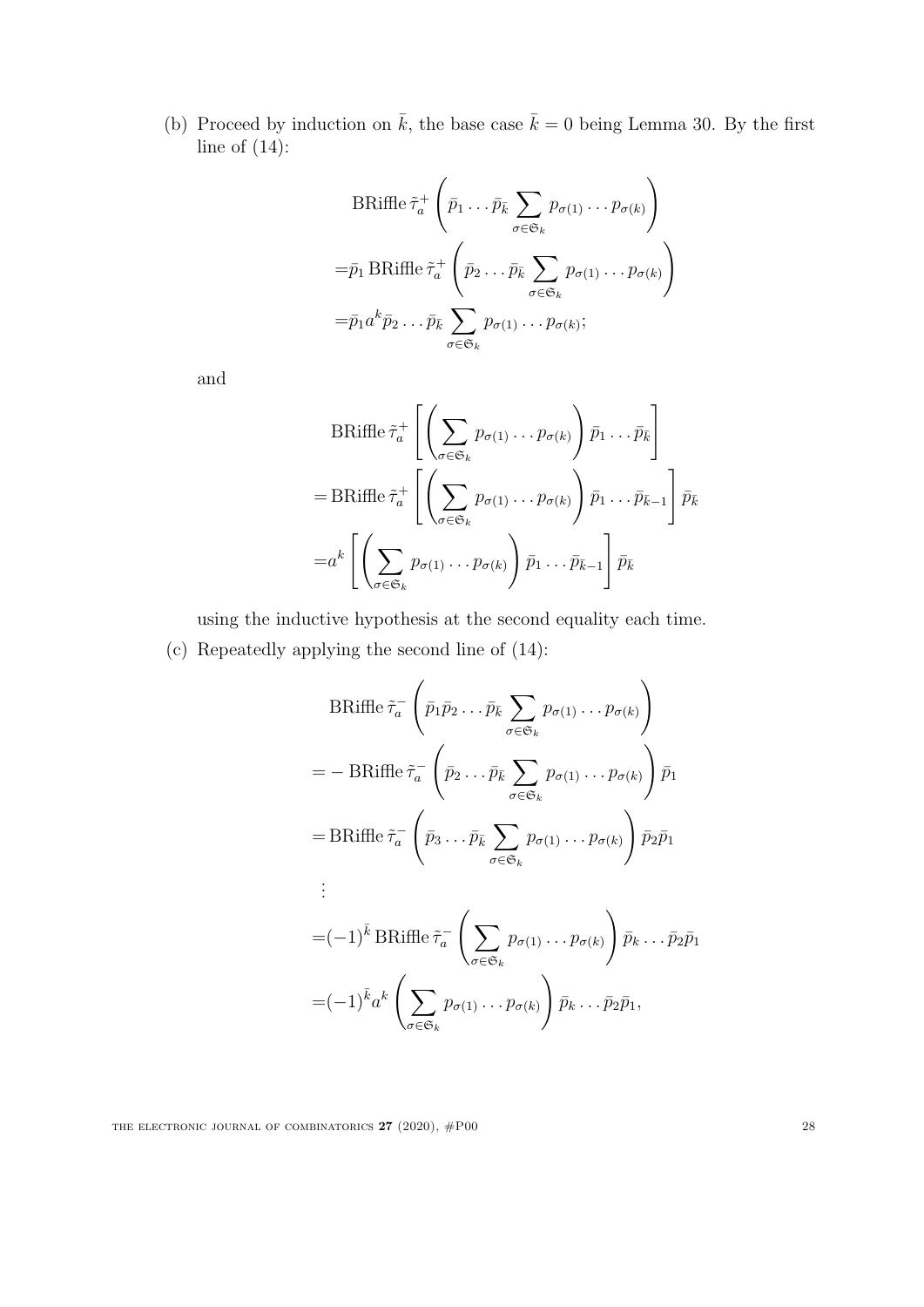and by the same recursive process

$$
\text{BRiffe}\,\tilde{\tau}_a^- \left[ \left( \sum_{\sigma \in \mathfrak{S}_k} p_{\sigma(1)} \dots p_{\sigma(k)} \right) \bar{p}_k \dots \bar{p}_2 \bar{p}_1 \right] = (-1)^{\bar{k}} a^k \bar{p}_1 \bar{p}_2 \dots \bar{p}_{\bar{k}} \left( \sum_{\sigma \in \mathfrak{S}_k} p_{\sigma(1)} \dots p_{\sigma(k)} \right).
$$

Summing these gives the required eigenvector.

- ii) Work in the subalgebra of  $H$  that is the universal enveloping algebra of  $Prim(H)$ . As in the Triangularity Lemma [\(23\)](#page-16-1), consider its PBW basis formed from the basis  $\mathcal{P} \cup \overline{\mathcal{P}}$  of Prim(H), with the concatentation order on  $\mathcal{P} \cup \overline{\mathcal{P}}$ . Then, for each fixed format in part i of the Theorem, the eigenvector made from  $p_1, \ldots, p_k \in \mathcal{P}$  and  $\bar{p}_1, \ldots, \bar{p}_{\bar{k}} \in \bar{\mathcal{P}}$  is a sum of their products in different orders, and hence its highest length term in this PBW basis is  $p_1 \ldots p_k \bar{p}_1 \ldots \bar{p}_k$  (its coefficient is the number of product terms in the eigenvector, and is hence nonzero). Thus each eigenvector has a different highest length term, and so they are linearly independent.
- iii) As explained above, each set of eigenvectors is triangular with respect to the PBW basis of the universal enveloping algebra of  $Prim(\mathcal{H})$ , thus giving a basis of this universal enveloping algebra. By the Cartier-Milnor-Moore theorem (as described just before Notation [22\)](#page-16-0), when  $H$  is cocommutative, this universal enveloping algebra is precisely H.
- *Proof of Theorem [27.](#page-20-1)* i) Proceed by induction on  $\bar{k}$ , the base case of  $\bar{k} = 0$  being Lemma [30.](#page-22-0) As noted in the previous proof, all lines in  $(14)$  are linear in s, so we may apply Lemma [31](#page-23-0) when s is the eigenvector in  $(12)$ :

$$
\begin{aligned} \text{BRiffe}\,\tau_a^+(\bar{p}s + s\bar{p}) &= \bar{p}\,\text{BRiffe}\,\tau_a^+(s) + \text{BRiffe}\,\tau_a^+(s)\bar{p} \\ &= \bar{p}(a^ks) + (a^ks)\bar{p} = a^k(\bar{p}s + s\bar{p});\\ \text{BRiffe}\,\tau_a^-(\bar{p}s + s\bar{p}) &= -\bar{p}\,\text{BRiffe}\,\tau_a^-(s) - \text{BRiffe}\,\tau_a^-(s)\bar{p} \\ &= -\bar{p}(-1)^{\bar{k}}a^ks - (-1)^{\bar{k}}a^ks\bar{p} \\ &= (-1)^{\bar{k}+1}a^k(\bar{p}s + s\bar{p}). \end{aligned}
$$

So  $\bar{p}s + s\bar{p}$  is an eigenvector with the required eigenvalue. It remains to show that, when s is of the form [\(12\)](#page-21-2), then so is  $\bar{p}s + s\bar{p}$ , with  $\bar{k}$  increased by 1. To do so, let

 $\Box$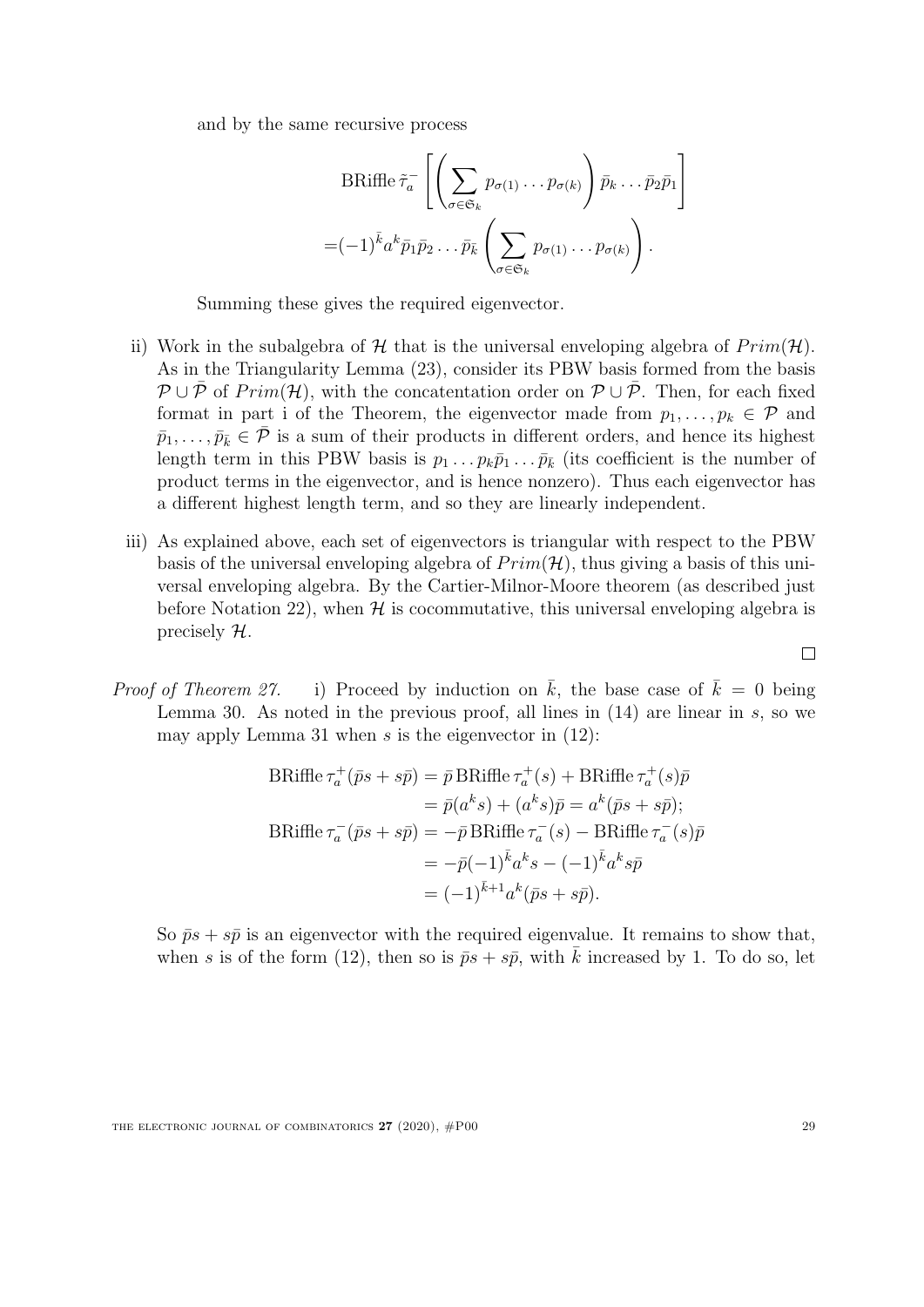$\bar{p} = \bar{p}_{\bar{k}+1}$ . Then, for each set-composition B of  $\{1, 2, \ldots, \bar{k}\}$  into 2 blocks,

$$
\bar{p}_{\bar{k}+1} \left( \prod_{i \in B_1}^{\longleftarrow} \bar{p}_i \left( \sum_{\sigma \in \mathfrak{S}_k} p_{\sigma(1)} \dots p_{\sigma(k)} \right) \prod_{i \in B_2} \bar{p}_i \right) \n+ \left( \prod_{i \in B_1}^{\longleftarrow} \bar{p}_i \left( \sum_{\sigma \in \mathfrak{S}_k} p_{\sigma(1)} \dots p_{\sigma(k)} \right) \prod_{i \in B_2} \bar{p}_i \right) \bar{p}_{\bar{k}+1} \n= \prod_{i \in B'_1}^{\longleftarrow} \bar{p}_i \left( \sum_{\sigma \in \mathfrak{S}_k} p_{\sigma(1)} \dots p_{\sigma(k)} \right) \prod_{i \in B'_2} \bar{p}_i + \prod_{i \in B''_1}^{\longleftarrow} \bar{p}_i \left( \sum_{\sigma \in \mathfrak{S}_k} p_{\sigma(1)} \dots p_{\sigma(k)} \right) \prod_{i \in B''_2} \bar{p}_i,
$$

where B' and B'' are set-compositions of  $\{1, 2, \ldots, \bar{k} + 1\}$ , obtained from B respectively by adding  $\bar{k} + 1$  to  $B_1$  or to  $B_2$ . And all set-compositions of  $\{1, 2, \ldots, \bar{k} + 1\}$ into 2 blocks arise from a unique such  $B$  in this way.

ii, iii. The same argument as in the proof of Theorem [26](#page-20-0) above.

 $\Box$ 

## <span id="page-30-0"></span>4 Markov Chains from Hyperoctahedral Descent Operators

One application of the eigenvalues and eigenvectors of hyperoctahedral descent operators calculated in previous sections is to study an associated Markov chain, generalising the type A framework in [\[DPR14,](#page-50-3) [Pan18\]](#page-51-5). Each positive hyperoctahedral descent operator, applied to each basis of a Hopf algebra, determines a different Markov chain. We will be minimal here, and refer the reader to [\[Pan18\]](#page-51-5) and [\[LPW09\]](#page-50-14) for more background on Markov chains.

#### 4.1 Chain Construction

Given a finite set  $\mathcal B$  and a matrix K with rows and columns labelled by elements of  $\mathcal B$ , the Markov chain with state space  $\Omega$  and transition matrix K is a sequence of random variables  $X_1, X_2, \ldots$  taking values in  $\mathcal{B}$ , such that the conditional probability

$$
Prob(X_t = y | X_{t-1} = x, X_{t-2} = x_{t-2}, \dots, X_1 = x_1) = Prob(X_t = y | X_{t-1} = x) = K(x, y).
$$

In other words,  $X_t$ , the state at time t, is only dependent on the state one timestep prior, not on further past history.

We would like this transition matrix  $K$  to be (the transpose of) the matrix of a hyperoctahedral descent operator, acting on a graded Hopf algebra  $H$ , relative to some fixed basis  $\mathcal{B}$  (up to scaling). To be probabilities, the matrix entries must be non-negative; this motivates condition iv below, that the product and coproduct of basis elements expand positively in  $\mathcal{B}$ . Condition v, the positivity of  $\eta$ , is required to scale the matrix so its rows sum to 1, as probabilities should. Also, in condition ii, we require the involutive Hopf ambimorphism  $\tau$  to send the basis  $\mathcal B$  to itself (as opposed to to a linear combination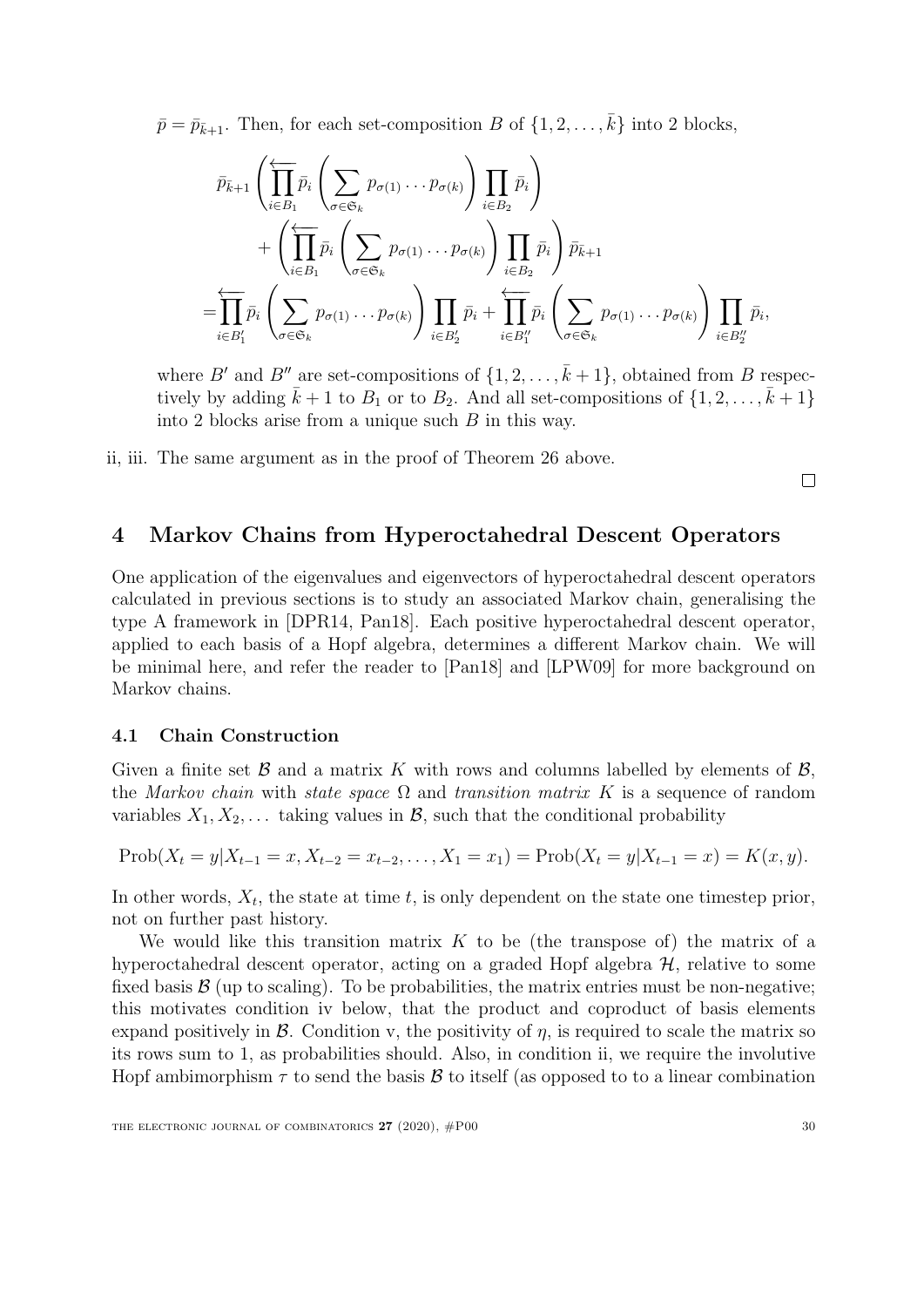of basis elements), so that it can be interpreted as an involution on the combinatorial objects indexing  $\beta$ , analogous to flipping a deck of cards.

<span id="page-31-1"></span>Setup 33. The following conditions and notations will be assumed when analysing Markov chains driven by hyperoctahedral descent operators:

- i)  $\mathcal{H} = \bigoplus_{n\geqslant 0} \mathcal{H}_n$  is a graded connected Hopf algebra over  $\mathbb{R}$ , and each  $\mathcal{H}_n$  is finitedimensional, with basis  $\mathcal{B}_n$ . And  $\mathcal B$  denotes  $\amalg_{n\geq 0}\mathcal{B}_n$ .
- ii)  $\tau : \mathcal{B} \to \mathcal{B}$  is a graded involution that extends linearly to a Hopf ambimorphism on H.
- iii)  $n$  is a fixed integer, and P is a probability distribution on signed weak-compositions of n or on tilde-signed weak-compositions of  $n$  (but not a mixture of both). Define

<span id="page-31-3"></span>
$$
m \circ \Delta_{P(\tau)} := \sum_{D} \frac{P(D)}{\binom{n}{D^+}} m \circ \Delta_{D(\tau)} \tag{22}
$$

where  $\binom{n}{D}$  $\binom{n}{p+1}$  is the multinomial coefficient  $\binom{n}{|d_1| \dots |d_n|}$  $\binom{n}{|d_1| \dots |d_{l(D)}|}.$ 

iv) For each signed or tilde-signed weak-composition D with non-zero probability under P, and for all  $x, y \in \mathcal{B}_n$ , all  $z_1 \in \mathcal{B}_{|d_1|}, z_2 \in \mathcal{B}_{|d_2|}, \ldots, z_{l(D)} \in \mathcal{B}_{|d_{l(D)}|}$ :

(a) 
$$
z_1 z_2 ... z_{l(D)} = \sum_{y \in \mathcal{B}_n} \xi^y_{z_1,...,z_{l(D)}} y
$$
 with  $\xi^y_{z_1,...,z_{l(D)}} \ge 0$ ;  
\n(b)  $\Delta_{D^+}(x) = \sum_{z_i \in \mathcal{B}_{|d_i|}} \eta_x^{z_1,...,z_{l(D)}} z_1 \otimes z_2 \otimes \cdots \otimes z_{l(D)}$  with  $\eta_x^{z_1,...,z_{l(D)}} \ge 0$ .

v) For all  $x \in \mathcal{B}_n$ , the function

 $\eta(x) := \text{sum of coefficients (in the } \mathcal{B}_1 \otimes \cdots \otimes \mathcal{B}_1 \text{ basis}) \text{ of } \Delta_{1,\dots,1}(x)$ 

evaluates to a positive number.

<span id="page-31-0"></span>Theorem 34. Under Setup [33,](#page-31-1) the matrix

<span id="page-31-2"></span>
$$
K(x,y) := \frac{\eta(y)}{\eta(x)} \text{ coefficient of } y \text{ in } m \circ \Delta_{P(\tau)}(x) \tag{23}
$$

is a transition matrix, and each step of the associated Markov chain, starting at  $x \in \mathcal{B}_n$ , is equivalent to the following four-step process:

- 1. Choose a signed or tilde-signed weak-composition D according to the distribution P.
- 2. Choose  $z_1 \in \mathcal{B}_{|d_1|}, z_2 \in \mathcal{B}_{|d_2|}, \ldots, z_{l(D)} \in \mathcal{B}_{|d_{l(D)}|}$  with probability

$$
\frac{1}{\eta(x)}\eta_x^{z_1,\ldots,z_{l(D)}}\eta(z_1)\ldots\eta(z_{l(D)}).
$$

THE ELECTRONIC JOURNAL OF COMBINATORICS  $27 (2020)$ ,  $#P00$  31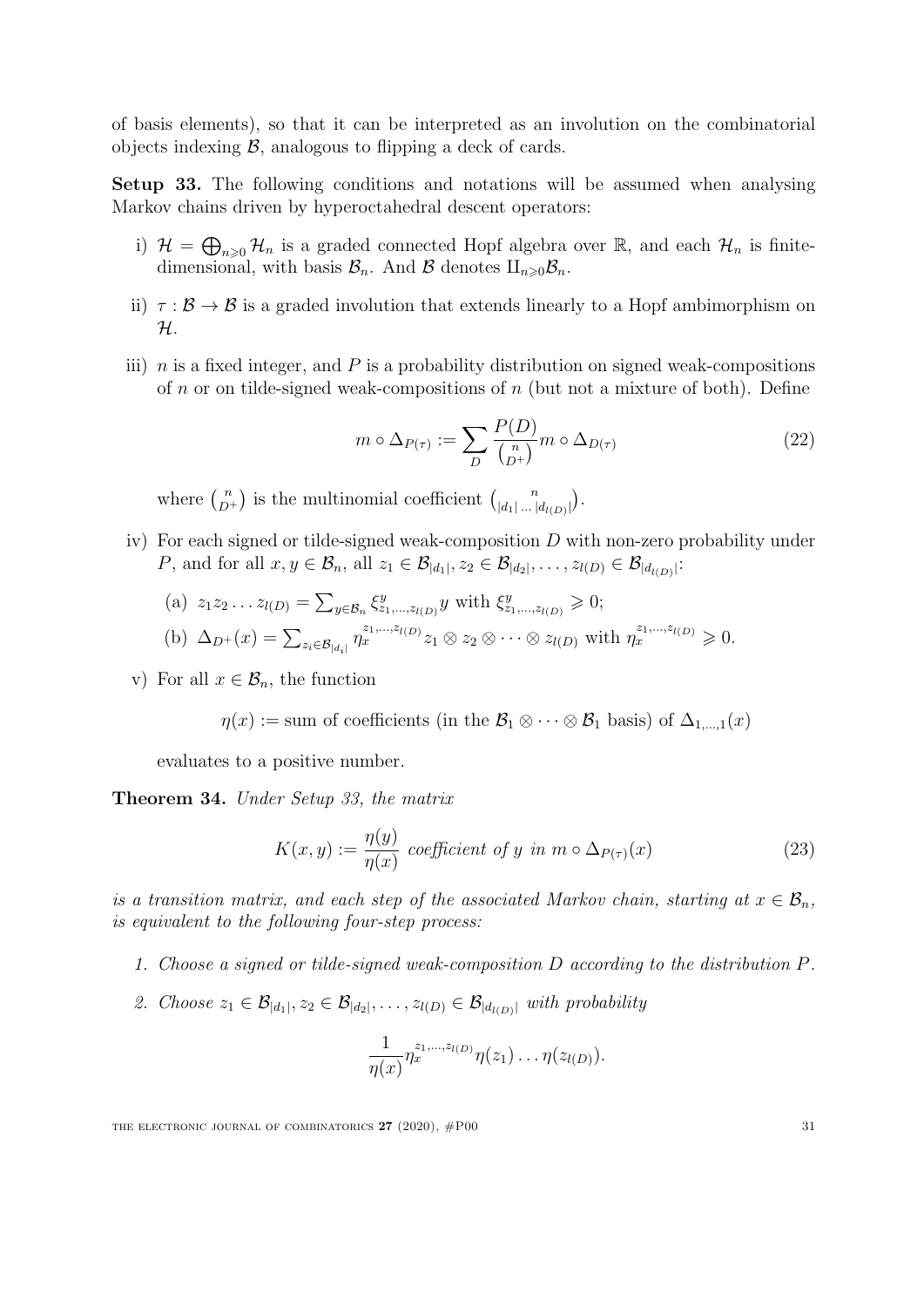- 3. For all i such that  $d_i$  is a decorated part, replace  $z_i$  by  $\tau(z_i)$ .
- 4. Choose  $y \in \mathcal{B}_n$  with probability

$$
\left(\binom{n}{D}\eta(z_1)\ldots\eta(z_l)\right)^{-1}\xi_{z'_1,\ldots,z'_l}^y\eta(y),
$$

where  $z_i' = z_i$  if  $d_i$  is an undecorated part, and  $z_i' = \tau(z_i)$  if  $d_i$  is decorated.

We remark that [\(23\)](#page-31-2) means K is the transpose of the matrix for  $m \circ \Delta_{P(\tau)}$ , relative to the basis  $\left\{\frac{x}{n^{(s)}}\right\}$  $\frac{x}{\eta(x)}|x \in \mathcal{B}_n$ .

Proof. We follow the proof of [\[Pan18,](#page-51-5) Lem. 3.3]. According to [\[Pan18,](#page-51-5) Th. 2.3], to show K is a transition matrix, it suffices to show that  $\eta : \mathcal{B}_n \to \mathbb{R}$ , extended linearly to  $\mathcal{H}_n$ , is an eigenvector of  $(m \circ \Delta_{P(\tau)})^* : \mathcal{H}^* \to \mathcal{H}^*$  of eigenvalue 1. Recall from Section [2.2](#page-8-1) that  $(m \circ \Delta_{P(\tau)})^* = m \circ \Delta_{P(\tau^*)}$ , where  $\tau^*$  is an involution on the dual basis  $\mathcal{B}^*$  of  $\mathcal{H}^*$ .

As in [\[Pan18,](#page-51-5) Lem. 3.3], let  $\bullet^* \in \mathcal{H}_1^*$  denote the linear map on  $\mathcal{H}_1$  taking value 1 on each element of  $\mathcal{B}_1$ . When restricted to  $\mathcal{H}_n$ ,  $\eta = (\bullet^*)^n \in \mathcal{H}_n^*$ . Since  $\bullet^*$  is of degree 1, it is necessarily primitive, so  $\Delta_{D^+}((\bullet^*)^n) = \binom{n}{D}$  $\binom{n}{D^+}$   $(\bullet^*)^{d_1} \otimes \cdots \otimes (\bullet^*)^{d_l}$ . Now  $\bullet^*$  is the sum of all elements in  $\mathcal{B}_1^*$ , and  $\tau^*$  is an involution on  $\mathcal{B}_1^*$ , so  $\tau^*$  fixes •\*. As a Hopf ambimorphism,  $\tau^*$ also fixes each  $(\bullet^*)^{d_i}$ , so  $\Delta_D((\bullet^*)^n) = \Delta_{D^+}((\bullet^*)^n) = \binom{n}{D}$  $\binom{n}{D^+}$   $(\bullet^*)^{d_1} \otimes \cdots \otimes (\bullet^*)^{d_l}$ , and taking linear combination and then taking the product shows  $m \circ \Delta_{P(\tau^*)}((\bullet^*)^n) = ((\bullet^*)^n)$ , as required.

The proof of the 4-step description of the chain is essentially the same as that of its type A version [\[Pan18,](#page-51-5) Th. 3.4], once we note that

$$
\eta(\tau(z_i)) = (\bullet^*)^n(\tau(z_i)) = [\tau^*(\bullet^*)^n](z_i) = (\bullet^*)^n(z_i) = \eta(z_i),
$$

since  $\tau^*$  fixes  $(\bullet^*)^n$ .

#### 4.2 Stationary Distribution

One basic question when studying a Markov chain is to find its stationary distributions, which are functions  $\pi : \mathcal{B} \to \mathbb{R}$  satisfying

<span id="page-32-0"></span>
$$
\sum_{x \in \mathcal{B}} \pi(x) K(x, y) = \pi(y). \tag{24}
$$

These are of interest as they include all possible limiting distributions: if  $\text{Prob}(X_t = x)$ has a limit as  $t \to \infty$ , then this limit must be  $\pi(x)$  for some stationary  $\pi$ .

To describe the stationary distributions of chains defined in  $(23)$ , let  $\mathcal{B}_1^{\tau}$  denote the subset of  $\mathcal{B}_1$  that is fixed under  $\tau$ , and  $\mathcal{B}_1^-$  the set of averages over each size 2  $\tau$ -orbit in  $\mathcal{B}_1$ . (For example, in the signed shuffle algebra with  $\tau$  defined as in [\(2\)](#page-6-0),  $\mathcal{B}_1^-$  would contain

 $\Box$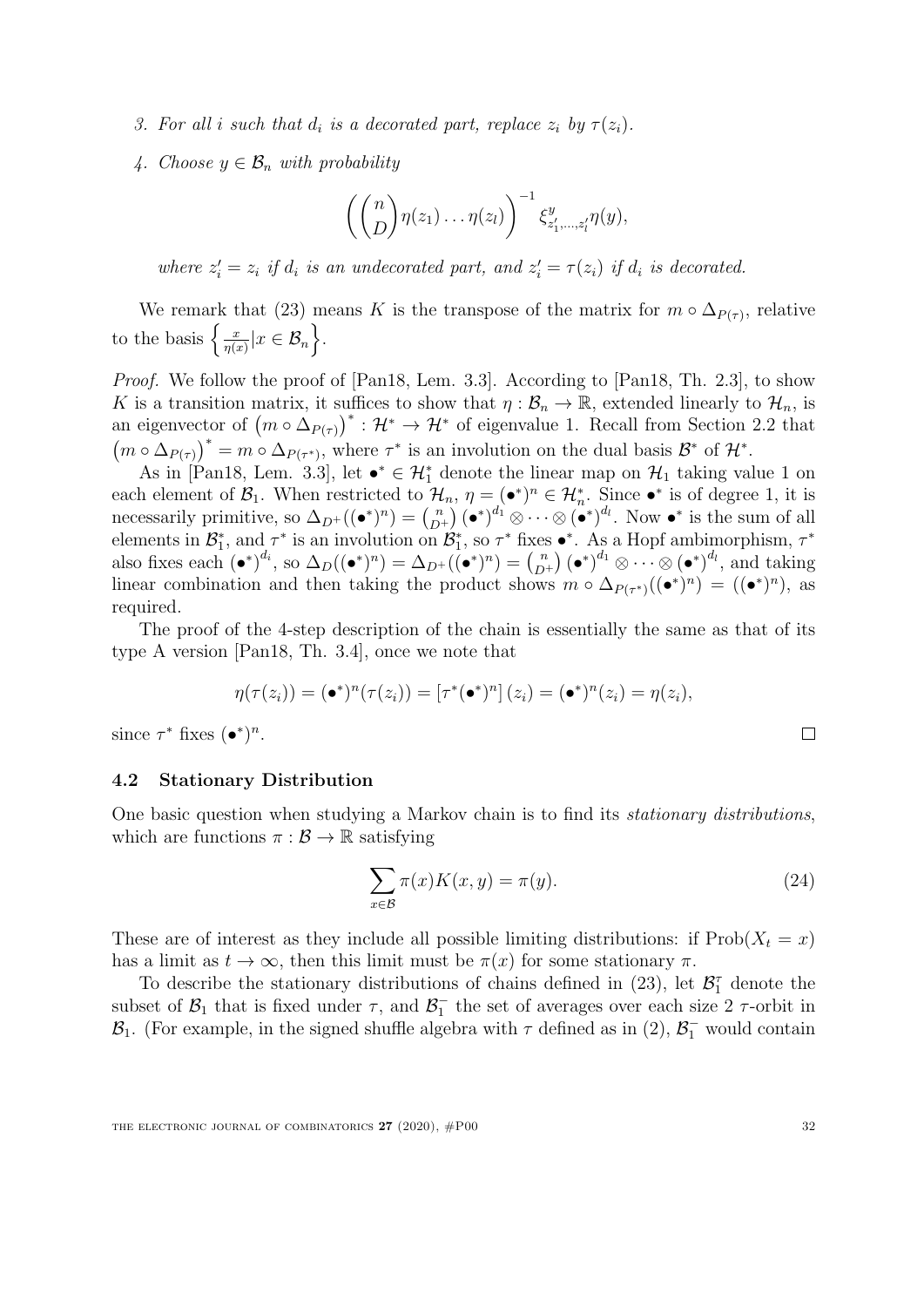1  $\frac{1}{2}(1+\bar{1}), \frac{1}{2}$  $\frac{1}{2}(2+\overline{2})$ , etc., and  $\mathcal{B}_1^{\tau}$  is empty.) Note that  $\mathcal{B}_1^-$  is also fixed under  $\tau$ ; indeed, a basis for  $\mathcal{H}_1^{\tau}$  is  $\mathcal{B}_1^{\tau} \cup \mathcal{B}_1^{\tau}$ . Given any multiset  $\{c_1, \ldots, c_n\}$  in  $\mathcal{B}_1^{\tau} \cup \mathcal{B}_1^{\tau}$ , define  $\pi_{c_1,\ldots,c_n} : \mathcal{B}_n \to \mathbb{R}$  by

$$
\pi_{c_1,\dots,c_n}(x) := \frac{\eta(x)}{n!^2} \sum_{\sigma \in \mathfrak{S}_n} \text{coefficient of } x \text{ in the product } c_{\sigma(1)} \dots c_{\sigma(n)}.
$$

Note that, if  $\mathcal{B}_1$  contains a sole element, denoted  $\bullet$ , then necessarily  $\mathcal{B}_1^{\tau} = \{\bullet\}, \mathcal{B}_1^{\tau} = \emptyset$ , so the only possible such function simplifies to

$$
\pi(x) := \frac{\eta(x)}{n!} \xi_{\bullet,\ldots,\bullet}^x.
$$

<span id="page-33-0"></span>**Theorem 35.** Assume the conditions in Setup [33,](#page-31-1) and additionally that  $P$  is non-zero on some D with at least two non-zero parts, and on some D with at least one decorated part. Then any stationary distribution for the Markov chain defined in Equation [\(23\)](#page-31-2) is a unique linear combination of the  $\pi_{c_1,\dots,c_n}$ , over all multisets  $\{c_1,\dots,c_n\}$  in  $\mathcal{B}_1^{\tau} \cup \mathcal{B}_1^{-}$ . Furthermore,  $\sum_{x \in \mathcal{B}_n} \pi_{c_1,...,c_n}(x) = 1$ . In particular, if  $\mathcal{B}_1 = \{\bullet\}$ , then  $\pi$  is the unique stationary distribution.

*Proof.* Recall that K is the transpose of the matrix for  $m \circ \Delta_{P(\tau)}$ , relative to the basis  $\int x$  $\frac{x}{\eta(x)}|x \in \mathcal{B}_n$ . Thus the condition of [\(24\)](#page-32-0) translates to  $\frac{1}{n!^2} \sum_{\sigma \in \mathfrak{S}_n} c_{\sigma(1)} \ldots c_{\sigma(n)}$  being an eigenvector of eigenvalue 1 for  $m \circ \Delta_{P(\tau)}$ . To check this, recall  $c_i \in \mathcal{B}_1^{\tau} \cup \mathcal{B}_1^{-} \subseteq Prim(H)^{\tau}$ , so by  $(10)$ 

$$
m \circ \Delta_{D(\tau)}(c_{\sigma(1)} \dots c_{\sigma(n)}) = \sum_{B_1, \dots, B_{l(D)}} \left( \prod_{i \in B_1} c_{\sigma(i)} \right) \dots \left( \prod_{i \in B_{l(D)}} c_{\sigma(i)} \right),
$$

summing over all set-compositions B compatible with  $\lambda = (1, \ldots, 1), \overline{\lambda} = \emptyset, D$ . Each summand on the right is a product of  $c_{\sigma(1)}, \ldots, c_{\sigma(n)}$  in some order, and there are  $\binom{n}{D}$  $\binom{n}{D^+}$ terms, so when symmetrised,  $\sum_{\sigma \in \mathfrak{S}_n} c_{\sigma(1)} \dots c_{\sigma(n)}$  is an eigenvector of eigenvalue  $\binom{n}{D}$  $\binom{n}{D^+}$  for  $m \circ \Delta_{D(\tau)}$ . Taking the linear combination of hyperoctahedral descent operators as in [\(22\)](#page-31-3) gives the result.

The Theorem further claims that these  $\frac{1}{n!^2} \sum_{\sigma \in \mathfrak{S}_n} c_{\sigma(1)} \dots c_{\sigma(n)}$  give a basis of the eigenspace of eigenvalue 1 for  $m \circ \Delta_{P(\tau)}$ , as  $\{c_1, \ldots, c_n\}$  ranges over all multisets in  $\mathcal{B}_1^{\tau} \cup \mathcal{B}_1^{-}$ . To see the linear independence, note that, if the basis  $P$  of  $(Prim \mathcal{H})^{\tau}$  contains  $\mathcal{B}_1^{\tau} \cup \mathcal{B}_1^{-}$ , then the PBW basis constructed in and before Notation [22](#page-16-0) contains  $c_1 \ldots c_n$ . Hence, after PBW straightening, the highest length term in  $\frac{1}{n!} \sum_{\sigma \in \mathfrak{S}_n} c_{\sigma(1)} \dots c_{\sigma(n)}$  is  $c_1 \dots c_n$ , a different term for each choice of multiset  $\{c_1, \ldots, c_n\}$  in  $\overline{\mathcal{B}_1^{\tau}} \cup \overline{\mathcal{B}_1^{\tau}}$ , showing linear independence. To see that these elements span the eigenspace of eigenvalue 1, we separate into two claims as in the type A case [\[Pan18,](#page-51-5) Th. 3.12]:

i) the only double-partition with  $\sum_D$  $P(D)$  $\frac{P(D)}{\binom{n}{D+}}\beta_{\lambda,\bar{\lambda}}^D=1$  is  $\lambda=(1,\ldots,1),\bar{\lambda}=\emptyset$  — in the proof of [\[Pan18,](#page-51-5) Th. 3.12], it was shown that  $\beta_{\lambda,\emptyset}^D \leqslant \binom{n}{D}$  $\binom{n}{D^+}$  with equality if and only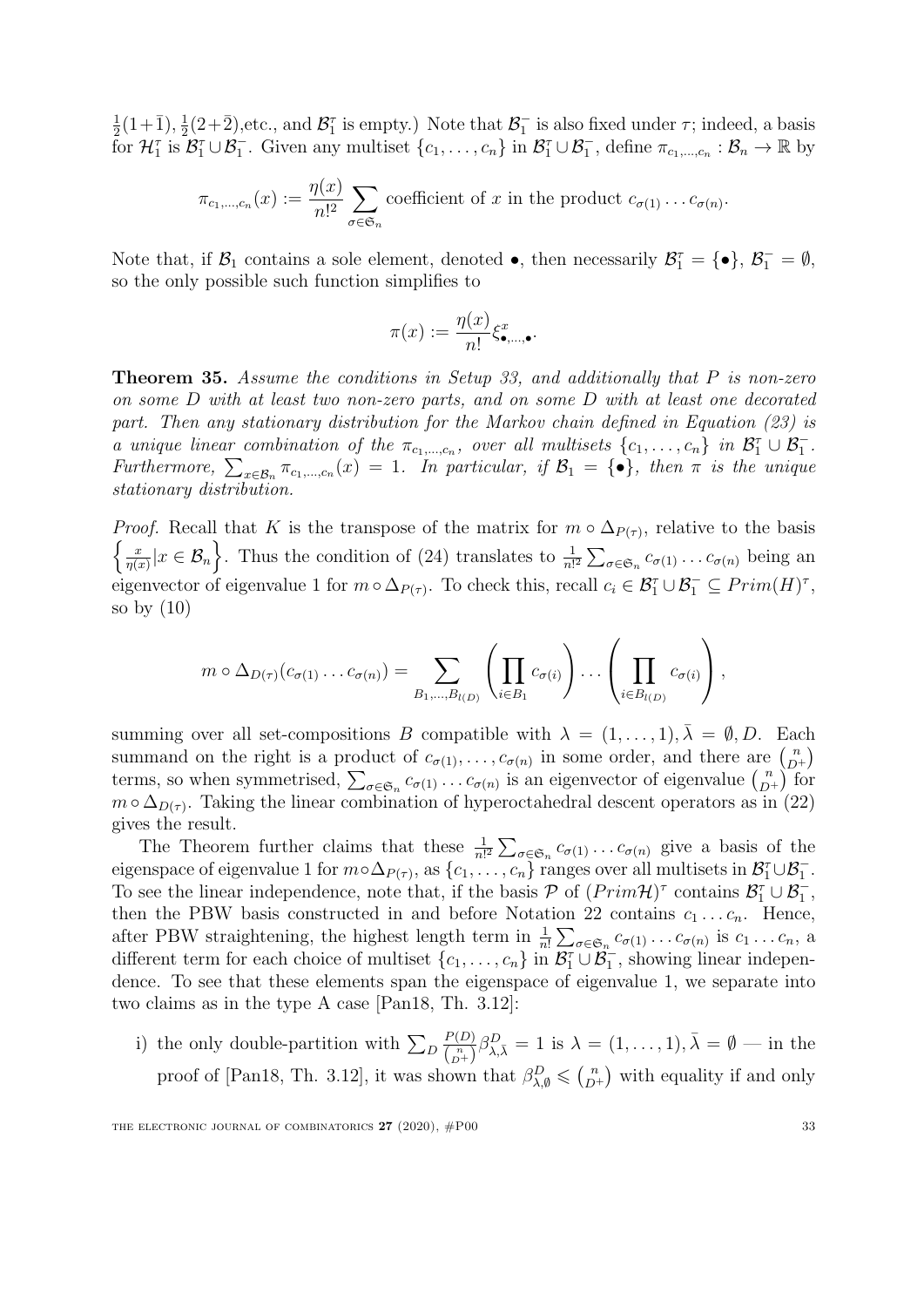if D has a single non-zero part or  $\lambda = (1, \ldots, 1)$ . (In short, this is because  $\beta_{(1,\ldots,1),\emptyset}^D$ by definition counts the set-compositions of  $\{1, 2, \ldots, n\}$  into  $l(D)$  blocks such that block *i* contains  $|d_i|$  elements, and an alternate view of  $\beta_{\lambda,\emptyset}^D$  is that it counts such set-compositions with the extra condition that  $1, 2, \ldots, \lambda_1$  are in the same block,  $\lambda_1+1, \lambda_1+2,\ldots, \lambda_1+\lambda_2$  are in the same block, and so on.) Now  $\beta_{\lambda,\bar{\lambda}}^D$  and  $\beta_{\lambda\cup\bar{\lambda},\emptyset}^D$ are respectively a signed and unsigned enumeration of the same set-compositions, so  $\beta_{\lambda,\bar{\lambda}}^D \leqslant \beta_{\lambda\cup\bar{\lambda},\emptyset}^D$  with equality if and only if  $\bar{\lambda} = \emptyset$  or, in all set-compositions compatible with  $\lambda$ ,  $\bar{\lambda}$ ,  $\bar{D}$ , the signed integers  $\bar{i}$  can only be in blocks corresponding to unsigned parts of D. In particular, if  $\lambda \cup \overline{\lambda} = (1, \ldots, 1)$ , then this latter condition can only happen if D has no decorated parts. So  $\beta_{\lambda,\bar{\lambda}}^D \leq \beta_{\lambda \cup \bar{\lambda},\emptyset}^D \leq \binom{n}{D}$  $\binom{n}{D^+}$ , with equality if and only if D has a single non-zero part, or  $\lambda = \overline{\lambda} = (1, \ldots, 1)$  and D has no decorated parts, or  $\lambda = (1, \ldots, 1)$  and  $\overline{\lambda} = \emptyset$ . The hypotheses in Theorem [35](#page-33-0) exactly rules out the first two equality cases for some  $D$  in the sum  $\sum_D$  $P(D)$  $\frac{P(D)}{\binom{n}{D^+}} \beta_{\lambda,\bar{\lambda}}^D$ , so  $\Sigma_D$  $P(D)$  $\frac{P(D)}{\binom{n}{D^+}} \beta_{\lambda,\bar{\lambda}}^D \leqslant 1$ with equality if and only if  $\lambda = (1, \ldots, 1), \bar{\lambda} = \emptyset$ .

ii) the multiplicity of the eigenvalue

$$
\sum_{D} \frac{P(D)}{\binom{n}{D^+}} \beta_{(1,\ldots,1),\emptyset}^D
$$

is the number of multisets  $\{c_1, \ldots, c_n\}$  in  $\mathcal{B}_1^{\tau} \cup \mathcal{B}_1^-$  by Theorem [17,](#page-13-0) the required multiplicity is  $\binom{b}{(1,...,1)}\binom{\bar{b}}{\bar{y}} = \binom{b_1+n-1}{n}$  $\binom{n-1}{n}$ . From [\(8\)](#page-13-3) and [\(9\)](#page-13-4) defining the sequences **b** and  $\bar{\mathbf{b}}$ , it is clear that  $b_1 = \dim \mathcal{H}_1^{\tau} = |\mathcal{B}_1^{\tau} \cup \mathcal{B}_1^{-}|$ , hence  $\binom{b_1+n-1}{n}$  $\binom{n-1}{n}$  is the number of *n*-element multisets in  $\mathcal{B}_1^{\tau} \cup \mathcal{B}_1^{-}$ .

Finally, we check  $\sum_{x \in \mathcal{B}_n} \pi_{c_1,\dots,c_n}(x) = 1$ . The key is the following identity, from the proof of the type A case [\[Pan18,](#page-51-5) Th. 3.12]:

<span id="page-34-0"></span>
$$
\sum_{x \in \mathcal{B}_n} \eta(x) \xi_{d_1, d_2, \dots, d_n}^x = n!, \text{ for any choice of } d_1, \dots, d_n \in \mathcal{B}_1.
$$
 (25)

Now, given multisets  $\{c_1,\ldots,c_k\} \subseteq \mathcal{B}_1^{\tau}$  and  $\{c_{k+1},\ldots,c_n\} \subseteq \mathcal{B}_1^{\tau}$ , let  $c_i = \frac{1}{2}$  $\frac{1}{2}(d_i + d'_i)$  for  $i > k$ , with  $d_i, d'_i \in \mathcal{B}_1$ . Then the coefficient of x in  $c_1 \ldots c_n$  is

$$
\frac{1}{2^{n-k}} \left( \xi_{c_1,\ldots,c_k,d_{k+1},\ldots,d_n}^x + \xi_{c_1,\ldots,c_k,d'_{k+1},\ldots,d_n}^x + \xi_{c_1,\ldots,c_k,d_{k+1},d'_{k+2},\ldots,d_n}^x + \xi_{c_1,\ldots,c_k,d'_{k+1},d'_{k+2},\ldots,d_n}^x + \ldots \right)
$$

with  $2^{n-k}$  terms in total, running through each combination of  $d_i$  or  $d'_i$ . Each of these  $2^{n-k}$  terms, when multiplied by  $\eta(x)$  and summed over  $x \in \mathcal{B}_n$ , gives n! by [\(25\)](#page-34-0), and the same is true when considering the coefficient of x in  $c_{\sigma(1)} \dots c_{\sigma(n)}$  for all  $\sigma \in \mathfrak{S}_n$ .  $\Box$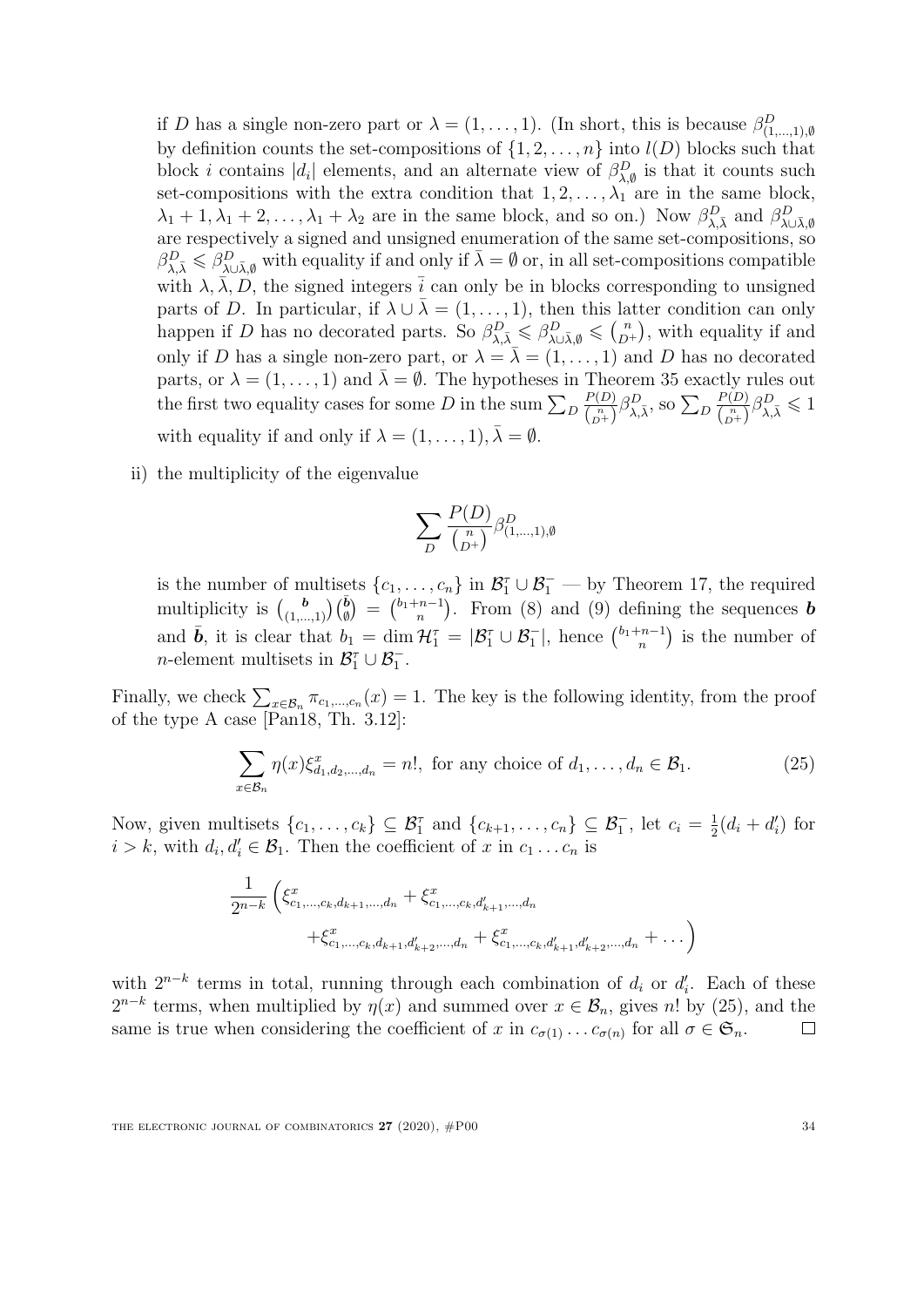## <span id="page-35-1"></span>5 Applications to Hyperoctahedral Riffle-Shuffling

This section applies the eigenvector formulas of Section [3.2](#page-19-0) to analyse hyperoctahedral riffle-shuffles, as defined in Section [5.1](#page-35-2) below. Recall that each formula depends on a basis of primitives, which Section [5.2](#page-36-0) will describe, before full computation of the eigenbasis in Section [5.3](#page-39-1) and its application to deduce the expected number of descents and the probability of having sign equal to 1 in Sections [5.5](#page-43-1) and [5.6.](#page-47-1)

#### <span id="page-35-2"></span>5.1 Hyperoctahedral Riffle-Shuffles

For the rest of the paper, we study two families of hyperoctahedral riffle-shuffles, the a-handed riffle-shuffle with rotation and a-handed riffle-shuffle with flip. These are essen-tially the Markov chains described in Theorem [34,](#page-31-0) when  $H$  is the signed shuffle algebra of Example [1,](#page-4-0)  $\tau$  and  $\tilde{\tau}$  are as defined in [\(2\)](#page-6-0) and [\(3\)](#page-6-1), and  $m \circ \Delta_{P(\tau)} = \frac{1}{a^n} B R i f f e \tau_a^+$  or  $\frac{1}{a^n}$  BRiffle  $\tau_a^-$  (for rotation), or  $\frac{1}{a^n}$  BRiffle  $\tilde{\tau}_a^+$  or  $\frac{1}{a^n}$  BRiffle  $\tilde{\tau}_a^-$  (for flip). The factor of  $\frac{1}{a^n}$ is necessary in order that the resulting operator can be written in the form in [\(22\)](#page-31-3), for a probability distribution P that sums to 1. For example, for  $\frac{1}{a^n}$  BRiffle  $\tau_a^+$ , the distribution is  $P(D) = \binom{n}{D}$  $\binom{n}{D+1}$  for all D with a parts and odd parts positive, even parts negative; and  $P(D) = 0$  otherwise. The case for the other three operators are similar.

We take the state space  $\mathcal{B}_n$  to be all  $2^n n!$  ways of ordering *n* distinct cards and tracking their orientations. Algebraically,  $\mathcal{B}_n$  is the set of words of length n, where, for each  $i \in \{1, 2, \ldots, n\}$ , i or  $\overline{i}$  appear exactly once. We may call these *signed permutations* of n, viewed in one-line notation. Technically,  $\mathcal{B}_n$  is not a basis of  $\mathcal{H}_n$ , which should include decks with repeated cards (words with repeated letters), but the span of  $\mathcal{B}_n$  is invariant under  $m \circ \Delta_{P(\tau)}$  and  $m \circ \Delta_{P(\tilde{\tau})}$  for all P, so the theory of the previous sections can apply with minor modifications. Note that  $\eta(x) = 1$  for all  $x \in \mathcal{B}_n$ .

The application of Theorem [34](#page-31-0) to this situation shows:

<span id="page-35-0"></span>**Corollary 36.** Fix an integer n, and let x, y be signed permutations of n. For a fixed integer a, the matrix

$$
K(x,y):= \text{ coefficient of } y \text{ in } \frac{1}{a^n} \text{ BRiffe } \tau_a^+(x) \text{ (resp. } \frac{1}{a^n} \text{ BRiffe } \tau_a^-(x) \text{ )}
$$

is the transition matrix for the following card shuffle:

- 1. Choose a weak-composition  $(d_1, \ldots, d_n)$  of n according to the multinomial distribution, i.e. with probability  $\frac{1}{a^n}\begin{pmatrix} n \\ d_1 \end{pmatrix}$  $\begin{pmatrix} n \\ d_1 \end{pmatrix}$ .
- 2. Cut the deck into a piles so the ith pile contains  $d_i$  cards.
- 3. Rotate the first, third, fifth, ... piles (resp. second, fourth, sixth, ... piles) by 180 degrees.
- 4. Uniformly choose one of the  $\binom{n}{d}$  $\begin{pmatrix} n \\ d_1 \end{pmatrix}$  interleavings of the a piles. Equivalently, drop the cards one-by-one from the bottom of one of the a piles, chosen with probability proportional to the current pile size.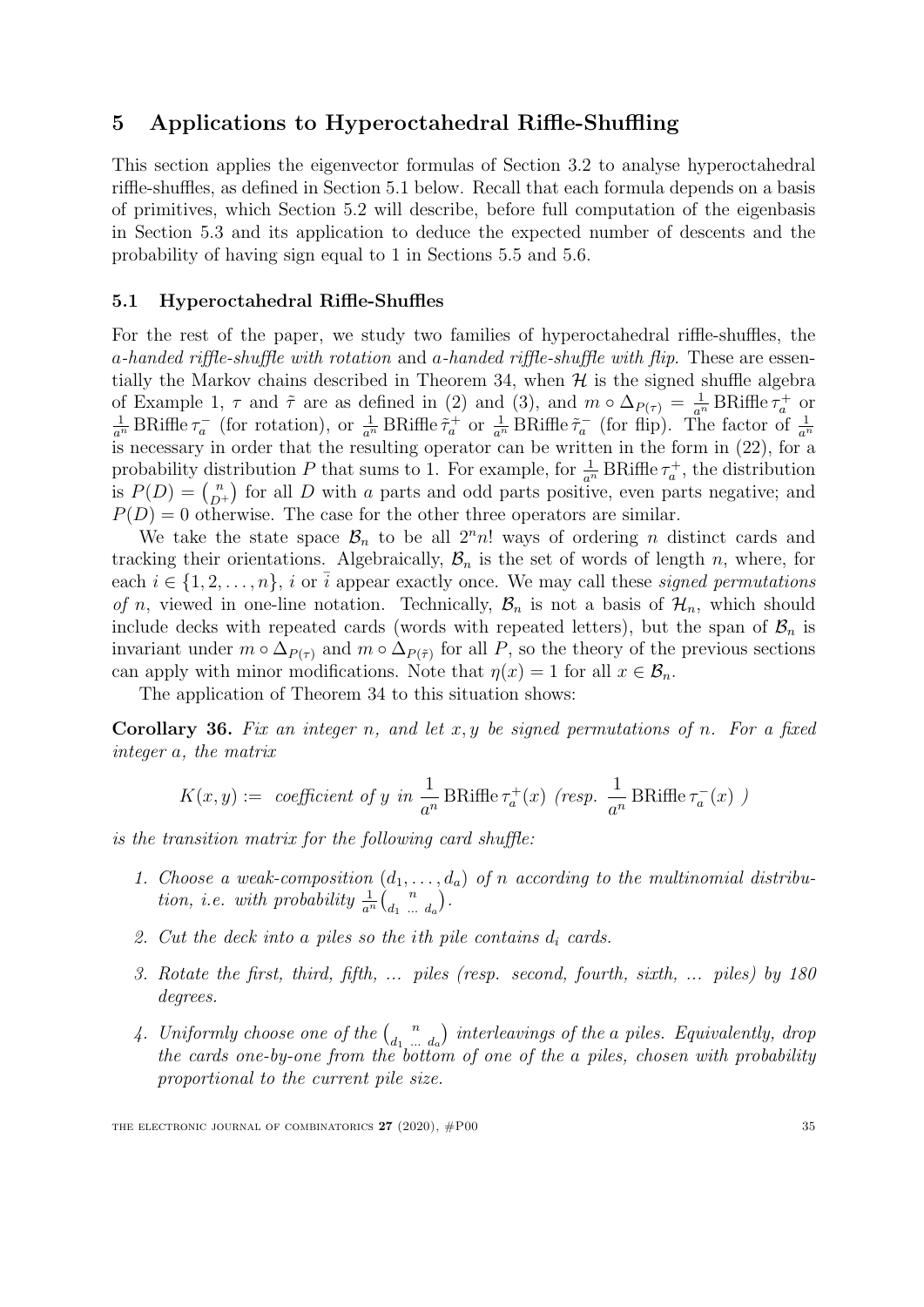If we use  $\tilde{\tau}$  in place of  $\tau$ , then Step 3 should flip the piles upside down instead of rotating.  $\Box$ 

The equivalence in step 4 is proved in [\[BD92,](#page-49-4) Lem. 1] regarding riffle-shuffles.

Recall that, in type A, a b-handed riffle-shuffle followed by an  $a$ -handed shuffle is an ab-handed shuffle. By Proposition [24.](#page-18-0)iii, this is true for shuffles with flip, composing the signs in BRiffle  $\tilde{\tau}_a^+$  and BRiffle  $\tilde{\tau}_a^-$  in the natural way. However, for shuffles with rotation, Proposition [24.](#page-18-0)*i* asserts that a, the number of hands in the second shuffle, must be odd.

We would like to compute the expected value of some functions under this shuffle, using the eigenvectors of the hyperoctahedral descent operators as proved in Section [3.2.](#page-19-0) By Propositions 2.1 and 2.4 of [\[Pan18\]](#page-51-5) (reproduced below), such calculations should take place on the dual of the algebra defining the chain, namely the signed free associative algebra in our case.

<span id="page-36-2"></span>**Proposition 37.** [\[Pan18,](#page-51-5) Prop. 2.1, 2.4] Suppose K is the transition matrix for the Markov chain  $\{X_t\}$  on the state space  $\mathcal{B}$ . Let  $\mathbf{f} : \mathcal{B} \to \mathbb{R}$  be a (right) eigenfunction of  $\{X_t\}$  with eigenvalue  $\beta$ , meaning  $\sum_{y \in \mathcal{B}} K(x, y) \mathbf{f}(y) = \beta \mathbf{f}(x)$ . Then the expected value of f is

$$
\text{Expected}(\mathbf{f}(X_t)|X_0=x_0) := \sum_{y \in \mathcal{B}} K^t(x_0, y) \mathbf{f}(y) = \beta^t \mathbf{f}(x_0).
$$

In the particular case where  $\{X_t\}$  arises from the construction of Theorem [34,](#page-31-0) the right eigenfunctions f are in bijection with the eigenvectors  $f \in \mathcal{H}^*$  of the dual map  $m \circ \Delta_{P(\tau^*)}$ , through the vector space isomorphism

$$
\mathbf{f}(x) := \frac{1}{\eta(x)} f(x).
$$

 $\Box$ 

#### <span id="page-36-0"></span>5.2 Lyndon Word Combinatorics for Signed Words

Let A be an ordered alphabet, and  $T(A)$  the free associative algebra over A. The usual basis for  $Prim(T(\mathcal{A}))$  are the "standard-bracketings of Lyndon words in  $\mathcal{A}$ " [\[Lot97,](#page-50-15) Ch. 5. The following explains this when  $A = {\{\overline{1} \leq 1 \leq \overline{2} \leq 2 \leq \cdots \leq \overline{N} \leq N\}}$ , with an important modification so that the output will be either  $\tau$ -invariant or  $\tau$ -negating, and hence suitable for input into the eigenvector formulas of Theorems [26](#page-20-0) and [27.](#page-20-1)

A word is Lyndon if it is lexicographically smaller than all its cyclic rearrangements. For example,  $\overline{1672}$  is Lyndon, because  $\overline{1672} \prec 6\overline{721}$ ,  $\overline{7216}$ ,  $\overline{2167}$ . In contrast,  $\overline{53}$  and  $3\overline{535}$ are not Lyndon.

Remark. A word with distinct letters is Lyndon if and only if its starting letter is minimal amongst all its letters.

<span id="page-36-1"></span>**Definition 38.** Given a Lyndon word u, its *signed standard-bracketing* stdbrac $(u)$  is computed recursively as follows: if  $u = i$  is a single positive letter, set stdbrac $(u) := i + \overline{i}$ . If  $u = \overline{i}$  is a single negative letter, set stdbrac $(u) := i - \overline{i}$ . Otherwise, write u as the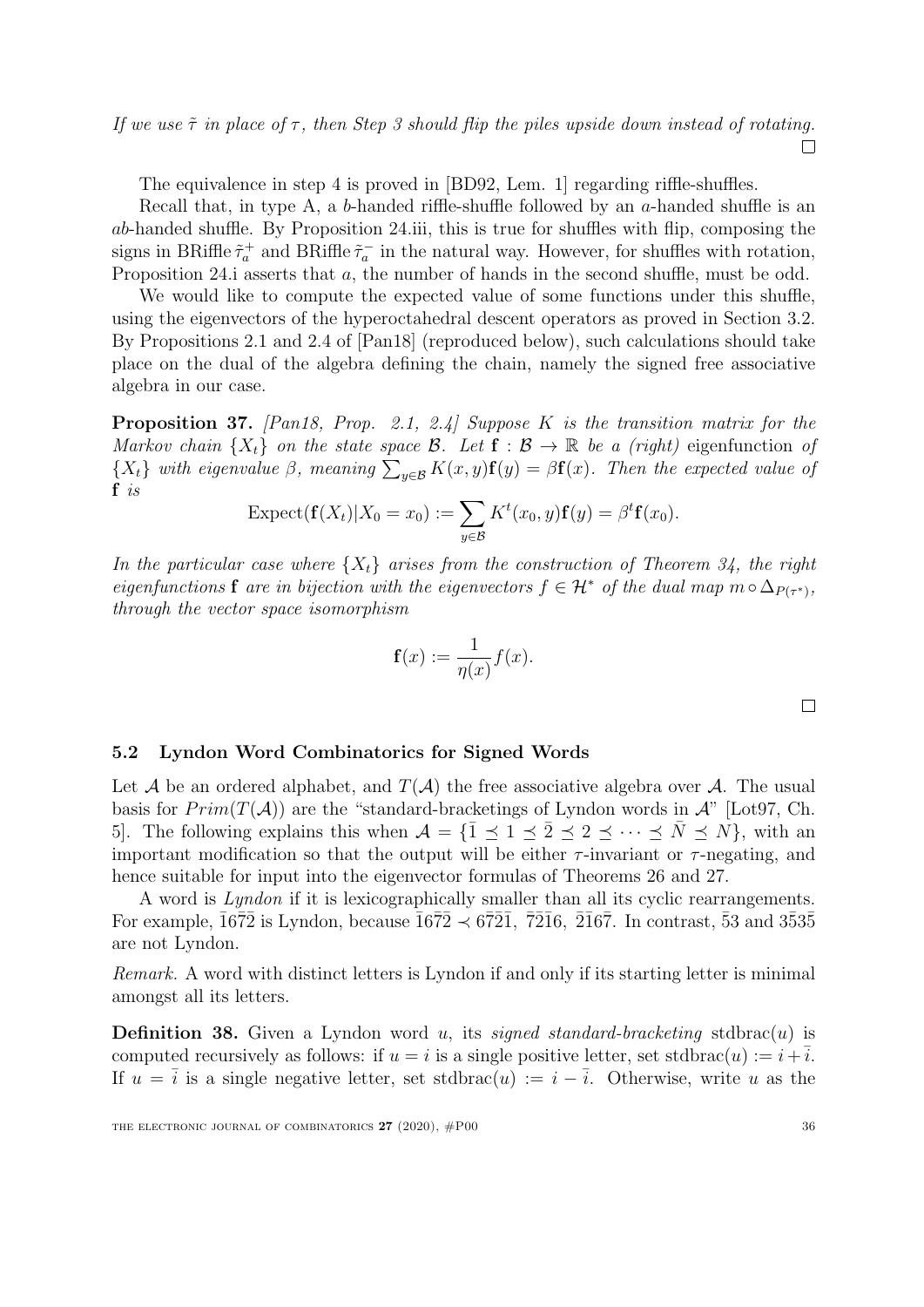concatentation of Lyndon words  $\overleftarrow{u}$  and  $\overrightarrow{u}$  both non-empty such that  $\overrightarrow{u}$  is of maximal length – [\[Lot97,](#page-50-15) Prop. 5.1.3] asserts that this "standard factorisation" is possible. Then define

 $stdbrac(u) := [stdbrac(\overleftarrow{u}), stdbrac(\overrightarrow{u})].$ 

(These brackets denote the Lie bracket,  $[z, w] := zw - wz$ .)

Remark. From the previous Remark, it is easy to see that, if  $u$  has distinct letters, then  $\vec{u}$  begins precisely with the second-minimal letter of u.

#### Example 39.

stdbrac(
$$
\bar{1}6\bar{7}2
$$
) := [stdbrac( $\bar{1}6\bar{7}$ ), stdbrac( $\bar{2}$ )]  
\n= [stdbrac( $\bar{1}6\bar{7}$ ), 2 − 2]  
\n= [[1 −  $\bar{1}$ , stdbrac( $6\bar{7}$ )], 2 − 2]  
\n= [[1 −  $\bar{1}$ , [ $6 + \bar{6}$ , 7 − 7]], 2 − 2]  
\n= 1672 − 1672 + 1672 − 1762 − 1762 + 1762 + 1762  
\n- 1672 + 1672 − 1672 + 1672 + 1762 + 1762 − 1762 − 1762  
\n- 6712 + 6712 − 6712 + 6712 + 7612 + 7612 − 7612 − 7612  
\n+ 6712 − 6712 + 6712 − 6712 − 7612 − 7612 + 7612 + 7612  
\n- 1672 + 1672 − 1672 + 1672  
\n+ ... (28 more terms, analogous to those above)  
\n- 2167 + 2167 − 2167 + 2167 + 2167 + ... (28 more terms)  
\n+ 2167 − 2167 + 2167 − 2167 + ... (28 more terms).

Proposition [40](#page-37-0) and Corollary [41](#page-38-0) explain how to determine if stdbrac(u) is  $\tau$ -invariant or  $\tau$ -negating.

<span id="page-37-0"></span>**Proposition 40.** Let  $H$  be any Hopf algebra.

For  $\tau : \mathcal{H} \to \mathcal{H}$  a linear involution that is an algebra morphism,

 $[\mathcal{H}^\tau, \mathcal{H}^\tau] \subseteq \mathcal{H}^\tau, \qquad [\mathcal{H}^\tau, \mathcal{H}^{-\tau}] \subseteq \mathcal{H}^{-\tau}, \qquad [\mathcal{H}^{-\tau}, \mathcal{H}^{-\tau}] \subseteq \mathcal{H}^\tau.$ 

For  $\tilde{\tau}$ :  $\mathcal{H} \rightarrow \mathcal{H}$  a linear involution that is an algebra antimorphism,

$$
[\mathcal{H}^{\tilde{\tau}}, \mathcal{H}^{\tilde{\tau}}] \subseteq \mathcal{H}^{-\tilde{\tau}}, \qquad [\mathcal{H}^{\tilde{\tau}}, \mathcal{H}^{-\tilde{\tau}}] \subseteq \mathcal{H}^{\tilde{\tau}}, \qquad [\mathcal{H}^{-\tilde{\tau}}, \mathcal{H}^{-\tilde{\tau}}] \subseteq \mathcal{H}^{-\tilde{\tau}}.
$$

*Proof.* For  $x, y \in \mathcal{H}^{\tau}$  and  $\bar{x}, \bar{y} \in \mathcal{H}^{-\tau}$ :

$$
\tau([x, y]) = \tau(xy - yx) = \tau(x)\tau(y) - \tau(y)\tau(x) = xy - yx = [x, y];\n\tau([x, \bar{y}]) = \tau(x\bar{y} - \bar{y}x) = \tau(x)\tau(\bar{y}) - \tau(\bar{y})\tau(x) = x(-\bar{y}) - (-\bar{y})x = -[x, \bar{y}];\n\tau([\bar{x}, \bar{y}]) = \tau(\bar{x}\bar{y} - \bar{y}\bar{x}) = \tau(\bar{x})\tau(\bar{y}) - \tau(\bar{y})\tau(\bar{x}) = (-\bar{x})(-\bar{y}) - (-\bar{y})(-\bar{x}) = [\bar{x}, \bar{y}].
$$

THE ELECTRONIC JOURNAL OF COMBINATORICS  $27 (2020)$ ,  $#P00$  37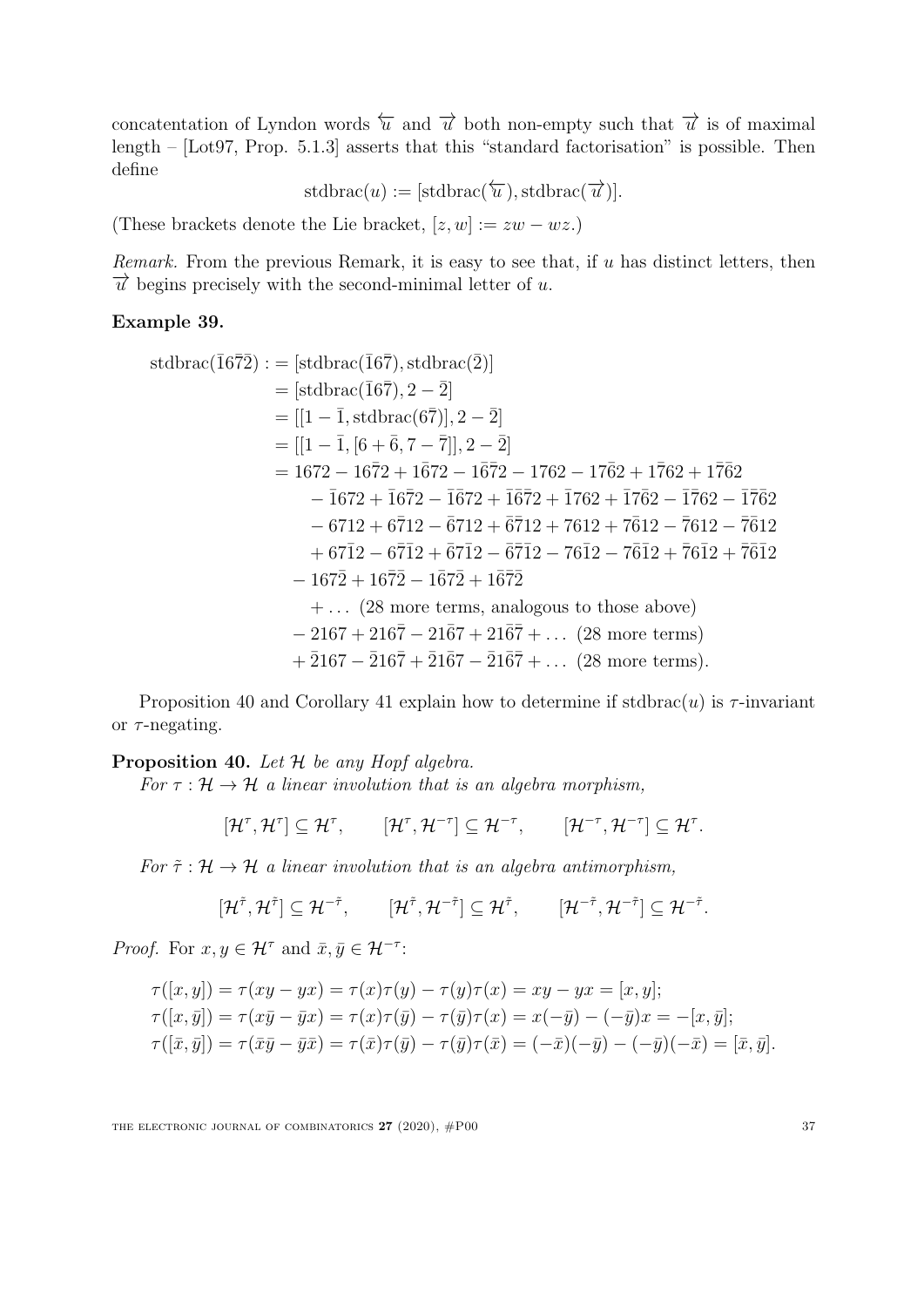For  $x, y \in \mathcal{H}^{\tilde{\tau}}$  and  $\bar{x}, \bar{y} \in \mathcal{H}^{-\tilde{\tau}}$ :

$$
\tilde{\tau}([x, y]) = \tilde{\tau}(xy - yx) = \tilde{\tau}(y)\tilde{\tau}(x) - \tilde{\tau}(x)\tilde{\tau}(y) = yx - xy = -[x, y];
$$
  

$$
\tilde{\tau}([x, \bar{y}]) = \tilde{\tau}(x\bar{y} - \bar{y}x) = \tilde{\tau}(\bar{y})\tilde{\tau}(x) - \tilde{\tau}(x)\tilde{\tau}(\bar{y}) = (-\bar{y})x - x(-\bar{y}) = [x, \bar{y}];
$$
  

$$
\tilde{\tau}([\bar{x}, \bar{y}]) = \tilde{\tau}(\bar{x}\bar{y} - \bar{y}\bar{x}) = \tilde{\tau}(\bar{y})\tilde{\tau}(\bar{x}) - \tilde{\tau}(\bar{x})\tilde{\tau}(\bar{y}) = (-\bar{y})(-\bar{x}) + (-\bar{x})(-\bar{y}) = [\bar{x}, \bar{y}].
$$

<span id="page-38-0"></span>Corollary 41. Let u be a Lyndon word in the alphabet  $A = \{ \overline{1} \prec 1 \prec \overline{2} \prec 2 \prec \cdots \prec$  $\bar{N} \prec N$ , and  $T(A)$  be the free associative algebra over A, i.e. the signed free associative algebra. Then

stdbrac(u)  $\in (PrimT(\mathcal{A}))^{\tau} \iff u$  has an even number of negative letters; stdbrac(u) ∈  $(PrimT(\mathcal{A}))^{-\tau} \iff u$  has an odd number of negative letters; stdbrac(u)  $\in (PrimT(\mathcal{A}))^{\tilde{\tau}} \iff u$  has an odd number of positive letters; stdbrac(u) ∈  $(PrimT(\mathcal{A}))^{-\tilde{\tau}} \iff u$  has an even number of positive letters.

Proof. We prove the last line. The other three are entirely analogous.

Apply induction on the length of  $u$ . In the base case where  $u$  is a single letter, then it has an even number of positive letters precisely when u is a negative letter, e.g.  $u = \overline{i}$ . Then stdbrac(u) =  $i - \overline{i} \in (PrimT(\mathcal{A}))^{-\frac{1}{r}}$  as required.

Now suppose  $u$  has at least two letters. If  $u$  has an even number of positive letters, then there are two possibilities for  $\overleftarrow{u}$  and  $\overrightarrow{u}$ :

•  $\overleftarrow{u}$  and  $\overrightarrow{u}$  both have an odd number of positive letters, so by inductive hypothesis stdbrac( $\overleftrightarrow{u}$ ), stdbrac( $\overrightarrow{u}$ )  $\in (PrimT(\mathcal{A}))^{\overrightarrow{r}}$ . So

stdbrac(
$$
u
$$
) = [stdbrac( $\overline{u}$ ), stdbrac( $\overline{u}$ )]  
 $\subseteq [(PrimT(A))^{\tilde{\tau}}, (PrimT(A))^{\tilde{\tau}}] \subseteq (PrimT(A))^{-\tilde{\tau}},$ 

using Proposition [40](#page-37-0) for the last inclusion.

•  $\overleftarrow{u}$  and  $\overrightarrow{u}$  both have an even number of positive letters, so stdbrac( $\overrightarrow{u}$ ), stdbrac( $\overrightarrow{u}$ ) ∈  $(PrimT(\mathcal{A}))^{-\tilde{\tau}}$ . So

stdbrac(*u*) 
$$
\in [(PrimT(A))^{-\tilde{\tau}}, (PrimT(A))^{-\tilde{\tau}}] \subseteq (PrimT(A))^{-\tilde{\tau}}
$$

also.

 $\Box$ 

 $\Box$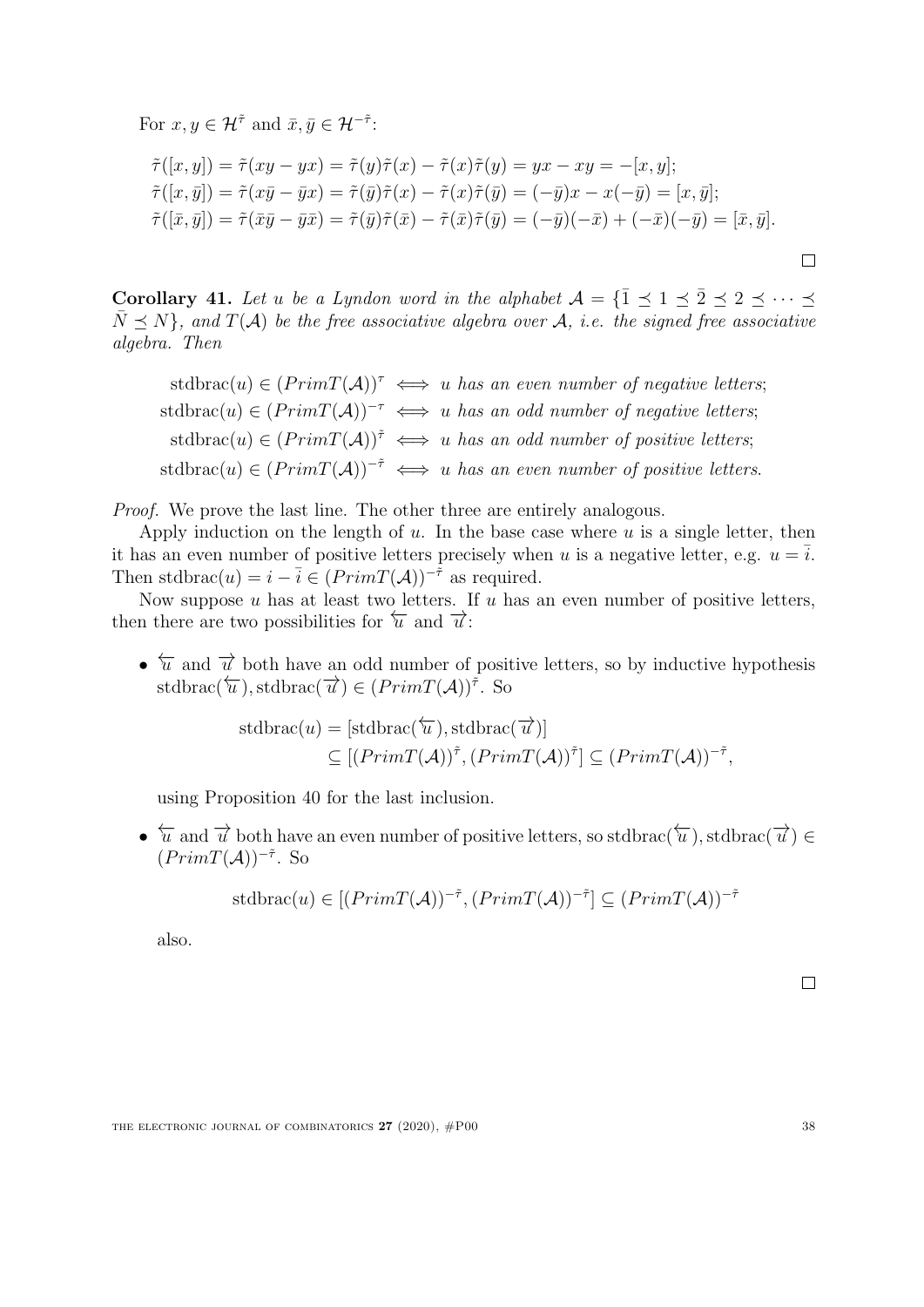#### <span id="page-39-1"></span>5.3 Eigenbasis Algorithm

The previous section gave a signed standard-bracketing algorithm which converts each Lyndon word to a  $\tau$ -invariant or  $\tau$ -negating primitive. Theorems [26](#page-20-0) and [27](#page-20-1) associate an eigenvector for each multiset of such primitives, but it's more convenient to index the eigenvectors by words. The latter indexing may be achieved by a bijection sending a word w to its *decreasing Lyndon factorisation*  $(u_1, \ldots, u_{k'})$ , where w is the concatenation of the Lyndon words  $u_i$  satisfying  $u_1 \succeq u_2 \succeq \cdots \succeq u_{k'}$  in lexicographic order. By the Remark before Definition [38,](#page-36-1) if w has distinct letters, then the  $u_i$  begin at precisely the left-to-right minima of w. For example, the decreasing Lyndon factorisation of  $\overline{4}35\overline{1}6\overline{7}\overline{2}$ is  $(4, 35, 1672)$ .

Hence the full eigenvector algorithm is as follows:

<span id="page-39-2"></span>**Algorithm 42.** To associate to a word w an eigenvector of BRiffle  $\tau_a^+$  or BRiffle  $\tau_a^-$  for odd a, or of BRiffle  $\tilde{\tau}_a^+$  or BRiffle  $\tilde{\tau}_a^-$  for any a, on the signed free associative algebra:

- 1. Take the decreasing Lyndon factorisation  $u_1, \ldots, u_{k'}$  of w.
- 2. Calculate stdbrac $(u_i)$  for each Lyndon factor using Definition [38.](#page-36-1)
- 3. Use Corollary [41](#page-38-0) to determine whether each result from Step 2 is  $\tau$ -invariant or  $\tau$ -negating – relabel the  $\tau$ -invariant ones as  $p_1, \ldots, p_k$  and the  $\tau$ -negating ones as  $\bar{p}_1 \ldots, \bar{p}_{\bar{k}}.$
- 4. Assemble the  $p_i$  and  $\bar{p}_i$  according to Theorem [26](#page-20-0) or [27](#page-20-1) for the desired operator.

By Theorems [26.](#page-20-0)iii and [27.](#page-20-1)iii, the eigenvectors associated with all words in the above manner form a basis of the free associative algebra  $H$ .

<span id="page-39-0"></span>**Example 43.** We calculate the eigenvector for BRiffle  $\tau_3^+$  corresponding to  $w = \overline{4351672}$ .

- 1. The Lyndon factors of w are  $u_1 = \overline{4}$ ,  $u_2 = 35$ ,  $u_3 = \overline{1672}$ .
- 2. Their standard bracketings are, respectively,  $4 \overline{4}$ ,  $[3 + \overline{3}, 5 + \overline{5}]$  and  $[1 \overline{1}, [6 +$  $\overline{6}, 7 - \overline{7}$ ],  $2 - \overline{2}$ ].
- 3.  $\bar{4}$  has one negative letter, so  $4 \bar{4}$  is  $\tau$ -negating. Call this  $\bar{p}_1$ . 35 has no negative letters, so  $[3 + \overline{3}, 5 + \overline{5}]$  is  $\tau$ -invariant. Call this  $p_1$ .  $\overline{1672}$  has three negative letters, so  $[[1 - \overline{1}, [6 + \overline{6}, 7 - \overline{7}]], 2 - \overline{2}]$  is  $\tau$ -negating. Call this  $\bar{p}_2$ .
- 4. Since  $a = 3$  is odd, Theorem [27](#page-20-1) applies. By inputting  $p_1, \bar{p}_1, \bar{p}_2$  above into [\(12\)](#page-21-2):

$$
\begin{aligned} &(4-\bar{4})[[1-\bar{1},[6+\bar{6},7-\bar{7}]],2-\bar{2}][3+\bar{3},5+\bar{5}]\\ &+(4-\bar{4})[3+\bar{3},5+\bar{5}][[1-\bar{1},[6+\bar{6},7-\bar{7}]],2-\bar{2}]\\ &+[[1-\bar{1},[6+\bar{6},7-\bar{7}]],2-\bar{2}][3+\bar{3},5+\bar{5}](4-\bar{4})\\ &+[3+\bar{3},5+\bar{5}][[1-\bar{1},[6+\bar{6},7-\bar{7}]],2-\bar{2}](4-\bar{4}) \end{aligned}
$$

is an eigenvector for BRiffle  $\tau_3^+$ , of eigenvalue 3.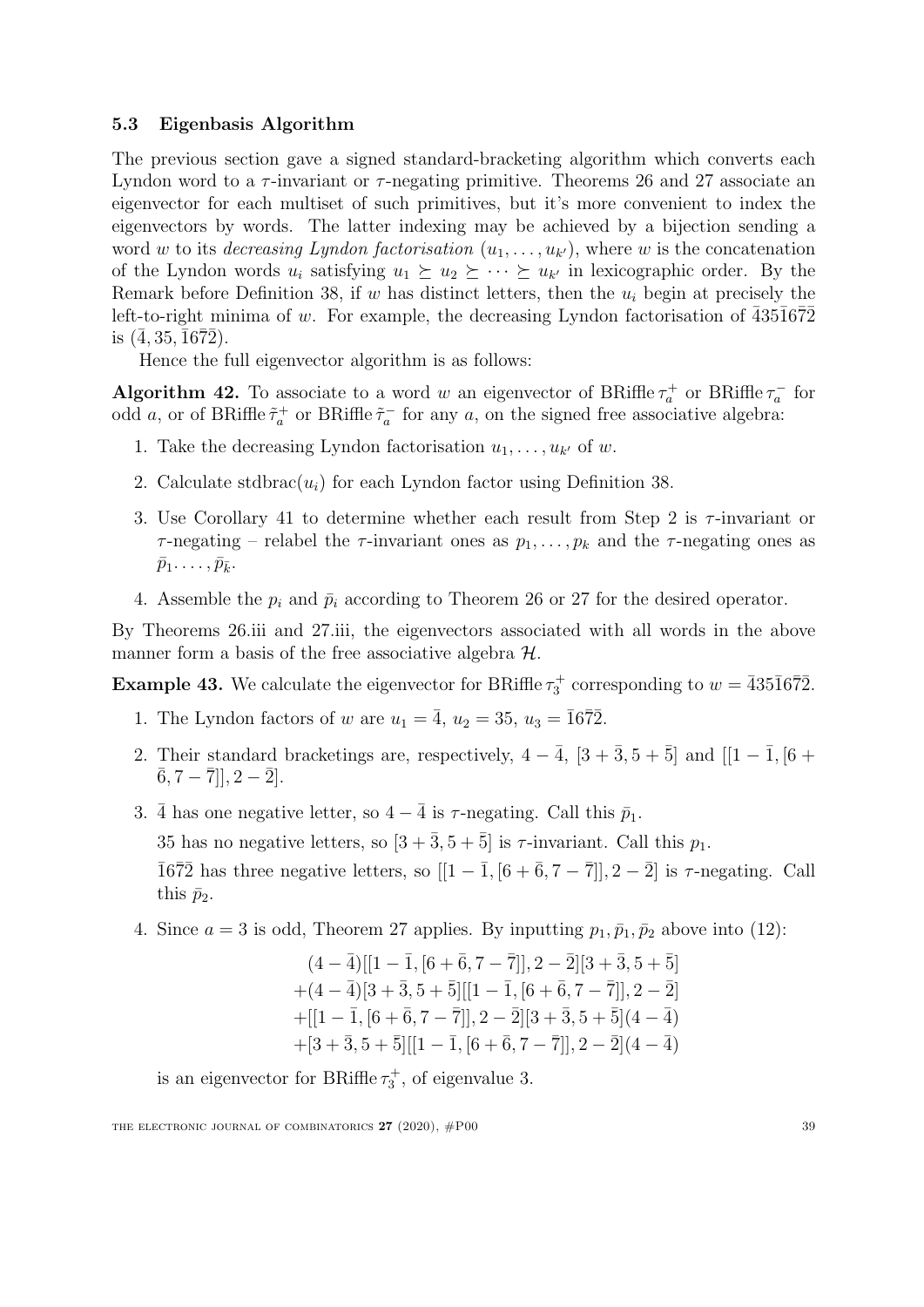**Example 44.** We calculate the eigenvector for BRiffle  $\tilde{\tau}_2^+$  and BRiffle  $\tilde{\tau}_3^-$  corresponding to  $w = \overline{4}35\overline{1}6\overline{7}2$ . Steps 1 and 2 are similar to Example [43](#page-39-0) above.

- 3.  $\bar{4}$  has no positive letters, so  $4 \bar{4}$  is  $\tilde{\tau}$ -negating. Call this  $\bar{p}_1$ .  $\overline{3}5$  has one positive letter, so  $[3-\overline{3},5+\overline{5}]$  is  $\tilde{\tau}$ -invariant. Call this  $p_1$ .  $\overline{1672}$  has one positive letter, so  $[[1-\overline{1}, [6+\overline{6}, 7-\overline{7}]], 2-\overline{2}]$  is  $\tilde{\tau}$ -invariant. Call this  $p_2$ .
- 4. Since  $a = 2$  is even, input  $p_1, p_2, \bar{p}_1$  above into the second formula in Theorem [26.](#page-20-0)ia:

$$
\begin{aligned} (4-\bar{4})\left([3-\bar{3},5+\bar{5}][[1-\bar{1},[6+\bar{6},7-\bar{7}]],2-\bar{2}]\right.\\+\left[3-\bar{3},5+\bar{5}][[1-\bar{1},[6+\bar{6},7-\bar{7}]],2-\bar{2}]\right) \end{aligned}
$$

is an eigenvector for BRiffle  $\tilde{\tau}_2^+$ , of eigenvalue 0. And, for BRiffle  $\tilde{\tau}_3^-$ , input  $p_1, p_2, \bar{p}_1$ into Theorem [26.](#page-20-0)ic:

$$
(4 - \bar{4}) ([3 - \bar{3}, 5 + \bar{5}][[1 - \bar{1}, [6 + \bar{6}, 7 - \bar{7}]], 2 - \bar{2}] + [3 - \bar{3}, 5 + \bar{5}][[1 - \bar{1}, [6 + \bar{6}, 7 - \bar{7}]], 2 - \bar{2}]) + ([3 - \bar{3}, 5 + \bar{5}][[1 - \bar{1}, [6 + \bar{6}, 7 - \bar{7}]], 2 - \bar{2}] + [3 - \bar{3}, 5 + \bar{5}][[1 - \bar{1}, [6 + \bar{6}, 7 - \bar{7}]], 2 - \bar{2}]) (4 - \bar{4})
$$

is an eigenvector of eigenvalue −3.

#### <span id="page-40-0"></span>5.4 Multiplicities of Eigenvalues

Because  $\mathcal{B}_n$  is not a basis of  $\mathcal{H}_n$  (as we're ignoring decks with repeated cards), Proposition [25](#page-18-1) does not apply to determine the multiplicities of the hyperoctahedral riffle-shuffles. Instead, we enumerate the signed permutations with the required type of Lyndon factors as listed in Corollary [41.](#page-38-0)

<span id="page-40-2"></span>**Theorem 45.** Write  $[q]$  f to mean the cofficient of the monomial q in the power series f. The (algebraic) multiplicities of the eigenvalues of the hyperoctahedral riffle-shuffles are as given in Table [1.](#page-41-0)

To prove these multiplicities, let  $c(n, k)$  be the signless Stirling number of the first *kind*, i.e. the number of permutations of n with k left-to-right minima. Recall that, in a word with distinct letters, the Lyndon factors start precisely at the left-to-right minima, hence  $c(n, k)$  is also the number of permutations of n with k Lyndon factors. Important for deducing the generating functions of the multiplicities is the following generating function of  $c(n, k)$ 

$$
\sum_{k} c(n,k)x^{k} = x(x+1)\dots(x+n-1).
$$
 (26)

<span id="page-40-1"></span><sup>&</sup>lt;sup>1</sup>This is a signless version of OEIS sequence A039762

THE ELECTRONIC JOURNAL OF COMBINATORICS  $27(2020)$ ,  $\#P00$  40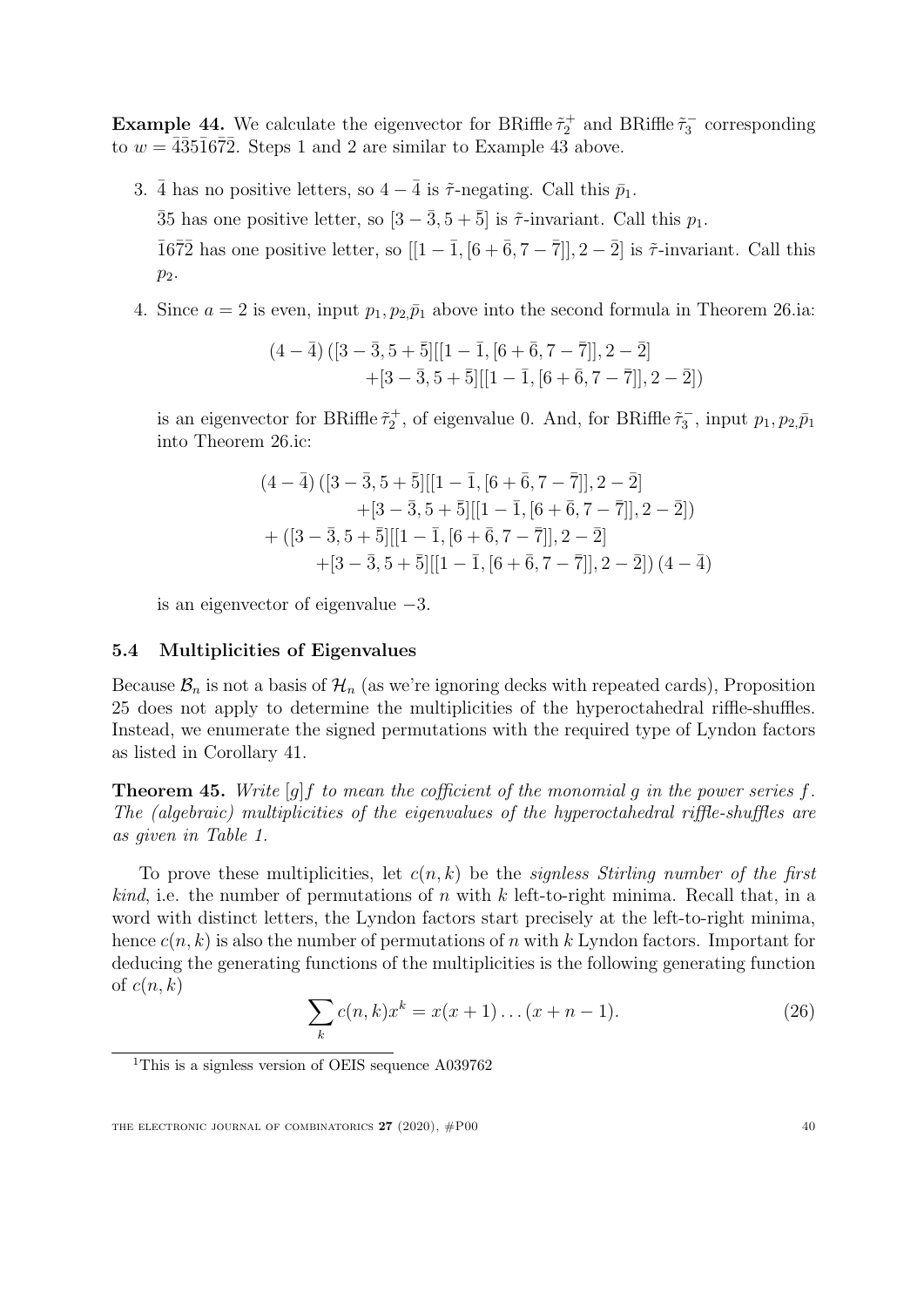| parity   | shuffle                                                                                        | eigenvalue | multiplicity                       |
|----------|------------------------------------------------------------------------------------------------|------------|------------------------------------|
| $\alpha$ |                                                                                                |            |                                    |
| even     | $\frac{1}{a^n}$ BRiffle $\tau_a^+$<br>or $\frac{1}{a^n}$ BRiffle $\tau_a^-$                    | $a^{k-n}$  | $[xk]x(x+2)(x+4)(x+2n-2)$          |
|          | or $\frac{1}{a^n}$ BRiffle $\tilde{\tau}_a^+$<br>or $\frac{1}{a^n}$ BRiffle $\tilde{\tau}_a^-$ |            | $2^{n}n! - \frac{(2n)!}{2^{n}n!}$  |
| odd      | $\frac{1}{a^n}$ BRiffle $\tau_a^+$<br>or $\frac{1}{a^n}$ BRiffle $\tilde{\tau}_a^+$            | $a^{k-n}$  | $[x^k](x+1)(x+3)(x+2n-1)$          |
|          | $\frac{1}{a^n}$ BRiffle $\tau_a^-$                                                             | $a^{k-n}$  | $[x^k](x+n-1)(x+1)(x+3)(x+2n-3)^k$ |
|          | or $\frac{1}{a^n}$ BRiffle $\tilde{\tau}_a^-$                                                  | $-a^{k-n}$ | $[x^k]n(x+1)(x+3)(x+2n-3)$         |

<span id="page-41-0"></span>Table 1: Multiplicities of the eigenvalues of the hyperoctahedral riffle-shuffles

We define a hyperoctahedral analogue of  $c(n, k)$ : let  $\mathcal{C}^+(n, k, \overline{k})$  (resp.  $\mathcal{C}^-(n, k, \overline{k})$ ) be the set of signed permutations of  $n$  having  $k$  Lyndon factors with an odd number of positive (resp. negative) letters, and  $k$  Lyndon factors with an even number of positive (resp. negative) letters. Note that changing the sign of all letters gives a bijection between  $\mathcal{C}^+(n,k,\bar{k})$  and  $\mathcal{C}^-(n,k,\bar{k})$ , so let  $C(n,k,\bar{k})$  denote their common size. Observe  $C(n, k, \overline{k}) = C(n, \overline{k}, k)$ , by changing the sign of the first letter in each factor.

<span id="page-41-1"></span>Lemma 46. The hyperoctahedral Stirling numbers are related to the type A Stirling numbers by

<span id="page-41-2"></span>
$$
C(n,k,\bar{k}) = 2^{n-k-\bar{k}}c(n,k+\bar{k})\binom{k+\bar{k}}{k}.
$$

*Proof.* Given k and  $\bar{k}$ , fix any sequence of k positive signs and  $\bar{k}$  negative signs. There are  $\binom{k+\bar{k}}{k}$  $(k_k^{k})$  such sequences. We show below that, for any such sequence, there are  $2^{n-k-\bar{k}}c(n, k+\bar{k})$  $\vec{k}$ ) signed permutations whose Lyndon factors  $u_i$  have an odd number (resp. even number) of positive letters if the ith term of the sequence is positive (resp. negative).

First, there are  $c(n, k+\overline{k})$  permutations with  $k+\overline{k}$  Lyndon factors in total. The factor of  $2^{n-k-\tilde{k}}$  then enumerates the signs that can be assigned: within each Lyndon factor, all but the last letter can have arbitrary sign; the sign of the last letter is then determined by the requirement that this factor have an odd (or even) number of positive letters.  $\Box$ 

Lemma 47. The hyperoctahedral Stirling numbers satisfy the recursion

$$
C(n,k,\bar{k}) = C(n-1,k-1,\bar{k}) + C(n-1,k,\bar{k}-1) + 2(n-1)C(n-1,k,\bar{k}).
$$
 (27)

*Proof.* We construct a bijection between the relevant sets. Each element of  $C^+(n, k, \bar{k})$  is obtained in precisely one of the following manners:

- Adding *n* to the start of an element of  $C^+(n-1,k-1,\bar{k})$  *n* then becomes a new left-to-right minima, i.e. a new Lyndon factor with one positive letter.
- Adding  $\bar{n}$  to the start of an element of  $\mathcal{C}^+(n-1,k,\bar{k}-1)$   $\bar{n}$  is then a new Lyndon factor with one negative and no positive letters.

THE ELECTRONIC JOURNAL OF COMBINATORICS  $27$  (2020),  $\#P00$  41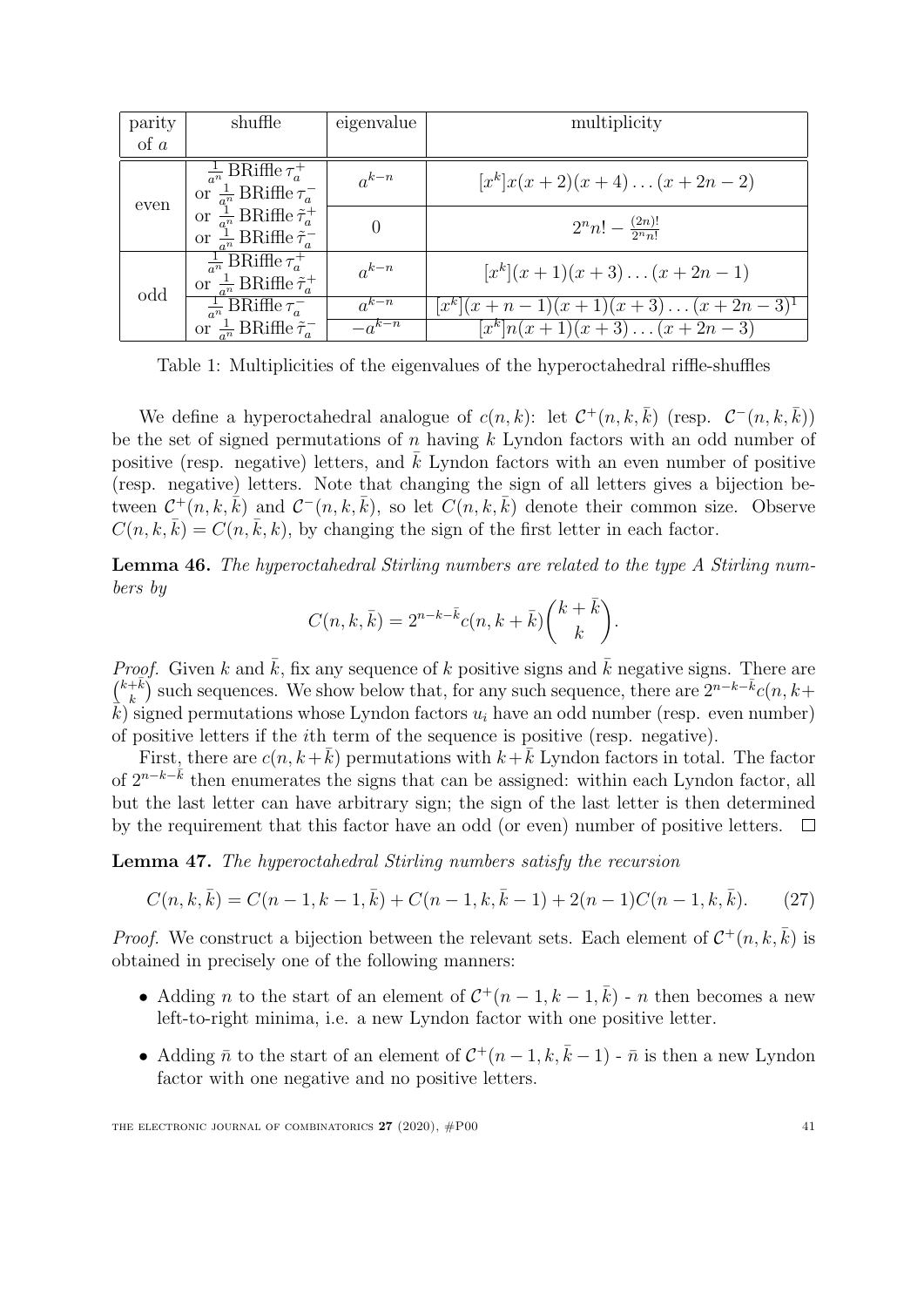- To an element of  $\mathcal{C}^+(n-1,k,\bar{k})$ , add  $\bar{n}$  between any two letters, or at the end. This does not produce any new left-to-right minima, so  $\bar{n}$  is inserted into one of the existing Lyndon factors, and does not change its parity of its positive letters.
- To an element of  $\mathcal{C}^+(n-1,k,\bar{k})$ , add n between any two letters, or at the end, and also change the sign of the preceding letter, which is necessarily within the same Lyndon factor. This sign change ensures that the parity of positive letters remains unchanged in this factor.

 $\Box$ 

Proof of Theorem [45.](#page-40-2) Fix a even. From Theorems [29](#page-21-0) and [26,](#page-20-0) and Corollary [41,](#page-38-0) the multiplicity of the eigenvalue  $a^{k-n}$  is  $|\mathcal{C}^-(n,0,k)|$  for  $\frac{1}{a^n}$  BRiffle  $\tau_a^+$  and  $\frac{1}{a^n}$  BRiffle  $\tau_a^-$ , and  $|\mathcal{C}^+(n,k,0)|$  for  $\frac{1}{a^n}$  BRiffle  $\tilde{\tau}_a^+$  and  $\frac{1}{a^n}$  BRiffle  $\tilde{\tau}_a^-$ . By the symmetry remarks before Lemma [46,](#page-41-1) their common generating function is

$$
\sum_{k} C(n, k, 0)x^{k} = \sum_{k} 2^{n-k} c(n, k)x^{k}
$$
  
=  $2^{n} \sum_{k} c(n, k) \left(\frac{x}{2}\right)^{k}$   
=  $2^{n} \frac{x}{2} \left(\frac{x}{2} + 1\right) \dots \left(\frac{x}{2} + n - 1\right)$   
=  $x(x + 2)(x + 4) \dots (x + 2n - 2).$ 

0 is the only other eigenvalue. So that the multiplicities of all eigenvalues sum to  $2<sup>n</sup>n!$ , the multiplicity of 0 must be  $2^n n! - 1 \cdot 3 \cdot \cdots \cdot (2n - 1)$ .

Now consider  $\frac{1}{a^n}$  BRiffle  $\tilde{\tau}_a^-$  for a odd. From Theorem [27](#page-20-1) and Corollary [41,](#page-38-0) the multiplicities of the eigenvalues  $a^{k-n}$  and  $-a^{k-n}$ , respectively, are  $\sum_{\bar{k} \text{ even}} |\mathcal{C}^+(n, k, \bar{k})|$  and  $\sum_{\bar{k} \text{ odd}} |\mathcal{C}^+(n, k, \bar{k})|$ . It can be proved by induction on *n* that  $\sum_{\bar{k} \text{ odd}} |C^+(n, k, \bar{k})|$ . It can be proved by induction on n that

$$
\sum_{\bar{k} \text{ odd}} C(n, k, \bar{k}) = n \sum_{\bar{k}} C(n - 1, k, \bar{k}),
$$
\n
$$
\sum_{\bar{k} \text{ even}} C(n, k, \bar{k}) = (n - 1) \sum_{\bar{k}} C(n - 1, k, \bar{k}) + \sum_{\bar{k}} C(n - 1, k - 1, \bar{k});
$$

briefly, use [\(27\)](#page-41-2) to rewrite the left hand side in terms of  $C(n-1, -, -)$ , apply the inductive hypothesis to obtain sums of  $C(n-2,-,-)$ , over all values of  $\overline{k}$ , then collect terms using [\(27\)](#page-41-2) to obtain terms of the form  $C(n-1,-,-)$ . Then the claimed generating functions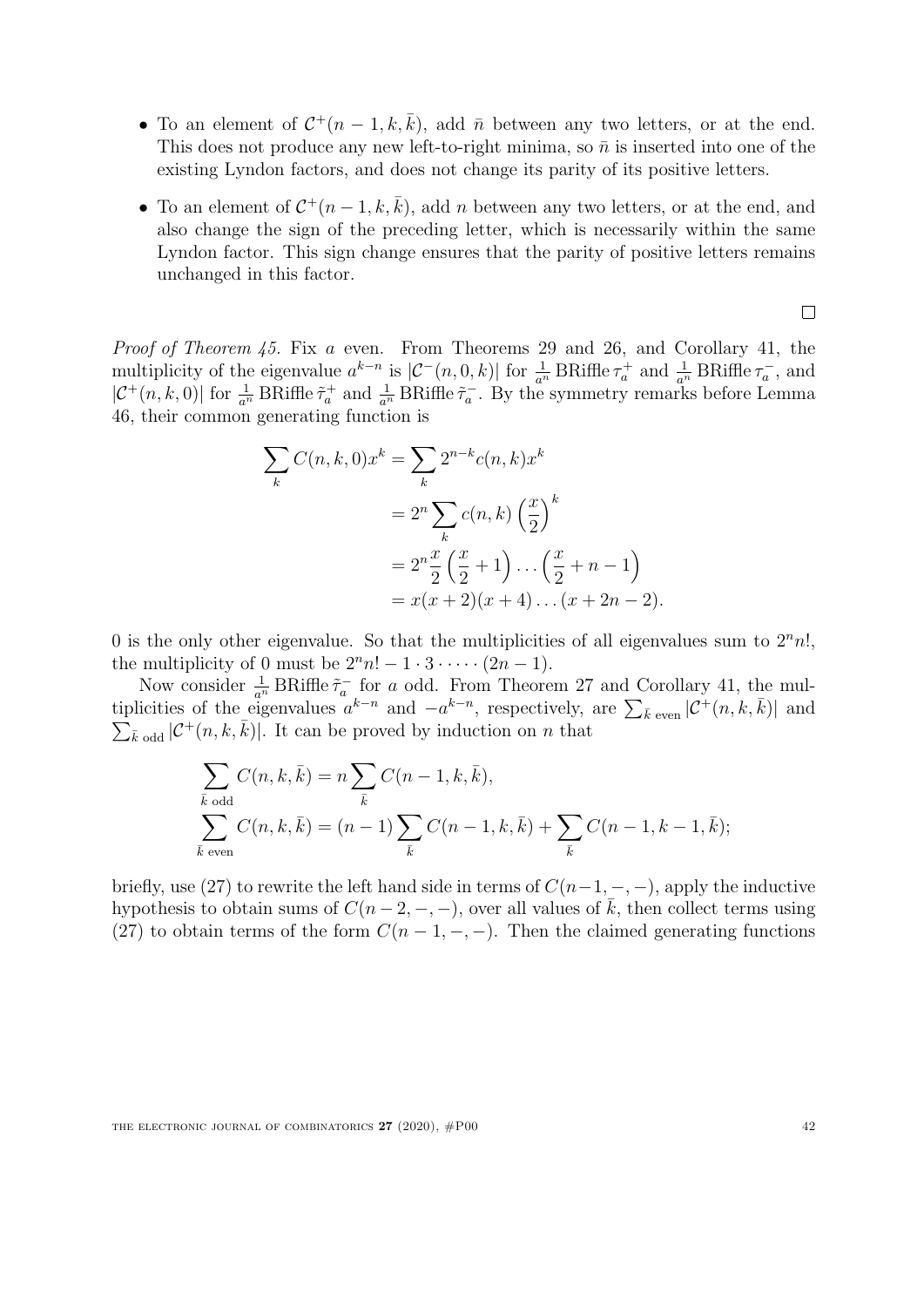come from observing that

$$
\sum_{k,\bar{k}} C(n-1,k,\bar{k})x^k = \sum_{k,\bar{k}} 2^{n-1-k-\bar{k}}c(n-1,k+\bar{k})\binom{k+\bar{k}}{k}x^k
$$

$$
= \sum_j 2^{n-1-j}c(n-1,j)(x+1)^j
$$

$$
= 2^{n-1}\sum_k c(n-1,j)\left(\frac{x+1}{2}\right)^j
$$

$$
= 2^{n-1}\frac{x+1}{2}\left(\frac{x+1}{2}+1\right)\dots\left(\frac{x+1}{2}+n-2\right)
$$

$$
= (x+1)(x+3)\dots(x+2n-3).
$$

The multiplicity of  $a^{k-n}$  for  $\frac{1}{a^n}$  BRiffle  $\tilde{\tau}_a^+$  is the sum of the multiplicities of  $a^{k-n}$  and  $-a^{k-n}$  for  $\frac{1}{a^n}$  BRiffle  $\tilde{\tau}_a^-$ . The cases of  $\frac{1}{a^n}$  BRiffle  $\tau_a^-$  and  $\frac{1}{a^n}$  BRiffle  $\tau_a^+$  follow from the symmetry remarks before Lemma [46.](#page-41-1)

#### <span id="page-43-1"></span>5.5 Subdominant Eigenfunctions and Expectations of Descents

The paper [\[DPR14,](#page-50-3) Exs. 5.8-5.9, Prop. 5.10] identified the eigenvectors of type A riffleshuffles with large eigenvalues, and expressed some of them in terms of two classical permutation statistics, namely descents and peaks. This section derives one hyperoctahedral analogue.

First, to clarify what is meant by "large" eigenvalue:

**Definition 48.** An eigenvalue  $\lambda$  of a Markov chain is *subdominant* if  $|\lambda| < 1$  and  $|\lambda| > |\lambda'|$ for all other eigenvalues  $\lambda' \neq 1, -1$ .

Informally, subdominant eigenvalues have maximal absolute value after 1. Their values and corresponding eigenspaces have the largest influence on the convergence rate.

The corresponding eigenvectors are expressed in terms of the following terminology:

**Definition 49.** If  $w = w_1 \dots w_n$  where  $w_i$  denotes the *i*th letter of w, then a *consecutive* subword of w is a word of the form  $w_i w_{i+1} \dots w_j$  for some  $i < j$ .

For example, if  $w = 435\overline{1}6\overline{7}2$ , then  $35\overline{1}$  and  $6\overline{7}2$  are consecutive subwords of w, but  $36\overline{7}$  is not.

<span id="page-43-0"></span>**Definition 50.** Given a word w, its consecutive subword ij is a descent if  $i > j$ . This applies whether i and j are positive and negative letters. Let  $\text{des}(w)$  denote the number of descents in w.

For example, the descents of  $435\overline{1}6\overline{7}2$  are 43, 5<sup>1</sup>, and  $6\overline{7}$ , so des(w) = 3. Notice that this differs from the definition of descent in Coxeter type B, where additionally the first letter is a descent if it is negative.

THE ELECTRONIC JOURNAL OF COMBINATORICS  $27 (2020)$ ,  $\#P00$  43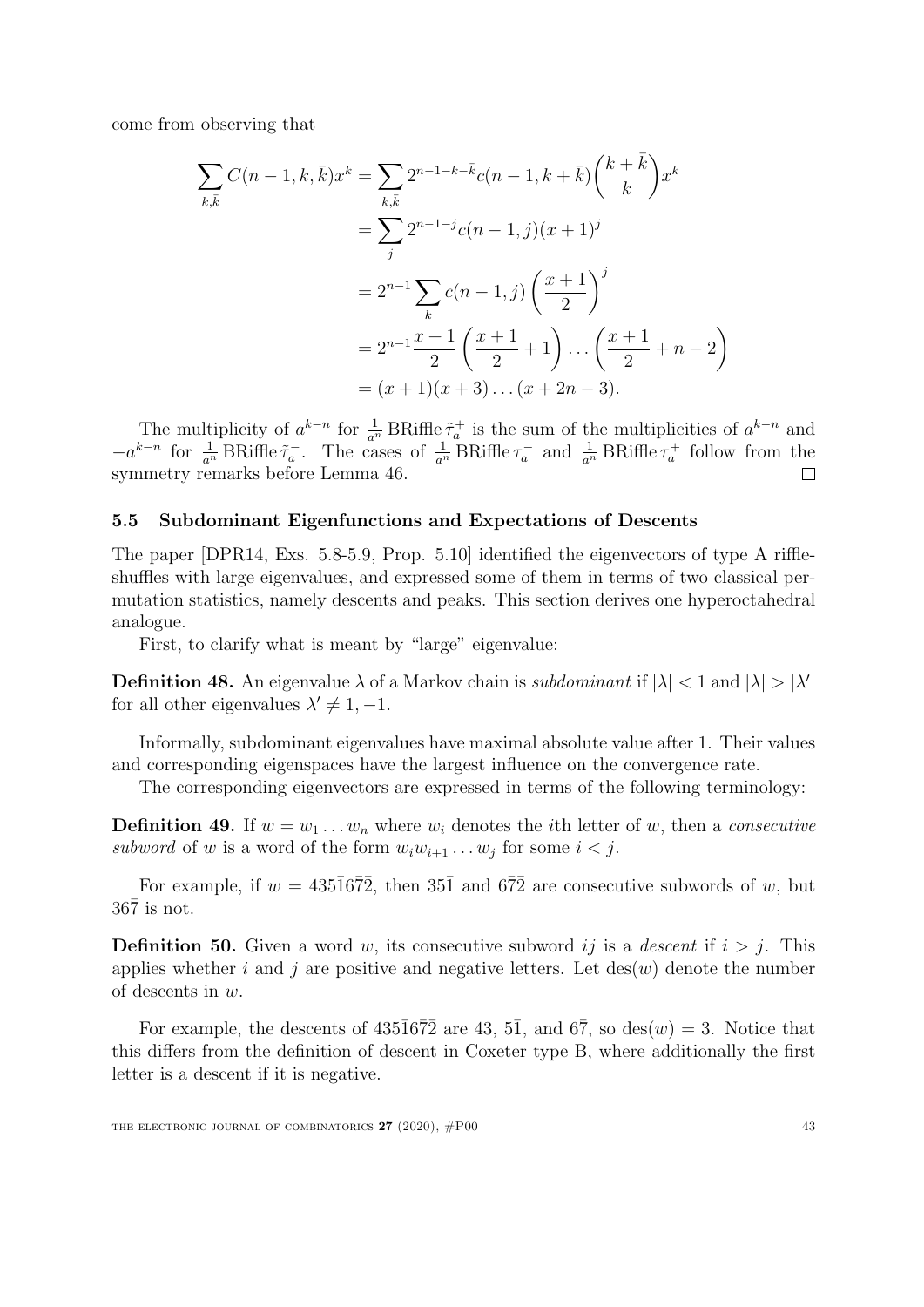Notation 51. For  $i < j$ , define

$$
\mathbf{f}_{ij}^+(w) := \begin{cases} 1 & \text{if any of } ij, \ \overline{ij} \text{ is a consecutive subword in } w; \\ -1 & \text{if any of } ji, \ \overline{ji} \text{ is a consecutive subword in } w; \\ 0 & \text{otherwise,} \end{cases}
$$
(28)

and

$$
\mathbf{f}_{ij}^-(w) := \begin{cases} 1 & \text{if any of } i j, i j \text{ is a consecutive subword in } w; \\ -1 & \text{if any of } j i, j i \text{ is a consecutive subword in } w; \\ 0 & \text{otherwise,} \end{cases}
$$
(29)

And for  $i \neq j$ , define

$$
\tilde{\mathbf{f}}_{ij}(w) := \begin{cases}\n1 & \text{if any of } ij, \ \overline{j}j, \ \overline{j}i, \ \overline{j}i \text{ is a consecutive subword in } w; \\
-1 & \text{if any of } ji, \ j\overline{i}, \ i\overline{j}, \ \overline{i}j \text{ is a consecutive subword in } w; \\
0 & \text{otherwise.}\n\end{cases}
$$
\n(30)

And for all  $i$ , define

$$
\mathbf{g}_i(w) := \begin{cases} 1 & \text{if } i \text{ is the first or last letter of } w; \\ -1 & \text{if } \overline{i} \text{ is the first or last letter of } w; \\ 0 & \text{otherwise.} \end{cases}
$$
(31)

<span id="page-44-1"></span>Proposition 52. The subdominant eigenvalues of the hyperoctahedral riffle-shuffles, and a basis of associated eigenfunctions, are as given in Table [2.](#page-45-0)

The proof is at the end of this section.

<span id="page-44-0"></span>**Proposition 53.** Fix a positive integer a, and let  $\{X_t\}$  denote a-handed riffle-shuffle with flip, i.e. the Markov chain associated to  $\frac{1}{a^n}$  BRiffle  $\tilde{\tau}_a^+$  or  $\frac{1}{a^n}$  BRiffle  $\tilde{\tau}_a^-$  on  $\mathcal{B}_n$  according to Section [5.1.](#page-35-2) Then the "normalised number of descents" functions  $w \mapsto \text{des}(w) - \frac{n-1}{2}$  $\frac{-1}{2}$  is an eigenfunction of  $\{X_t\}$  of eigenvalue  $1/a$ . Hence

$$
\text{Expected}(\text{des } X_t | X_0 = w_0) = (1 - a^{-t}) \frac{n-1}{2} + a^{-t} \text{ des}(w_0).
$$

Proof. We show that

$$
\operatorname{des}(w) - \frac{n-1}{2} = \sum_{i < j} \tilde{\mathbf{f}}_{ij}(w)
$$

for all  $w \in \mathcal{B}_n$ . Note that the subwords which cause  $\hat{\mathbf{f}}_{ij}(w) = -1$ , namely ji, ji, ij and  $\overline{ij}$ , are all descents if  $i < j$ . And every descent of w is of one of these 4 types, for some  $i < j$ . Opposingly, all consecutive subwords of two letters that are not descents (i.e. "ascents") contribute 1 to  $\tilde{\mathbf{f}}_{ij}(w)$  for some  $i < j$ . Hence  $\sum_{i < j} \tilde{\mathbf{f}}_{ij}(w)$  is the difference between the number of ascents and the number of descents in  $w$ . Since each pair of consecutive letters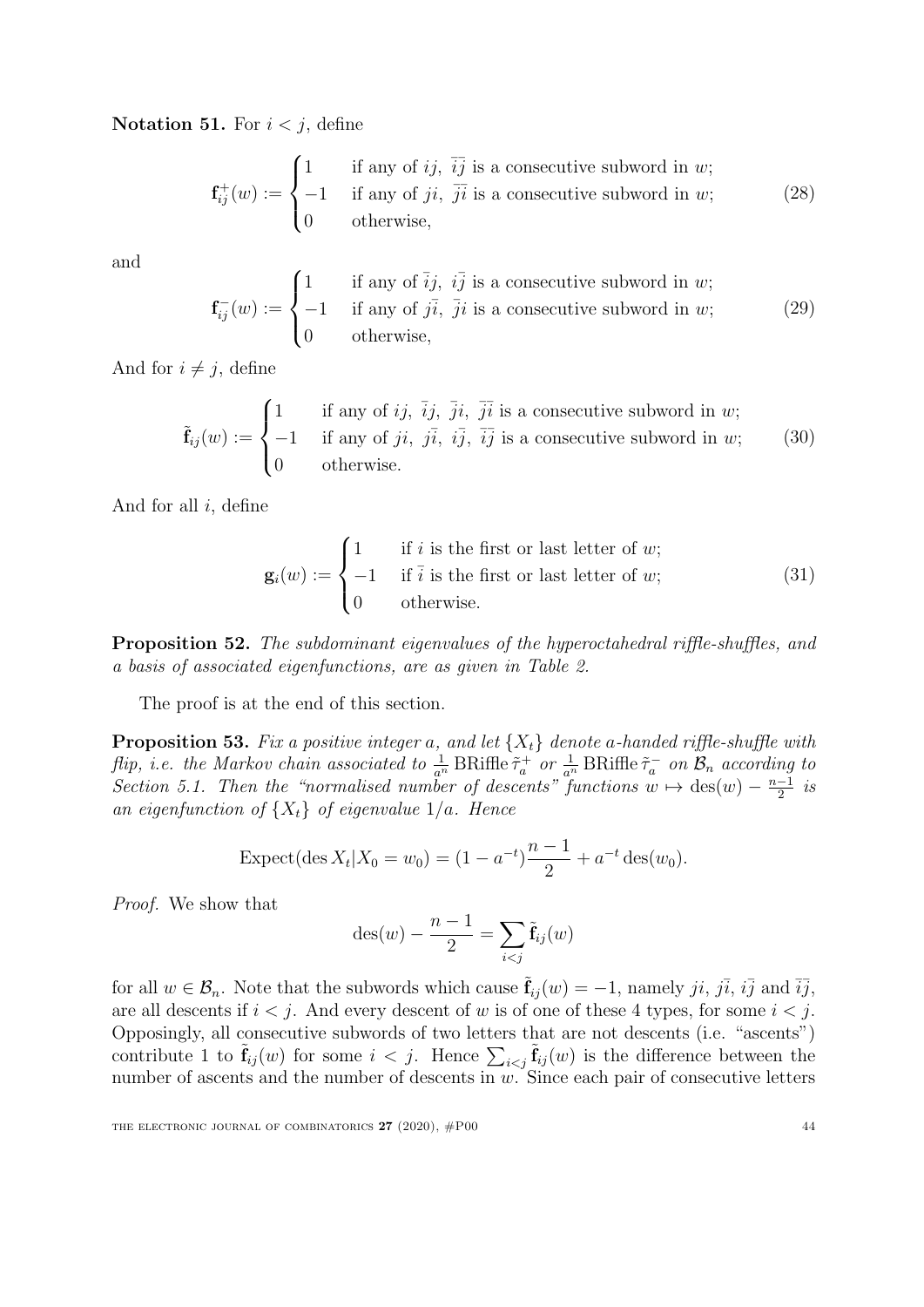| parity of $a$ | shuffle                                                                                  | subdominant<br>eigenvalues | basis of eigenfunctions                                                  |  |
|---------------|------------------------------------------------------------------------------------------|----------------------------|--------------------------------------------------------------------------|--|
| even          | $\frac{1}{a^n}$ BRiffle $\tau_a^+$ or $\frac{1}{a^n}$ BRiffle $\tau_a^-$                 | 1/a                        | $\{\mathbf{f}_{ij}^{+}\}\cup\{\mathbf{f}_{ij}^{-}\}\$                    |  |
|               | $\frac{1}{a^n}$ BRiffle $\tau_a^+$                                                       | 1/a                        | $\{\mathbf{f}_{ij}^{+}\}\cup\{\mathbf{f}_{ij}^{-}\}\cup\{\mathbf{g}_i\}$ |  |
| odd           | $\frac{1}{a^n}$ BRiffle $\tau_a^-$                                                       | 1/a                        | $\{f_{ij}^+\}\cup\{f_{ij}^-\}$                                           |  |
|               |                                                                                          | $-1/a$                     | $\{g_i\}$                                                                |  |
| even          | $\frac{1}{a^n}$ BRiffle $\tilde{\tau}_a^+$ or $\frac{1}{a^n}$ BRiffle $\tilde{\tau}_a^-$ | 1/a                        | $\{\hat{\mathbf{f}}_{ij}\}\$                                             |  |
|               | $\frac{1}{a^n}$ BRiffle $\tilde{\tau}_a^+$                                               | 1/a                        | $\{\tilde{\mathbf{f}}_{ij}\}\cup\{\mathbf{g}_i\}$                        |  |
| odd           | $\frac{1}{a^n}$ BRiffle $\tilde{\tau}_a^-$                                               | 1/a                        | $\{\tilde{\mathbf{f}}_{ij}\}\$                                           |  |
|               |                                                                                          | $-1/a$                     | $\{g_i\}$                                                                |  |

<span id="page-45-0"></span>Table 2: Subdominant eigenvalues for hyperoctahedral riffle-shuffles, and bases for their eigenfunctions

in  $w$  is either an ascent or a descent, the number of ascents and descents together total  $n-1$ . Hence this difference is  $(n-1-\deg(w)) - \deg(w)$ .

As for the expectation assertion: by the linearity of expectations, then by Proposition [37,](#page-36-2)

$$
\text{Expected}(\text{des } X_t | X_0 = w_0) = \text{Expected}(\sum_{i < j} \tilde{\mathbf{f}}_{ij}(X_t) | X_0 = w) + \text{Expected} \left( \frac{n-1}{2} \middle| X_0 = w \right)
$$
\n
$$
= a^{-t} \sum_{i < j} \tilde{\mathbf{f}}_{ij}(w_0) + \frac{n-1}{2}.
$$

Proof of Proposition [52.](#page-44-1) According to Theorems [26,](#page-20-0) [27](#page-20-1) and [29,](#page-21-0) for the four operators  $\frac{1}{a^n}$  BRiffle  $\tau_a^+$ ,  $\frac{1}{a^n}$  BRiffle  $\tau_a^-$ ,  $\frac{1}{a^n}$  BRiffle  $\tilde{\tau}_a^+$  and  $\frac{1}{a^n}$  BRiffle  $\tilde{\tau}_a^-$ :

- When a is even, the only subdominant eigenvalue is  $1/a$ , and it corresponds to  $k = n - 1$  and  $k = 0$ , i.e. the corresponding eigenvectors are formed from  $n - 1$  $\tau$ -invariant (or  $\tilde{\tau}$ -invariant) primitives, and no  $\tau$ -negating (or  $\tilde{\tau}$ -negating) primitives.
- When a is odd, the subdominant eigenvalues all correspond to  $k = n 1$  and k can take any value, i.e. the corresponding eigenvectors are formed from  $n-1$   $\tau$ invariant (or  $\tilde{\tau}$ -invariant) primitives, and any number of  $\tau$ -negating (or  $\tilde{\tau}$ -negating) primitives. However, since  $k + \overline{k} \leq n$  (as each primitive has degree at least one, and the degree of their product is n), the only possible values of  $\overline{k}$  are 0 and 1. When  $\bar{k} = 0$ , the eigenvalue is  $1/a$  for all four operator families. When  $\bar{k} = 1$ , the eigenvalue is  $1/a$  for  $\frac{1}{a^n}$  BRiffle  $\tau_a^+$  and  $\frac{1}{a^n}$  BRiffle  $\tilde{\tau}_a^+$ , and is  $-1/a$  for  $\frac{1}{a^n}$  BRiffle  $\tau_a^-$ , and  $\frac{1}{a^n}$  BRiffle  $\tilde{\tau}_a^-$ .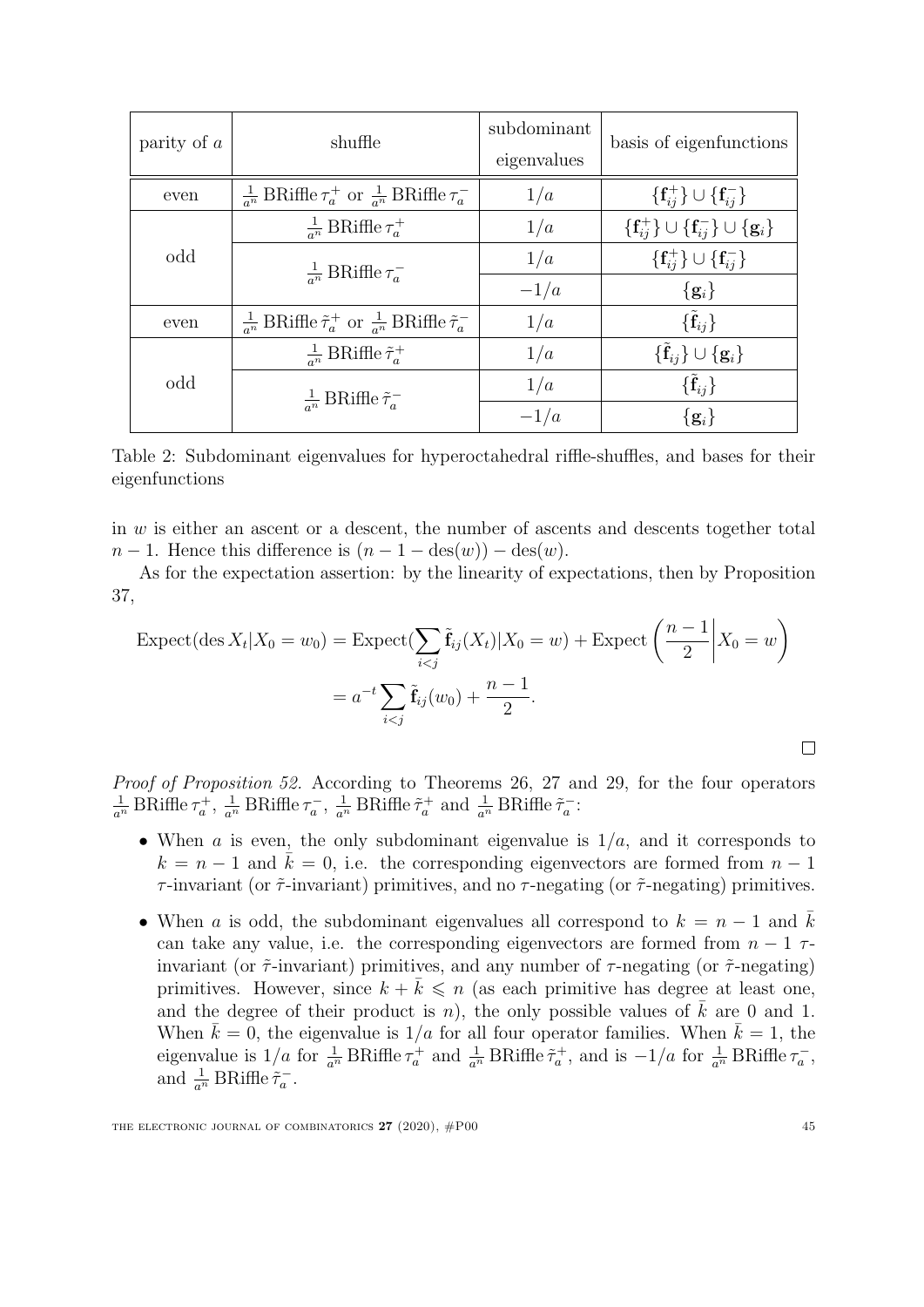The proof will be completed by showing the following:

- i)  $\{\tilde{\mathbf{f}}_{ij} \mid i < j\} \cup \{-\tilde{\mathbf{f}}_{ij} \mid j < i\}$  are precisely all the eigenvectors, for BRiffle  $\tilde{\tau}_a^+$  and BRiffle  $\tilde{\tau}_a^-$ , given by Algorithm [42](#page-39-2) when  $k = n - 1$  and  $\bar{k} = 0$ .
- ii)  $\{f_{ij}^+ \mid i < j\}$  (resp.  $\{f_{ij}^- \mid i < j\}$ ) are, up to scaling, the sums (resp. differences) of pairs of eigenvectors, for BRiffle  $\tau_a^+$  and BRiffle  $\tau_a^-$ , given by Algorithm [42](#page-39-2) when  $k = n - 1$  and  $k = 0$ .
- iii)  $\{g_i\}$  are precisely all the eigenvectors, for BRiffle  $\tilde{\tau}_a^+$ , BRiffle  $\tilde{\tau}_a^-$ , BRiffle  $\tau_a^+$  and BRiffle  $\tau_a^-$  when a is odd, given by Algorithm [42](#page-39-2) when  $k = n - 1$  and  $\bar{k} = 1$ .

And here are the proofs of these three assertions.

i)  $k = n-1$  and  $\bar{k} = 0$  means that the indexing word has  $n-1$  Lyndon factors, whose standard-bracketings are all  $\tilde{\tau}$ -invariant. So, by the third line of Corollary [41,](#page-38-0) each Lyndon factor consists of an odd number of positive letters. Necessarily,  $n-2$  of these factors must be single positive letters, and the remaining factor consists of one positive and one negative letter - i.e. it is  $i\overline{j}$  or  $\overline{i}j$ , where  $i < j$ . Take the first case; the standard-bracketing of  $i\bar{j}$  is

<span id="page-46-0"></span>
$$
[\dot{i} + \overline{i}, \dot{j} - \overline{j}] = i\dot{j} - i\overline{j} + \overline{i}j - \overline{i}\overline{j} - j\dot{i} - j\overline{i} + \overline{j}i + \overline{j}\overline{i}.
$$
 (32)

Observe that, if w consists precisely of i or  $\bar{i}$  once and j or  $\bar{j}$  once, then  $\tilde{f}_{ij}(w)$  is precisely the coefficient of  $w$  in  $(32)$ .

Since all primitives involved are  $\tilde{\tau}$ -invariant, the formulas in parts a, b, c of The-orem [26](#page-20-0) all agree: the common eigenvector for BRiffle  $\tilde{\tau}_a^+$  and BRiffle  $\tilde{\tau}_a^-$  is the symmetrised product of [\(32\)](#page-46-0) with  $r + \bar{r}$ , ranging over all  $r \neq i, j$ . In this product, the terms in  $(32)$  stay as consecutive subwords, and the letters distinct from i, j may have any order, with equal coefficient. Thus, the coefficient of a word in this eigenvector is given by  $f_{ij}$ .

As for  $\overline{i}j$ , its standard-bracketing is  $[i - \overline{i}, j + \overline{j}] = -[j + \overline{j}, i - \overline{i}]$ , which differs from  $(32)$  only by a global sign and the exchange of i and j. So, by the same argument as above,  $-\mathbf{f}_{ii}(w)$  describes the coefficient of w in this eigenvector.

ii) Similar to case i) above, these eigenvectors are produced from  $n-1$  Lyndon factors whose standard-bracketing are all  $\tau$ -invariant. By the first line of Corollary [41,](#page-38-0) each Lyndon factor consists of an even number of negative letters. As in case i),  $n-2$ of the factors are single positive letters, and the remaining factor is ij or  $\overline{ij}$ . Note that

stdbrac(
$$
ij
$$
) =  $ij + \overline{i}j + i\overline{j} + \overline{i}j - ji - j\overline{i} - \overline{j}i - \overline{j}i$ ;  
stdbrac( $\overline{i}j$ ) =  $ij - \overline{i}j - i\overline{j} + \overline{i}j - ji + j\overline{i} + \overline{j}i - \overline{j}i$ .

So  $p^+ := \frac{1}{2}(\text{stdbrac}(ij) + \text{stdbrac}(\overline{ij}))$  and  $p^- := \frac{1}{2}(\text{stdbrac}(ij) - \text{stdbrac}(\overline{ij}))$  have coefficients as decribed by  $f_{ij}^+$  and  $f_{ij}^-$ , respectively, when w consists only of i or  $\overline{i}$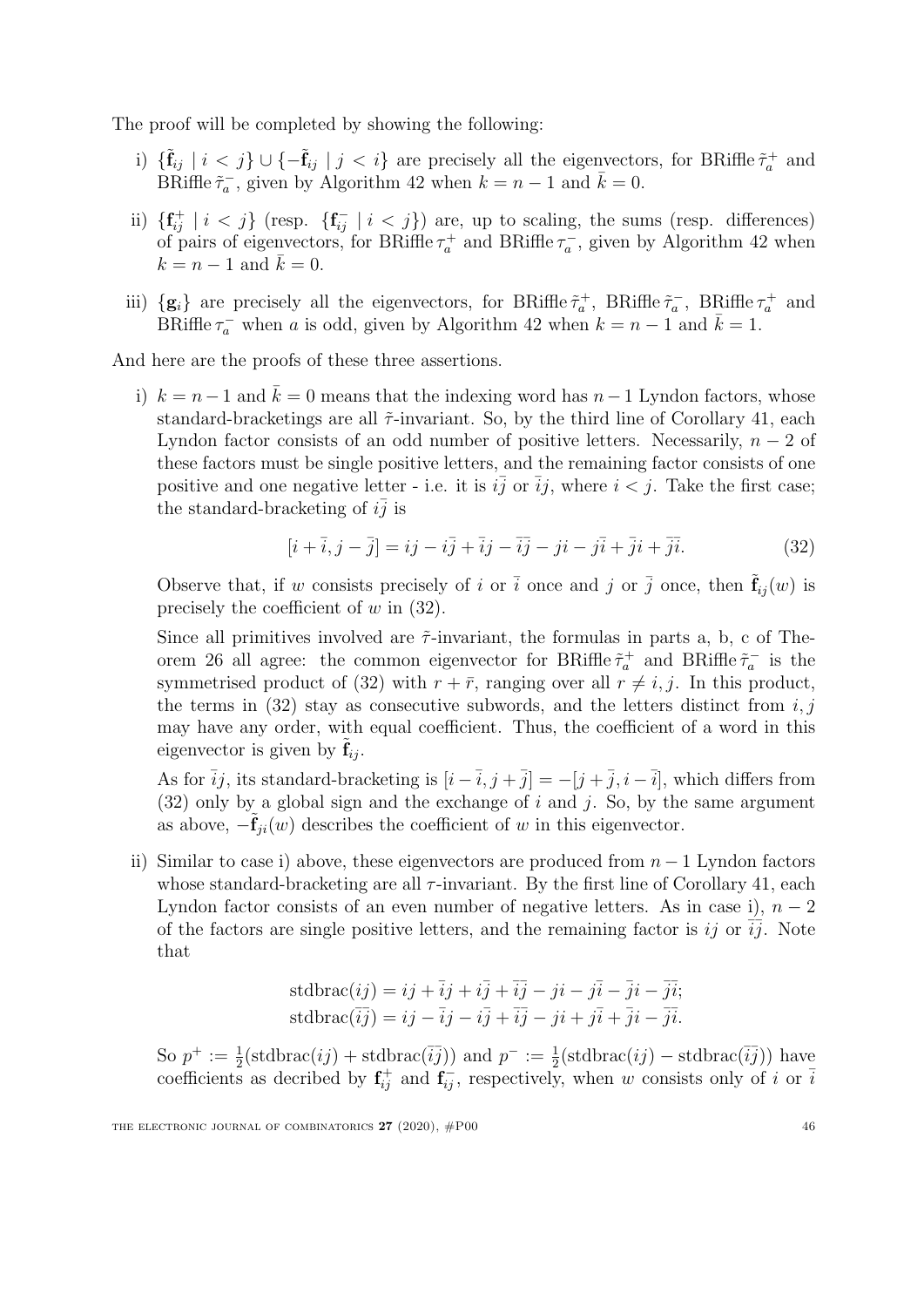once and j or  $\bar{j}$  once. The extension to words longer than w is as in case i): take the symmetrised product of  $p^+$  or  $p^-$  with all  $r + \bar{r}$  for  $r \neq i, j$ , following Theorems [27](#page-20-1) and [29.](#page-21-0) Note that (with the obvious notation)

$$
sym\{p^+\} \cup \{r + \bar{r} | r \neq i, j\} = sym\{stdbrace(ij)\} \cup \{r + \bar{r} | r \neq i, j\}
$$

$$
+ sym\{stdbrace(ij)\} \cup \{r + \bar{r} | r \neq i, j\}
$$

and similarly for  $p^-$ , because taking symmetrised product is linear in each argument.

iii)  $k = n - 1$  and  $k = 1$  means that the indexing word has n Lyndon factors, so each factor must be a single letter. From Corollary [41,](#page-38-0) the standard-bracketing of a single positive letter is both  $\tau$ -invariant and  $\tilde{\tau}$ -invariant, and the standard-bracketing of a single negative letter is both  $\tau$ -negating and  $\tilde{\tau}$ -negating. Hence, these n Lyndon factors are precisely one negative letter, say  $\overline{i}$ , and  $n-1$  positive letters. Since  $\bar{k} = 1$ , the formula in Theorem [26.](#page-20-0)i.c (for BRiffle  $\tilde{\tau}_a^-$ ) and [\(12\)](#page-21-2) (for BRiffle  $\tau_a^+$  and BRiffle  $\tau_a^-$ ) both simplify to  $(i - \overline{i})s + s(i - \overline{i})$ , where s denotes the symmetrised product of  $r + \bar{r}$  over all  $r \neq i$ . The coefficient of a word in this eigenvector is given by  $\mathbf{g}_i$ .

 $\Box$ 

#### <span id="page-47-1"></span>5.6 An Eigenfunction related to Signs

In [\[FKLP21,](#page-50-6) Th. 1.4, 5.8], the authors give the probability, under type A riffle-shuffles or under BRiffle  $\tilde{\tau}_a^+$  for a odd, that the resulting deck has sign 1, when viewed as a permutation or signed permutation. It is noted there that the type A case may be proved using a related eigenfunction, constructed using Hopf-algebraic methods. Jimmy He informed us that the hyperoctahedral result might also be obtainable in this manner, which we do below, extending the result of [\[FKLP21\]](#page-50-6) to BRiffle  $\tilde{\tau}_a^-$  and to riffle-shuffles with rotation when the number of cards is even.

**Definition 54.** Given a signed permutation  $w = w_1 \dots w_n$ , its sign sgn(w) is the product of the sign of the permutation  $|w_1| \dots |w_n| \in \mathfrak{S}_n$  and the parity of signed integers in w.

For example, sgn( $43512$ ) = 1 because the permutation 43512 has sign  $-1$ , and there are an odd number of signed integers in  $\overline{43512}$ .

<span id="page-47-0"></span>Proposition 55. sgn is an eigenfunction of the a-handed riffle-shuffles with flip or with rotation, for eigenvalues  $\beta$  as listed in Table [3.](#page-48-0) Hence, if  $\{X_t\}$  denotes one of the shuffles above,

$$
Prob(\text{sgn}\,X_t = 1 | \,\text{sgn}\,X_0 = 1) = \frac{1}{2}(1 + \beta^t).
$$

*Proof.* Given elements  $p_1, \ldots, p_k$  in the signed free associative algebra, let sym $\{p_1, \ldots, p_k\}$ denote the symmetrised product  $\sum_{\sigma \in \mathfrak{S}_k} p_{\sigma(1)} \dots p_{\sigma(k)}$ . We also write  $\sigma_i$  instead of  $\sigma(i)$ .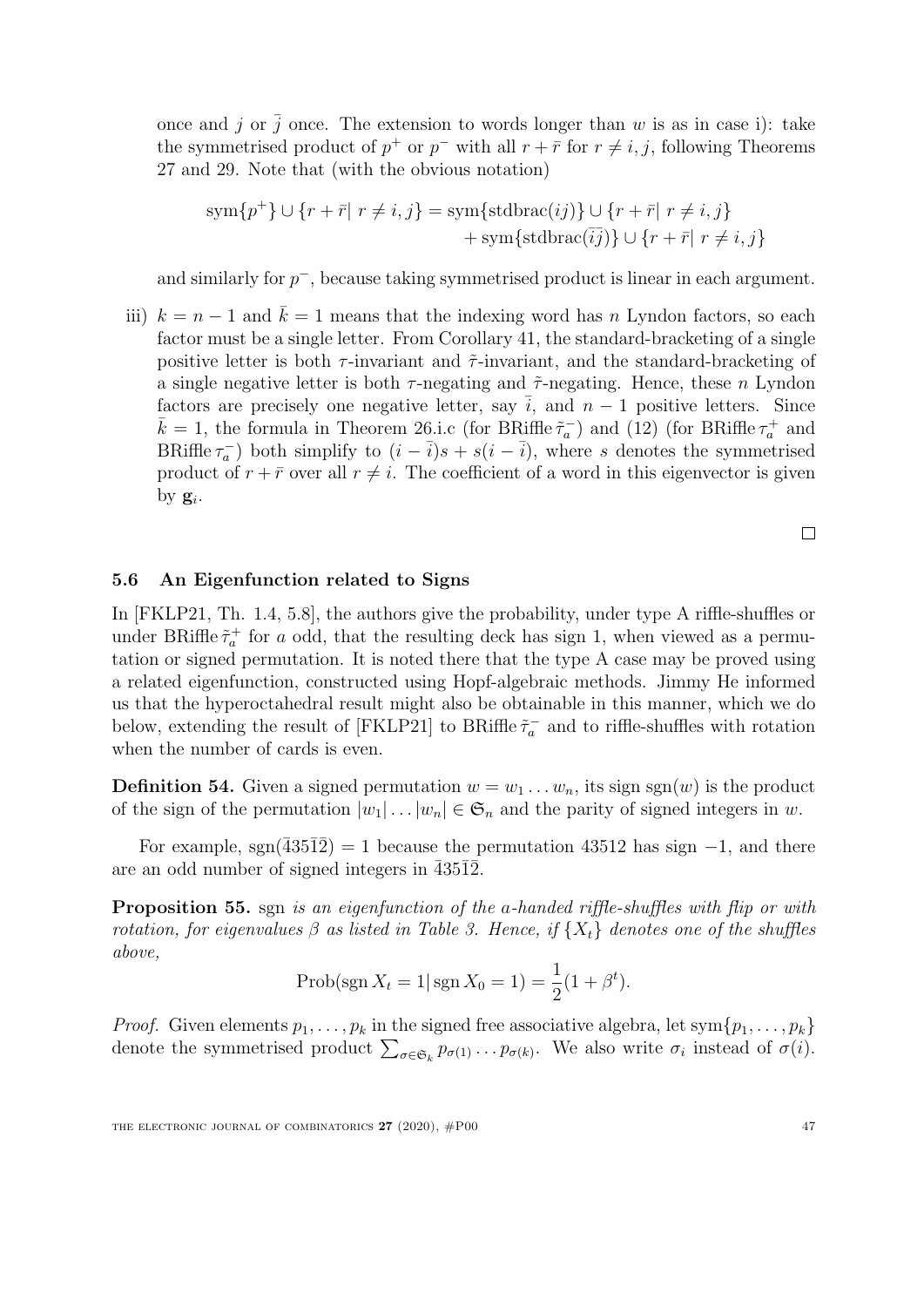| parity of $a$ | shuffle                                                                                                  | eigenvalue $\beta$         |
|---------------|----------------------------------------------------------------------------------------------------------|----------------------------|
| odd or even   | $\frac{1}{a^n}$ BRiffle $\tau_a^+$ or $\frac{1}{a^n}$ BRiffle $\tau_a^ \mid a^{-\frac{n}{2}}$ for n even |                            |
| even          | $\frac{1}{a^n}$ BRiffle $\tilde{\tau}_a^+$ or $\frac{1}{a^n}$ BRiffle $\tilde{\tau}_a^-$                 |                            |
| odd           | $\frac{1}{a^n}$ BRiffle $\tilde{\tau}_a^+$                                                               | $a^{-n}$                   |
|               | $\frac{1}{a^n}$ BRiffle $\tilde{\tau}_a^-$                                                               | $(-1)^{\frac{n}{2}}a^{-n}$ |

<span id="page-48-0"></span>Table 3: Eigenvalues corresponding to the sign function

Let  $\mathfrak{A}_n$  denote the alternating group on n objects, i.e. the set of even permutations. Below, we first show that

$$
\sum_{\sigma \in \mathfrak{A}_n} \text{sym}\left\{ [\sigma_1 - \bar{\sigma_1}, \sigma_2 - \bar{\sigma_2}], [\sigma_3 - \bar{\sigma_3}, \sigma_4 - \bar{\sigma_4}], \dots \right.\n\ldots, [\sigma_{n-1} - \bar{\sigma_{n-1}}, \sigma_n - \bar{\sigma_n}] \right\} \text{ if } n \text{ is even};
$$
\n
$$
\sum_{\sigma \in \mathfrak{A}_n} \text{sym}\left\{ [\sigma_1 - \bar{\sigma_1}, \sigma_2 - \bar{\sigma_2}], [\sigma_3 - \bar{\sigma_3}, \sigma_4 - \bar{\sigma_4}], \dots \right.\n\ldots, [\sigma_{n-2} - \bar{\sigma_{n-2}}, \sigma_{n-1} - \bar{\sigma_{n-1}}], \sigma_n - \bar{\sigma_n}, \right\} \text{ if } n \text{ is odd};
$$

is a multiple of the sign function, then we verify its eigenvalue.

First observe that, for even n, sym $\{12, 34, \ldots, n-1\}$  is a sum over permutations that can be obtained from the identity by some number of transpositions of  $i \ i+1$  with  $j \ j+1$ (for odd i, j), and each such transposition-pair is an even permutation, so all permutations appearing in sym $\{12, 34, \ldots, n-1 \; n\}$  are even. Next, sym $\{[1, 2], [3, 4], \ldots, [n-1, n]\}$ additionally allows transposing i and  $i + 1$  (for odd i), but this incurs a minus sign. Finally,

<span id="page-48-1"></span>
$$
sym\{[1-\bar{1},2-\bar{2}], [3-\bar{3},4-\bar{4}],\ldots, [(n-1)-(\bar{n}-1),n-\bar{n}]\}\
$$
\n(33)

additionally allows conversion of i to  $\overline{i}$ , again at the cost of a minus sign. Hence, for every signed permutation that appears in [\(33\)](#page-48-1), its coefficient is equal to its sign. We then symmetrise [\(33\)](#page-48-1) over all even permutations, to ensure that all signed permutations appear in the result, with coefficients proportional to their sign.

For the case for odd n: each permutation appearing in sym $\{12, 34, \ldots, n-2, n-1, n\}$ is a product of some transposition-pairs  $i \, i + 1$  with  $j \, j + 1$  and one cycle of the form  $(i \ i+1 \ldots n)$  for odd i. This cycle has sign 1, so all such permutation products have sign 1. The remainder of the argument applies unchanged.

To deduce the eigenvalues:  $\sigma_i - \bar{\sigma}_i$  is  $\tau$ -negating and  $\tilde{\tau}$ -negating, so by Proposition [40](#page-37-0)  $[\sigma_i - \bar{\sigma}_i, \sigma_j - \bar{\sigma}_j]$  is  $\tau$ -invariant and  $\tilde{\tau}$ -negating. By Lemma [30,](#page-22-0) the symmetrised product of n  $\frac{n}{2}$   $\tau$ -invariant primitives is an eigenvector of  $\frac{1}{a^n}$  BRiffle  $\tau_a^+$  or  $\frac{1}{a^n}$  BRiffle  $\tau_a^-$ , with eigenvalue  $a^{-n}a^{\frac{n}{2}}$ . And by Theorem [26,](#page-20-0) the product of  $\lceil \frac{n}{2} \rceil$  $\frac{n}{2}$   $\tilde{\tau}$ -negating primitives is an eigenvector of  $\frac{1}{a^n}$  BRiffle  $\tilde{\tau}_a^+$  and  $\frac{1}{a^n}$  BRiffle  $\tilde{\tau}_a^-$ , with eigenvalues as in Table [3.](#page-48-0)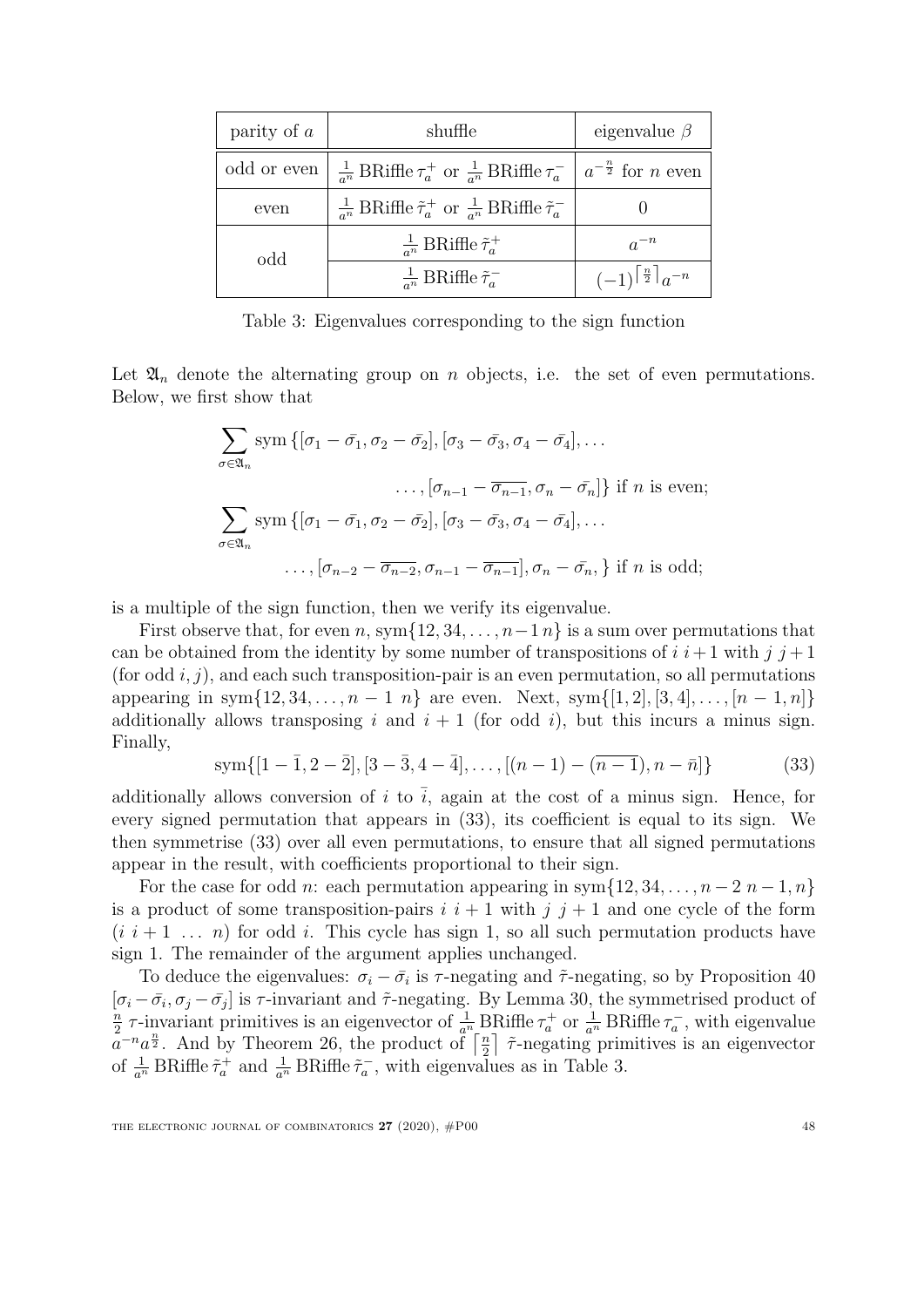For the probability assertion:

$$
\begin{aligned} \text{Expected}(\text{sgn}\,X_t) &= \text{Prob}(\text{sgn}\,X_t = 1) - \text{Prob}(\text{sgn}\,X_t = -1) \\ &= 2\,\text{Prob}(\text{sgn}\,X_t = 1) - 1 \end{aligned}
$$

and by the linearity of expectations as in Proposition [53,](#page-44-0) Expect(sgn  $X_t$ ) =  $\beta^t$  sgn  $X_0$ .

### Acknowledgements

We thank Ronan Conlon and Eric Marberg for inspiring this project, and Marcelo Aguiar, Persi Diaconis, Jason Fulman, Rafael González D'León, Jimmy He, Nadia Lafrenière and the referee for many helpful comments. SAGE computer software  $[S^+19]$  $[S^+19]$  was very useful, especially the combinatorial Hopf algebras coded by Aaron Lauve and Franco Saliola.

## References

- <span id="page-49-1"></span>[AA17] M. Aguiar and F. Ardila. Hopf monoids and generalized permutahedra. ArXiv e-prints, September 2017.
- <span id="page-49-0"></span>[ABS06] M. Aguiar, N. Bergeron, and F. Sottile. Combinatorial Hopf algebras and generalized Dehn–Sommerville relations. Compos. Math., 142(1):1–30, 2006.
- <span id="page-49-3"></span>[AL15] M. Aguiar and A. Lauve. The characteristic polynomial of the Adams operators on graded connected Hopf algebras. Algebra Number Theory, 9(3):547–583, 2015.
- <span id="page-49-9"></span>[AS05] M. Aguiar and F. Sottile. Cocommutative Hopf algebras of permutations and trees. J. Algebraic Combin., 22(4):451–470, 2005.
- <span id="page-49-5"></span>[BB92] F. Bergeron and N. Bergeron. Orthogonal idempotents in the descent algebra of  $B_n$  and applications. J. Pure Appl. Algebra, 79(2):109–129, 1992.
- <span id="page-49-4"></span>[BD92] D. Bayer and P. Diaconis. Trailing the dovetail shuffle to its lair. Ann. Appl. Probab., 2(2):294–313, 1992.
- <span id="page-49-8"></span>[BHR99] P. Bidigare, P. Hanlon, and D. Rockmore. A combinatorial description of the spectrum for the Tsetlin library and its generalization to hyperplane arrangements. Duke Math. J., 99(1):135–174, 1999.
- <span id="page-49-7"></span>[BW17] J. R. Britnell and M. Wildon. Bell numbers, partition moves and the eigenvalues of the random-to-top shuffle in Dynkin types A, B and D. J. Combin. Theory Ser. A, 148:116–144, 2017.
- <span id="page-49-10"></span>[Car07] P. Cartier. A primer of Hopf algebras. In Frontiers in Number Theory, Physics, and Geometry. II, pages 537–615. Springer, Berlin, 2007.
- <span id="page-49-2"></span>[CP17] G. Chatel and V. Pilaud. Cambrian Hopf algebras. Adv. Math., 311:598–633, 2017.
- <span id="page-49-6"></span>[DFH13] P. Diaconis, J. Fulman, and S. Holmes. Analysis of casino shelf shuffling machines. Ann. Appl. Probab., 23(4):1692–1720, 2013.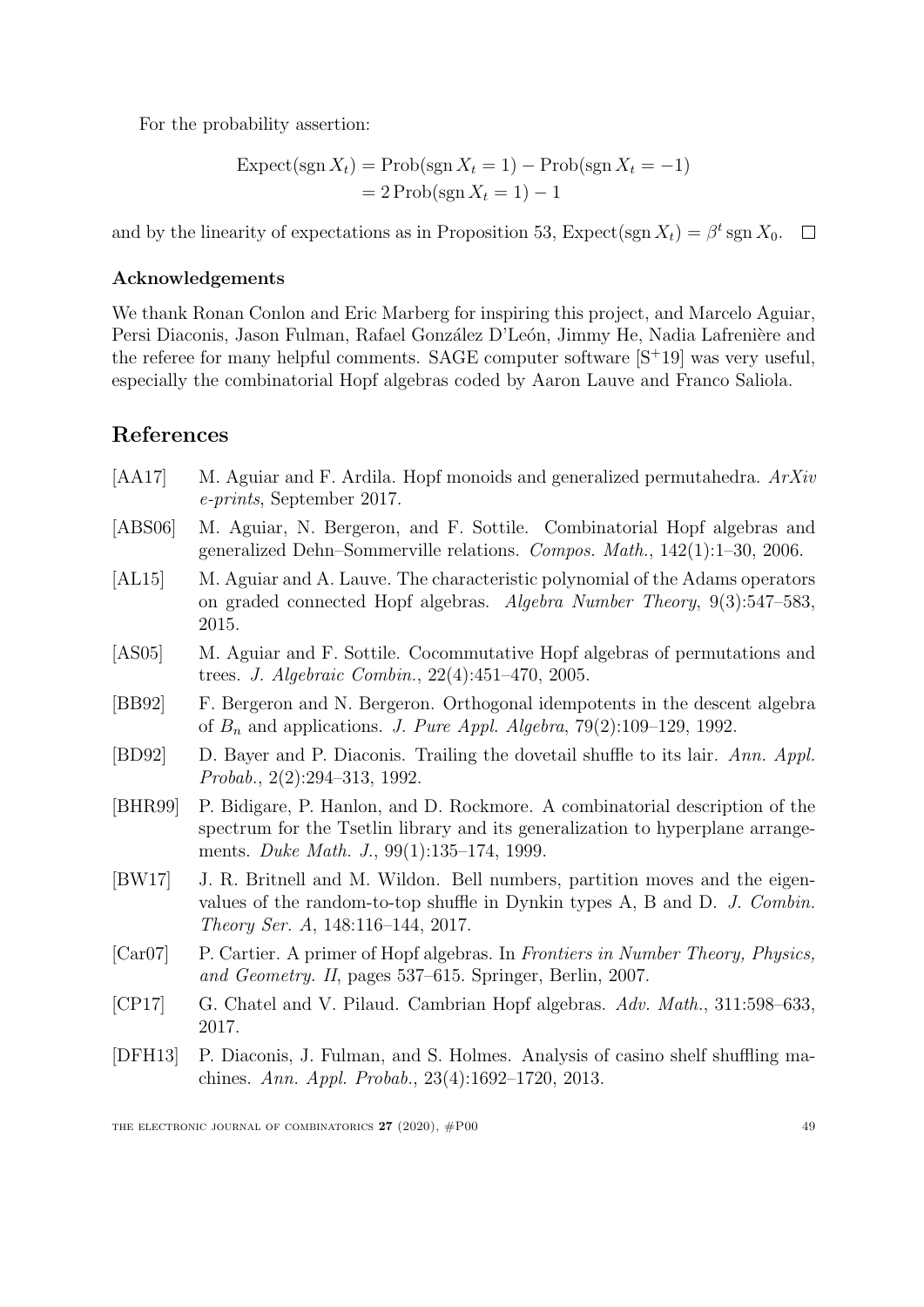- <span id="page-50-3"></span>[DPR14] P. Diaconis, C. Y. A. Pang, and A. Ram. Hopf algebras and Markov chains: two examples and a theory. J. Algebraic Combin., 39(3):527–585, 2014.
- <span id="page-50-5"></span>[DS] P. Diaconis and B. Steinberg. Coloured shuffles and random walks on semigroups. Unpublished Manuscript.
- <span id="page-50-7"></span>[DS18] A. B. Dieker and F. V. Saliola. Spectral analysis of random-to-random Markov chains. Adv. Math., 323:427–485, 2018.
- <span id="page-50-9"></span>[Dur08] R. Durrett. Genome rearrangement. In Probability Models for DNA Sequence Evolution, pages 355–397. Springer, New York, 2008.
- <span id="page-50-4"></span>[Fil96] J. A. Fill. An exact formula for the move-to-front rule for self-organizing lists. J. Theoret. Probab., 9(1):113–160, 1996.
- <span id="page-50-6"></span>[FKLP21] J. Fulman, G. B. Kim, S. Lee, and T. K. Petersen. On the joint distribution of descents and signs of permutations. Electron. J. Combin., 28(3):Research Paper 37, 30, 2021.
- <span id="page-50-12"></span>[Ful01] J. Fulman. Applications of the Brauer complex: card shuffling, permutation statistics, and dynamical systems. J. Algebra, 243(1):96–122, 2001.
- <span id="page-50-13"></span>[Ful02] J. Fulman. Applications of symmetric functions to cycle and increasing subsequence structure after shuffles. J. Algebraic Combin., 16(2):165–194, 2002.
- <span id="page-50-10"></span>[GR14] D. Grinberg and V. Reiner. Hopf algebras in combinatorics. ArXiv e-prints, September 2014.
- <span id="page-50-1"></span>[Hiv07] F. Hivert. An introduction to combinatorial Hopf algebras—examples and realizations. In Physics and theoretical computer science, volume 7 of NATO Secur. Sci. Ser. D Inf. Commun. Secur., pages 253–274. IOS, Amsterdam, 2007.
- <span id="page-50-0"></span>[JR79] S. A. Joni and G.-C. Rota. Coalgebras and bialgebras in combinatorics. Stud. Appl. Math., 61(2):93–139, 1979.
- <span id="page-50-11"></span>[Kna02] A. W. Knapp. Lie groups beyond an introduction, volume 140 of Progress in Mathematics. Birkhäuser Boston Inc., Boston, MA, second edition, 2002.
- <span id="page-50-8"></span>[Laf20] N. Lafrenière. Eigenvalues of symmetrized shuffling operators. Sém. Lothar. Combin., 82B:Art. 78, 12, 2020.
- <span id="page-50-2"></span>[Lod98] J.-L. Loday. Cyclic homology, volume 301 of Grundlehren der Mathematischen Wissenschaften [Fundamental Principles of Mathematical Sciences]. Springer-Verlag, Berlin, second edition, 1998. Appendix E by María O. Ronco, Chapter 13 by the author in collaboration with Teimuraz Pirashvili.
- <span id="page-50-15"></span>[Lot97] M. Lothaire. Combinatorics on Words. Cambridge Mathematical Library. Cambridge University Press, Cambridge, 1997. With a foreword by Roger Lyndon and a preface by Dominique Perrin; corrected reprint of the 1983 original, with a new preface by Perrin.
- <span id="page-50-14"></span>[LPW09] D. A. Levin, Y. Peres, and E. L. Wilmer. Markov chains and mixing times. American Mathematical Society, Providence, RI, 2009. With a chapter by James G. Propp and David B. Wilson.

THE ELECTRONIC JOURNAL OF COMBINATORICS  $27 (2020)$ ,  $\#P00$  50